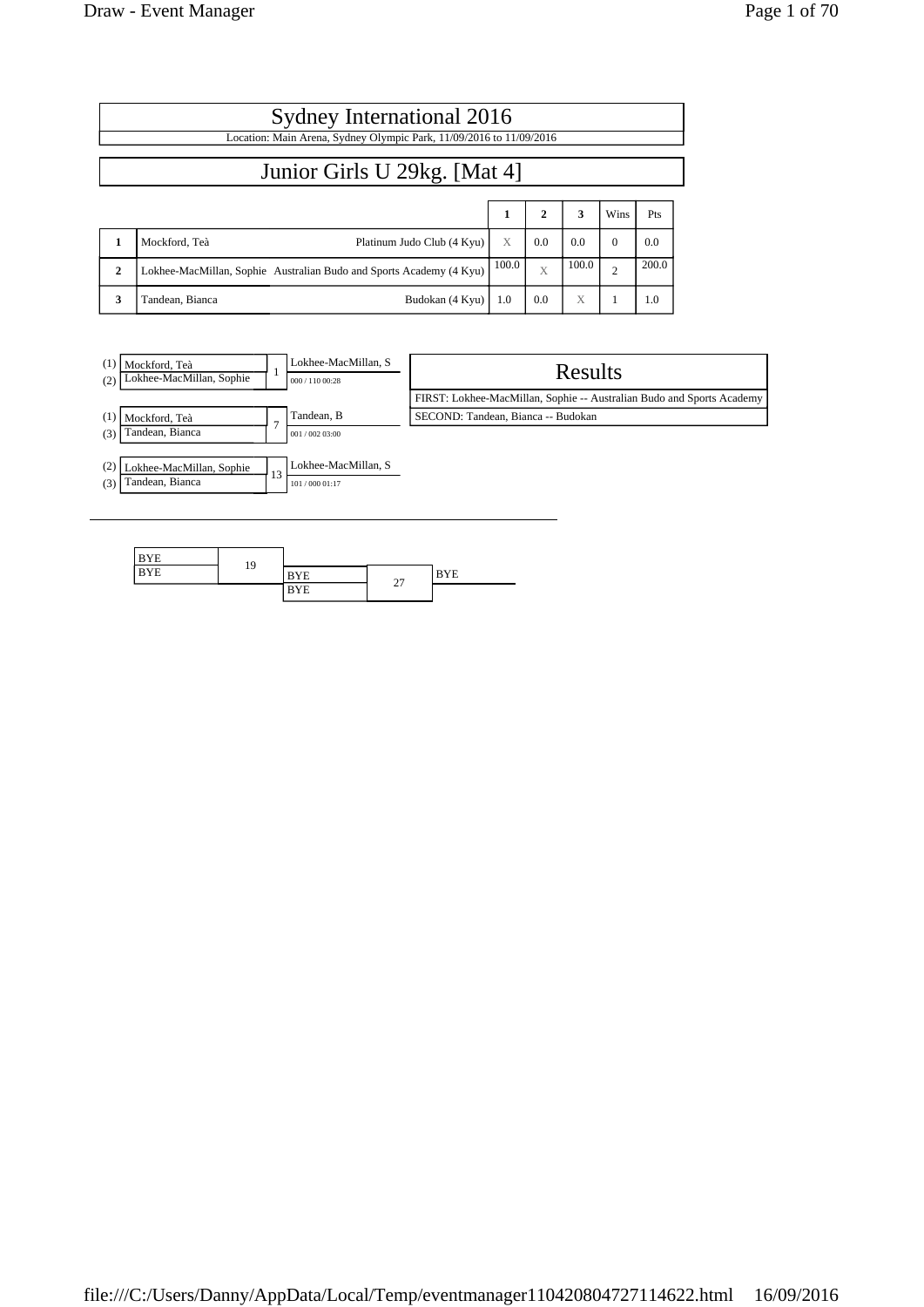| $^{(1)}$<br>Newton, Erika<br>Papuni, Esther<br>(2) |               | Papuni, E<br>000 / 100 00:33 | Results                                           |
|----------------------------------------------------|---------------|------------------------------|---------------------------------------------------|
|                                                    |               |                              | FIRST: Quigg, Giselle -- Blacktown City Judo Club |
| (1)<br>Newton, Erika                               | $\mathcal{I}$ | Quigg, G                     | SECOND: Papuni, Esther -- Judokwai North Harbour  |
| Quigg, Giselle<br>(3)                              |               | 000s3/001 03:00              |                                                   |
| $\scriptstyle{(2)}$<br>Papuni, Esther              |               | Quigg, G                     |                                                   |
| Quigg, Giselle<br>(3)                              | 13            | 000s1/001 03:00              |                                                   |

Sydney International 2016 Location: Main Arena, Sydney Olympic Park, 11/09/2016 to 11/09/2016

Junior Girls U 32kg. [Mat 1]

**1 Newton, Erika** Hantokan (3 Kyu) X 0.0 0.0 0.0 0.0 **2** Papuni, Esther Judokwai North Harbour  $(4 \text{ Kyu})$   $\begin{bmatrix} 100.0 \end{bmatrix}$   $\begin{bmatrix} x \end{bmatrix}$  0.0  $\begin{bmatrix} 1 \end{bmatrix}$  100.0

**3** Quigg, Giselle Blacktown City Judo Club (4 Kyu) 1.0 1.0 X 2 2.0

**1 2 3** Wins Pts

| <b>BYE</b> | $\sim$ |            |    |            |
|------------|--------|------------|----|------------|
| <b>BYE</b> | --     | <b>BYE</b> | 35 | <b>BYE</b> |
|            |        | <b>BYE</b> |    |            |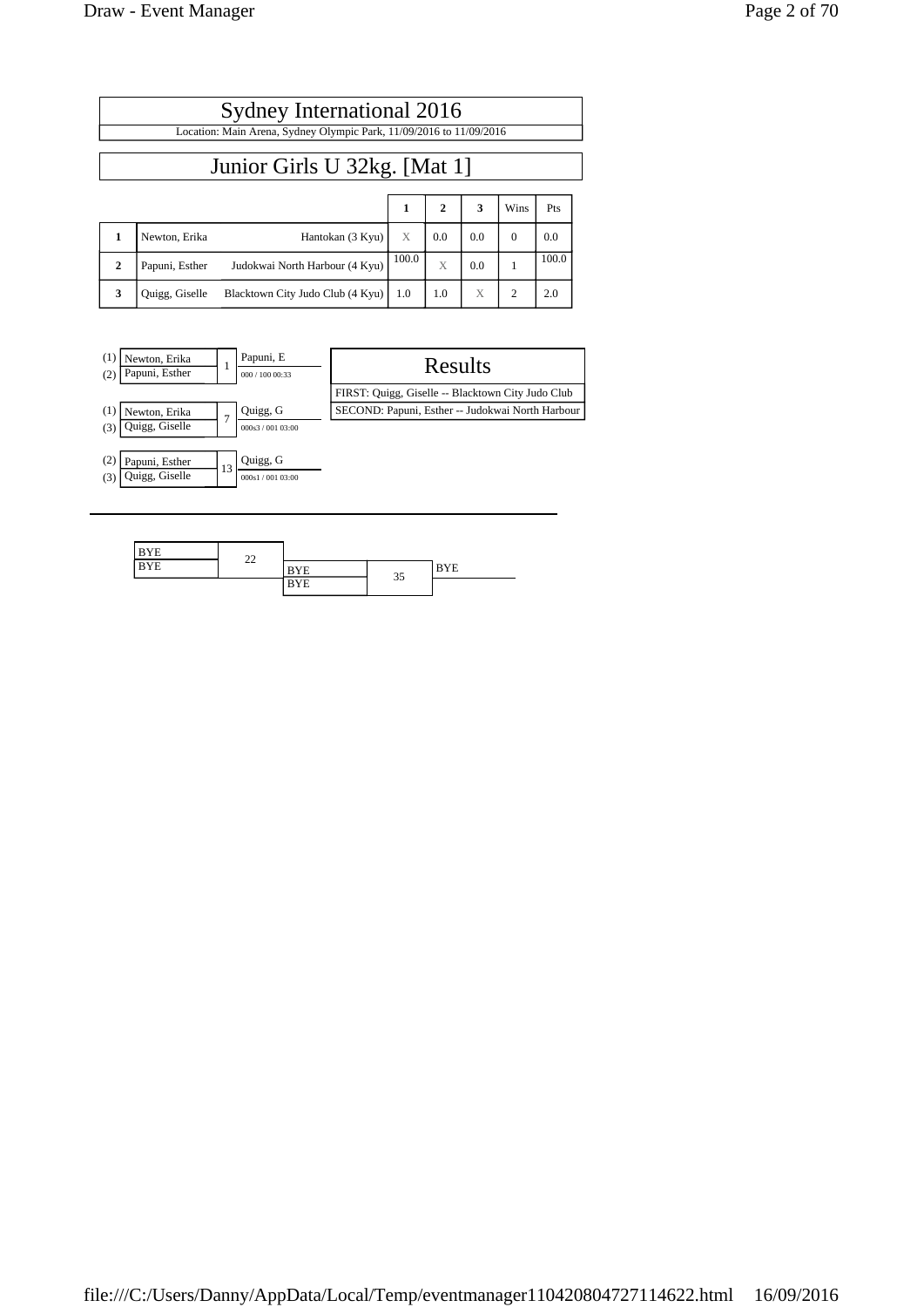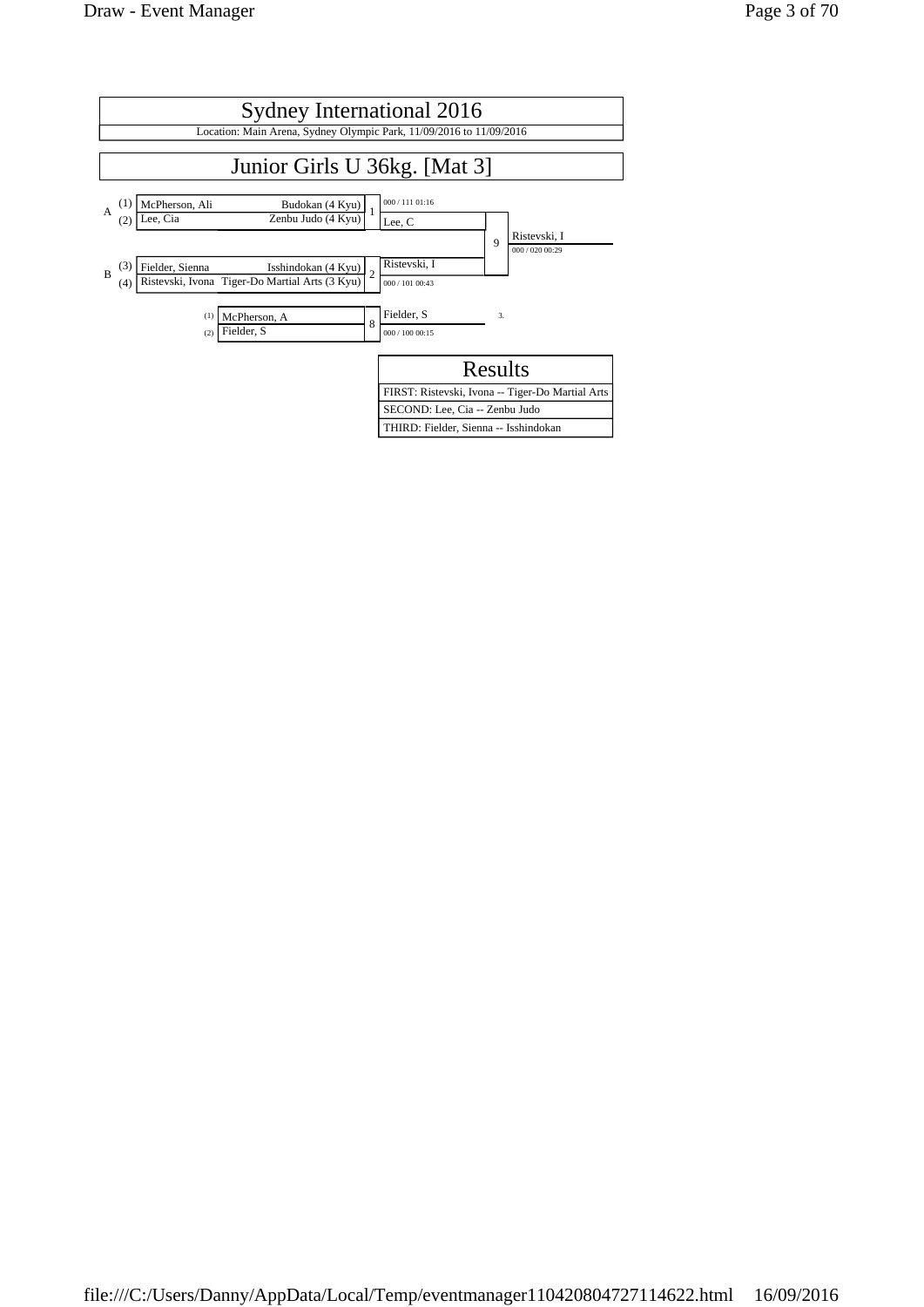| Sydney International 2016                                           |  |
|---------------------------------------------------------------------|--|
| Location: Main Arena, Sydney Olympic Park, 11/09/2016 to 11/09/2016 |  |
|                                                                     |  |

### Junior Girls U 40kg. [Mat 4]

|              |                 |                               |       |     | 3     | Wins | Pts   |
|--------------|-----------------|-------------------------------|-------|-----|-------|------|-------|
|              | Jennings, Lilli | Budokan (4 Kyu)               | X     | 0.0 | 0.0   |      | 0.0   |
| $\mathbf{2}$ | Finka, Deana    | Tiger-Do Martial Arts (3 Kyu) | 100.0 | Х   | 100.0 |      | 200.0 |
| 3            | Dyball, India   | Cooma Judo Club (4 Kyu)       | 100.0 | 0.0 | X     |      | 100.0 |



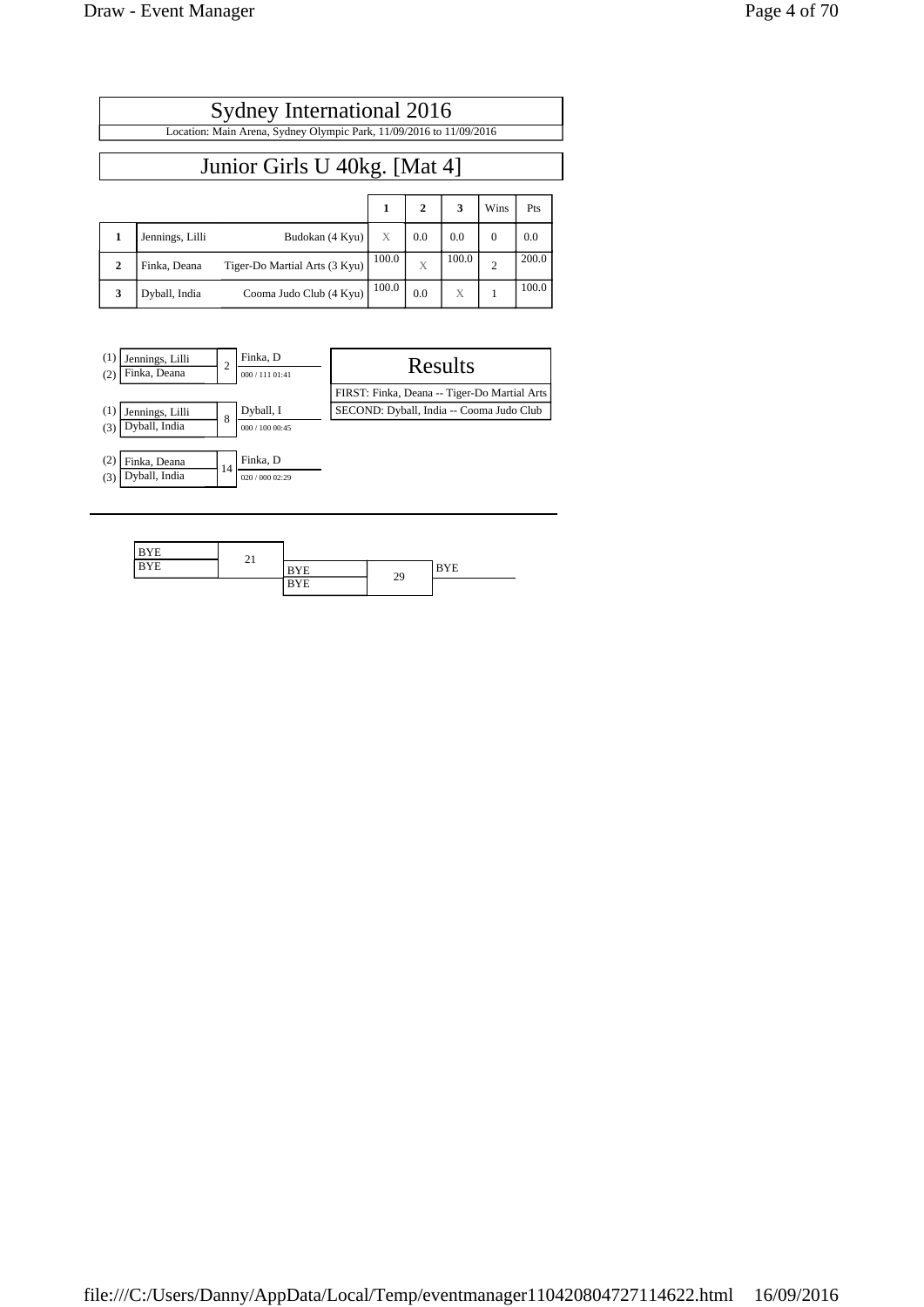| Sydney International 2016                   |                                                                     |       |              |      |                |       |  |  |
|---------------------------------------------|---------------------------------------------------------------------|-------|--------------|------|----------------|-------|--|--|
|                                             | Location: Main Arena, Sydney Olympic Park, 11/09/2016 to 11/09/2016 |       |              |      |                |       |  |  |
| Junior Girls U 48kg & U44 Combined. [Mat 1] |                                                                     |       |              |      |                |       |  |  |
|                                             |                                                                     | 1     | $\mathbf{2}$ | 3    | Wins           | Pts   |  |  |
| 1                                           | Hancock, Markita<br>Tiger-Do Martial Arts (3 Kyu)                   | X     | 0.0          | 0.0  | $\Omega$       | 0.0   |  |  |
| $\mathbf{2}$                                | Tiger-Do Martial Arts (3 Kyu)<br>Finka, Marissa                     | 100.0 | X            | 10.0 | $\overline{c}$ | 110.0 |  |  |
| 3                                           | Tivoli, Giorgia<br>Blacktown City Judo Club (4 Kyu)                 | 1.0   | 0.0          | X    |                | 1.0   |  |  |



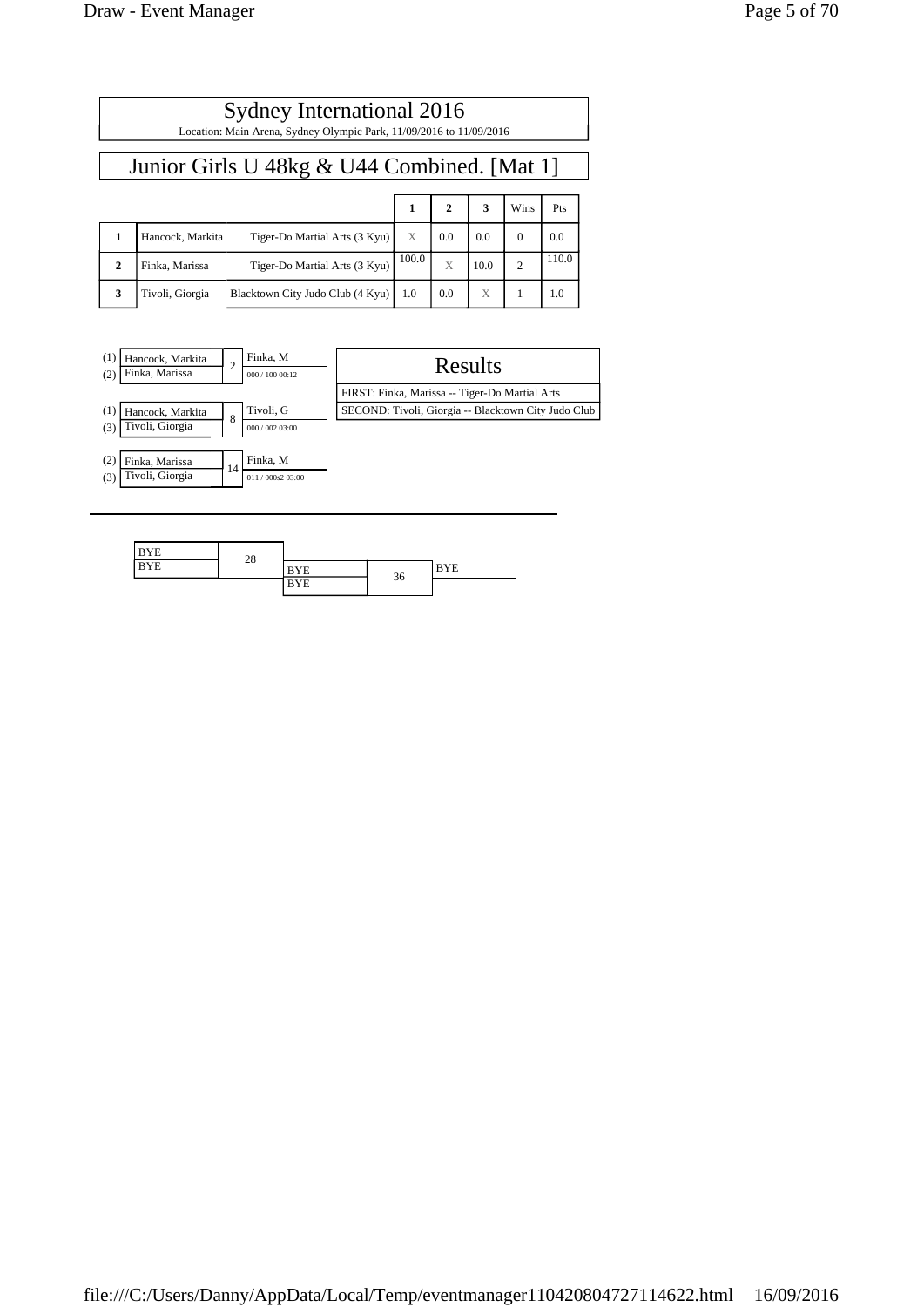| Sydney International 2016                                                                                                 |                                |                                                           |  |  |  |  |
|---------------------------------------------------------------------------------------------------------------------------|--------------------------------|-----------------------------------------------------------|--|--|--|--|
| Location: Main Arena, Sydney Olympic Park, 11/09/2016 to 11/09/2016                                                       |                                |                                                           |  |  |  |  |
| Junior Girls U 52kg. [Mat 1]                                                                                              |                                |                                                           |  |  |  |  |
| Tarighat, Melika<br>Western Youth Centre Judo Club $(4 \text{ Kyu})$ 3<br>Constantinidis, Anna<br>Zenbu Judo (4 Kvu)<br>2 | Tarighat, M<br>021/000s1 01:19 | Results                                                   |  |  |  |  |
|                                                                                                                           |                                | FIRST: Tarighat, Melika -- Western Youth Centre Judo Club |  |  |  |  |
| Tarighat, Melika<br>Western Youth Centre Judo Club $(4$ Kyu) $\Big\}$ 9<br>Zenbu Judo (4 Kyu)<br>Constantinidis, Anna     | Tarighat, M<br>020/000 01:20   | SECOND:                                                   |  |  |  |  |
|                                                                                                                           |                                |                                                           |  |  |  |  |

| (1)           | Tarighat, Melika |     | $-1$ |
|---------------|------------------|-----|------|
| $\sim$<br>(2) | Anna             | . . |      |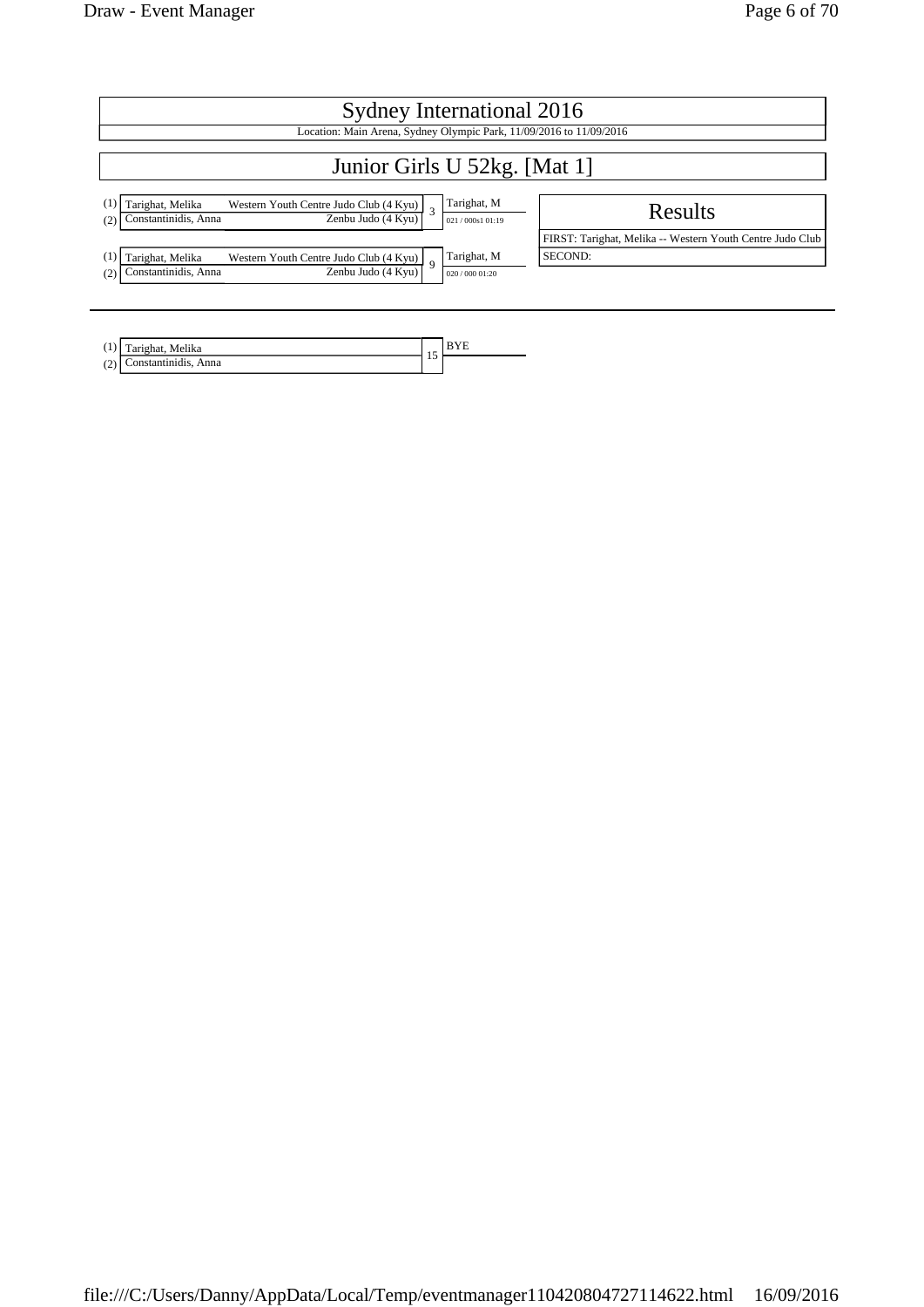

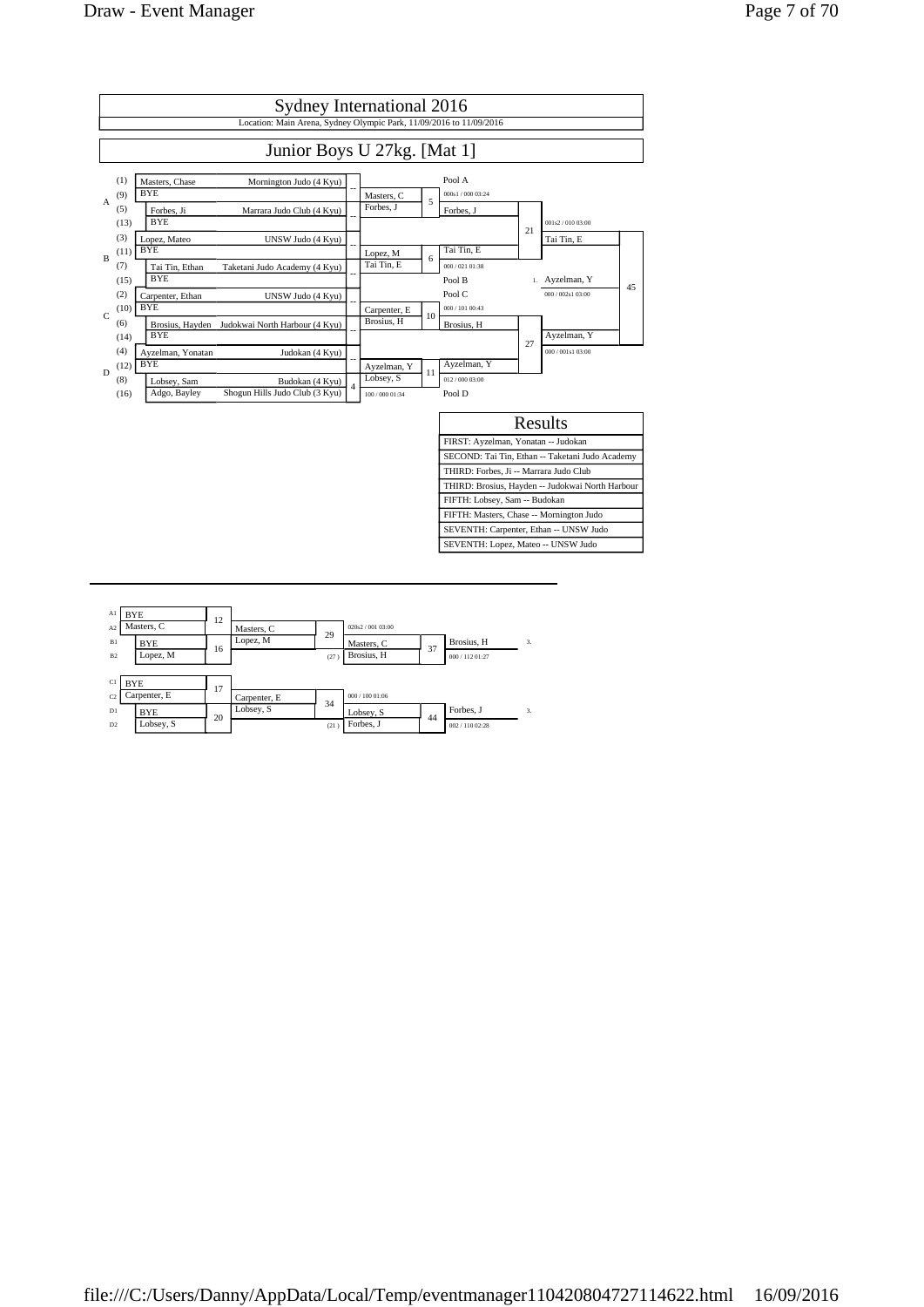

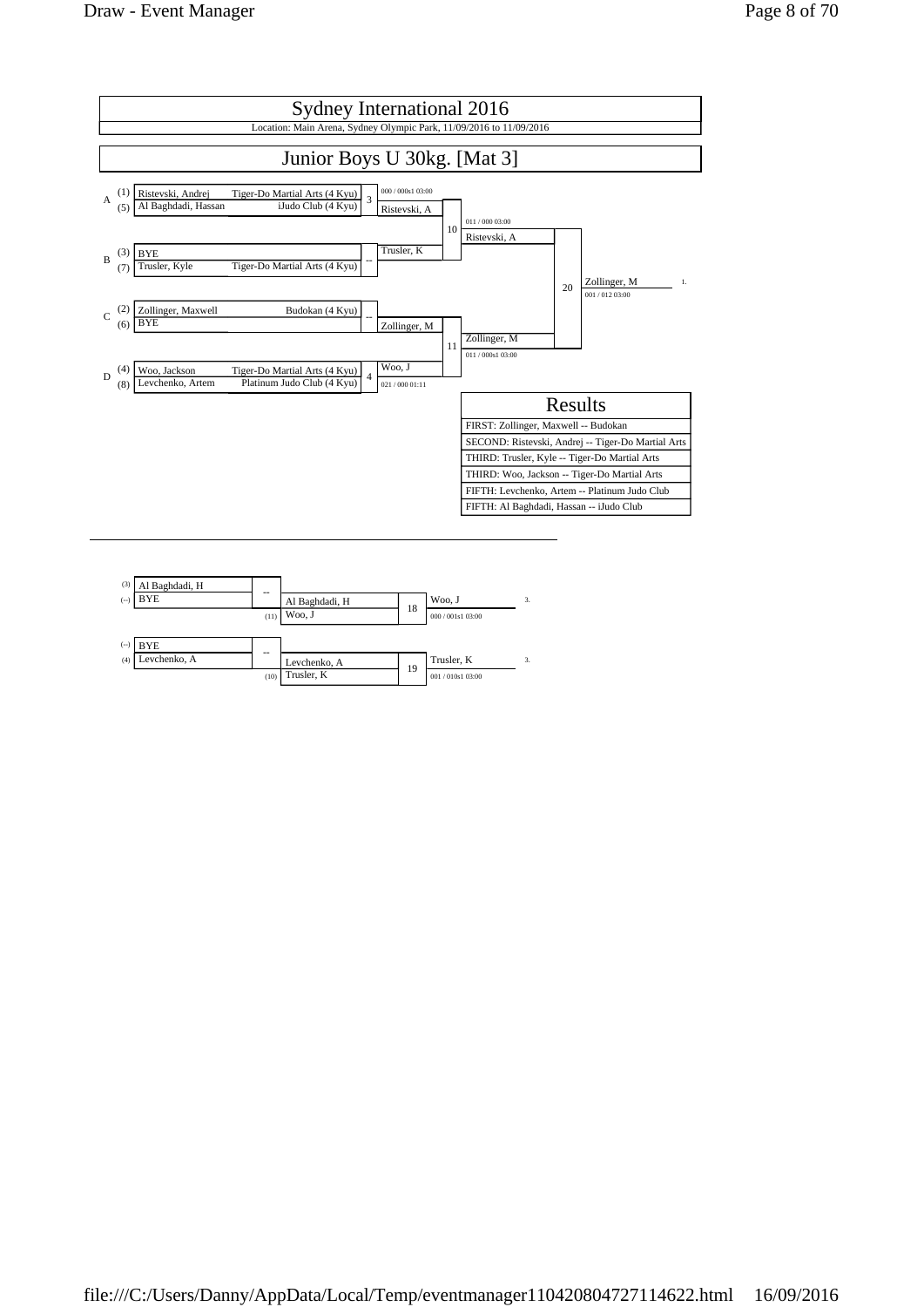

| Al             | Getgood, D       | 15 | 100s1 / 000s2 02:06 |      |               |    |                 |    |
|----------------|------------------|----|---------------------|------|---------------|----|-----------------|----|
| A <sub>2</sub> | Wong, M          |    | Getgood, D          | 27   | 100/000 00:25 |    |                 |    |
| B1             | Birtles-Eades, B | 18 | Jackson, A          |      | Getgood, D    | 40 | Getgood, D      | 3. |
| B <sub>2</sub> | Jackson, A       |    | 000 / 100 00:00     | (26) | Beckett, A    |    | 020 / 000 01:05 |    |
|                |                  |    |                     |      |               |    |                 |    |
| C1             | Park, L          | 20 | 010/010s1 04:19     |      |               |    |                 |    |
| C <sub>2</sub> | Forbes. J        |    | Park, L             | 33   | 002/000 03:00 |    |                 |    |
| D1             | Valenti, T       | 21 | Valenti, T          |      | Park, L       |    | Park. L         | 3. |
| D2             | Buist, J         |    | 021/000 00:49       | (19) | Raif, E       | 42 | 011/010s1 03:00 |    |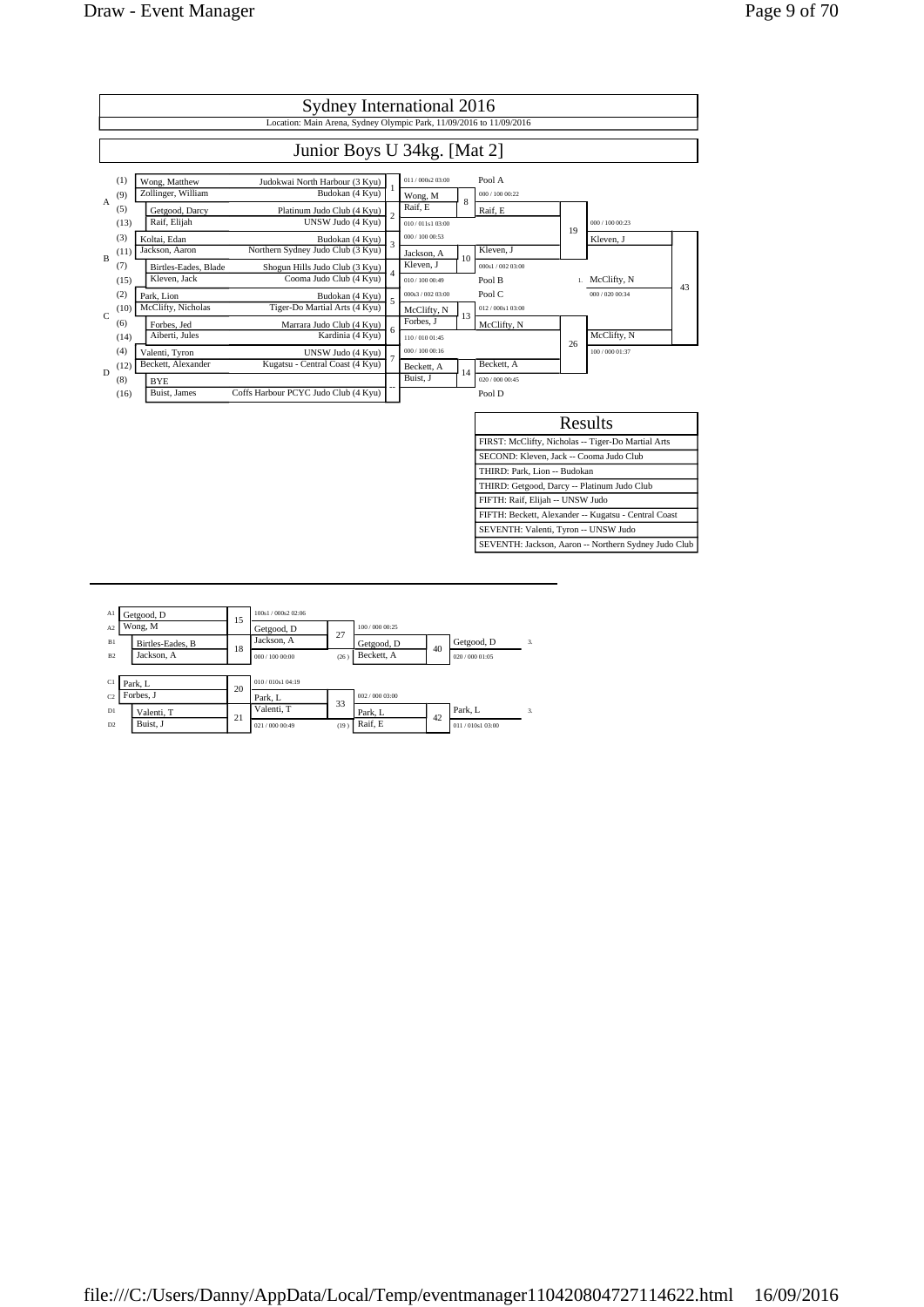

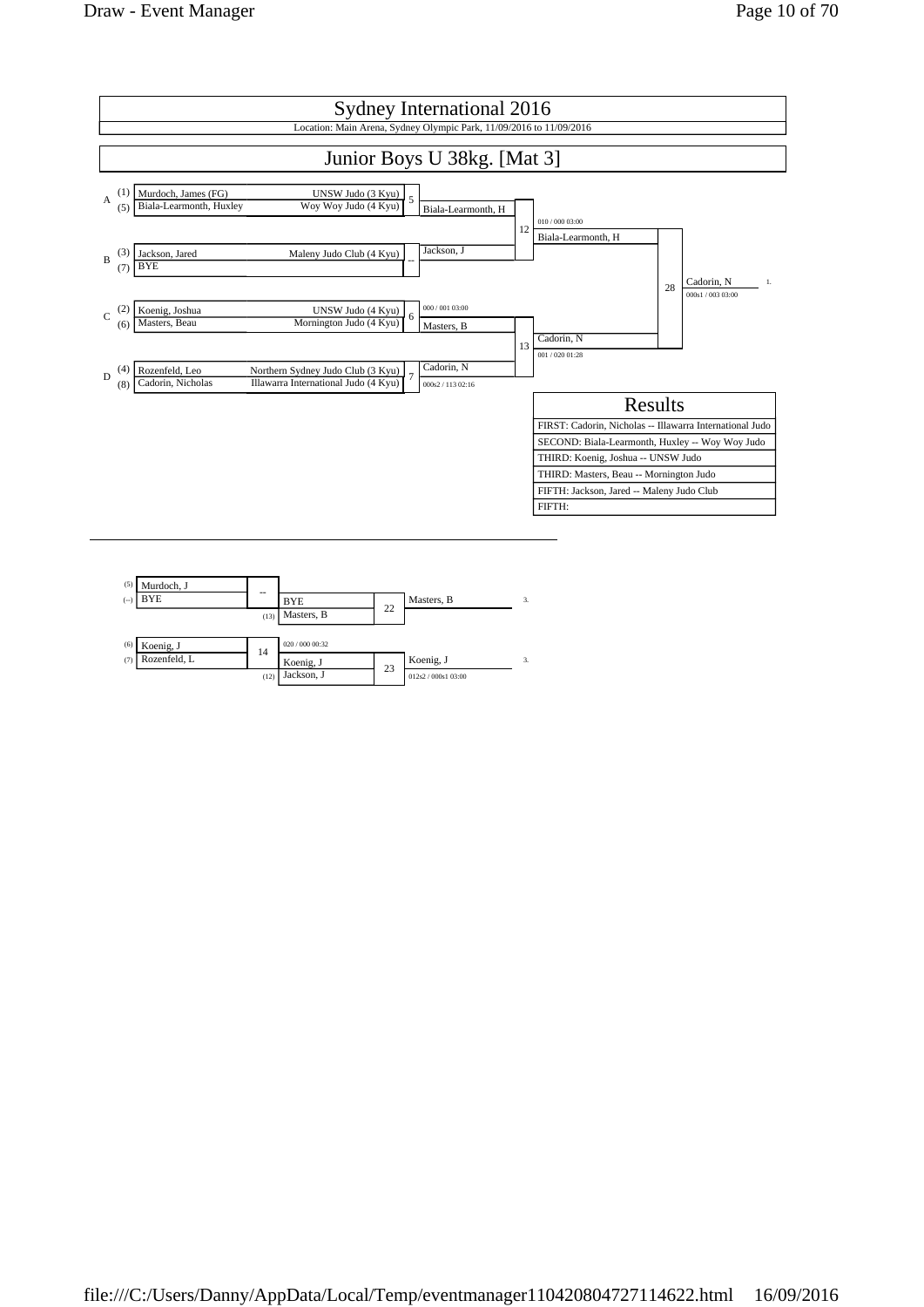| Sydney International 2016   |                                                                     |       |              |       |                |       |  |  |
|-----------------------------|---------------------------------------------------------------------|-------|--------------|-------|----------------|-------|--|--|
|                             | Location: Main Arena, Sydney Olympic Park, 11/09/2016 to 11/09/2016 |       |              |       |                |       |  |  |
| Junior Boys U 42kg. [Mat 4] |                                                                     |       |              |       |                |       |  |  |
|                             |                                                                     | 1     | $\mathbf{2}$ | 3     | Wins           | Pts   |  |  |
| 1                           | Budokan (4 Kyu)<br>ashton, samir                                    | X     | 0.0          | 100.0 |                | 100.0 |  |  |
| $\mathbf{2}$                | Marist Canberra (4 Kyu)<br>Cramp, Thomas                            | 100.0 | $\mathbf{X}$ | 100.0 | $\overline{2}$ | 200.0 |  |  |
| 3                           | UNSW Judo (4 Kyu)<br>Damianos, Peter                                | 0.0   | 0.0          | X     | $\Omega$       | 0.0   |  |  |



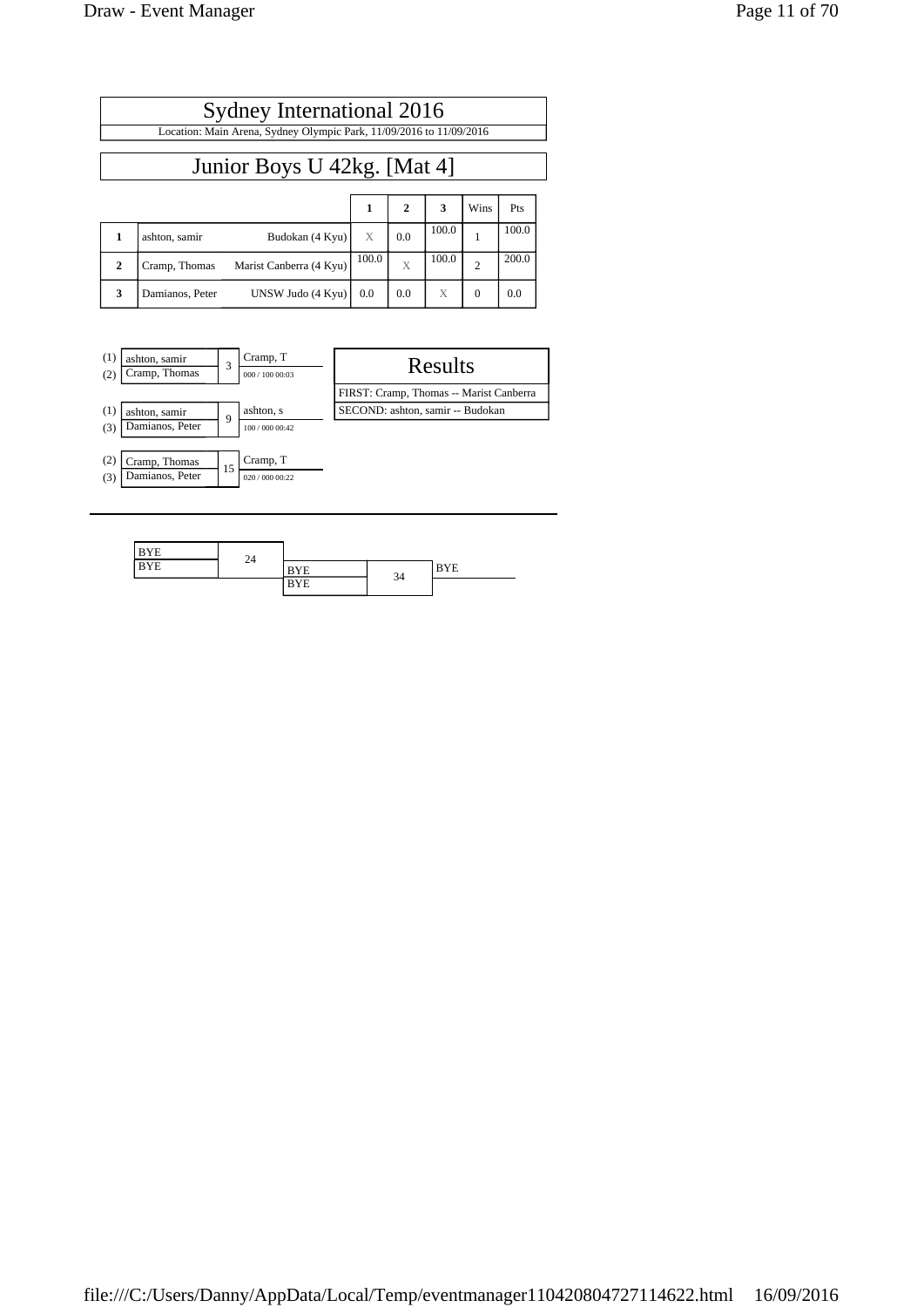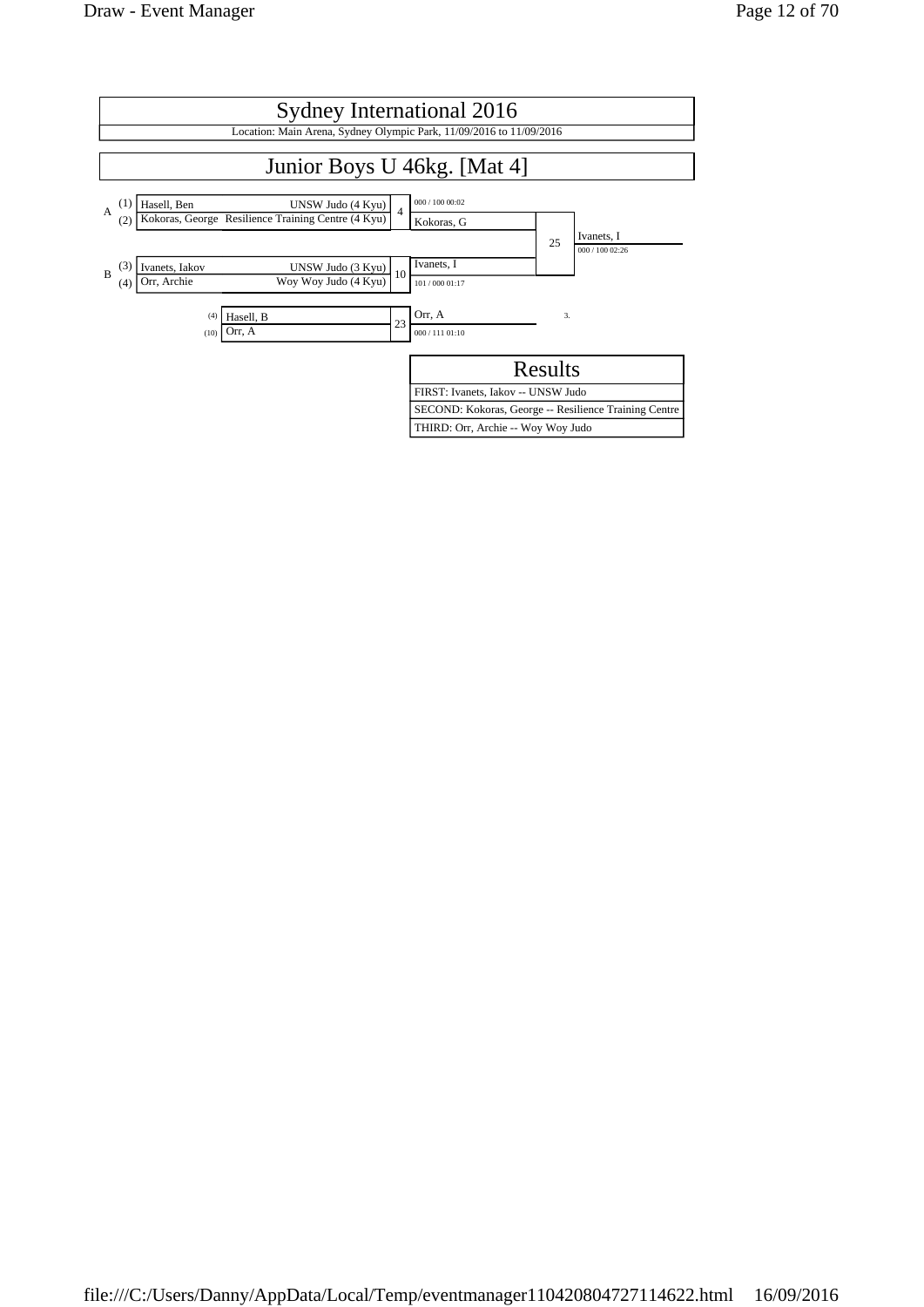Muma, Angus

| (2)<br>(3) | Vugdalic, Mak<br>Muma, Angus | 20 | Vugdalic, M<br>100 / 000s1 03:00 |  |
|------------|------------------------------|----|----------------------------------|--|
|            |                              |    |                                  |  |
|            |                              |    |                                  |  |
|            | <b>RVF</b>                   |    |                                  |  |

Sydney International 2016 Location: Main Arena, Sydney Olympic Park, 11/09/2016 to 11/09/2016

Junior Boys U 50kg. [Mat 4]

**1** Miu, Aidan UNSW Judo (3 Kyu) X 0.0 100.0 1 100.0 **2** Vugdalic, Mak Tiger-Do Martial Arts  $(3 \text{ Kyu})$   $\begin{bmatrix} 100.0 \\ X \end{bmatrix}$   $\begin{bmatrix} 100.0 \\ 2 \end{bmatrix}$   $\begin{bmatrix} 200.0 \\ 2 \end{bmatrix}$ 

**3** | Muma, Angus Kugatsu - Central Coast  $(4 \text{ Kyu})$  | 0.0 | 0.0 |  $X$  | 0 | 0.0

(1)  $\overline{\text{Miu, Aidan}}$  5  $\overline{\text{Vugdalic, M}}$  Results (2)  $\overline{\text{Vugdalic, Max}}$ 

(1)  $\boxed{\frac{Miu, Aidan}{Muma, Angus}}$  11  $\boxed{\frac{Miu, A}{\frac{021}{00002.01}}}$  SECOND: Miu, Aidan -- UNSW Judo

**123** Wins Pts

FIRST: Vugdalic, Mak -- Tiger-Do Martial Arts

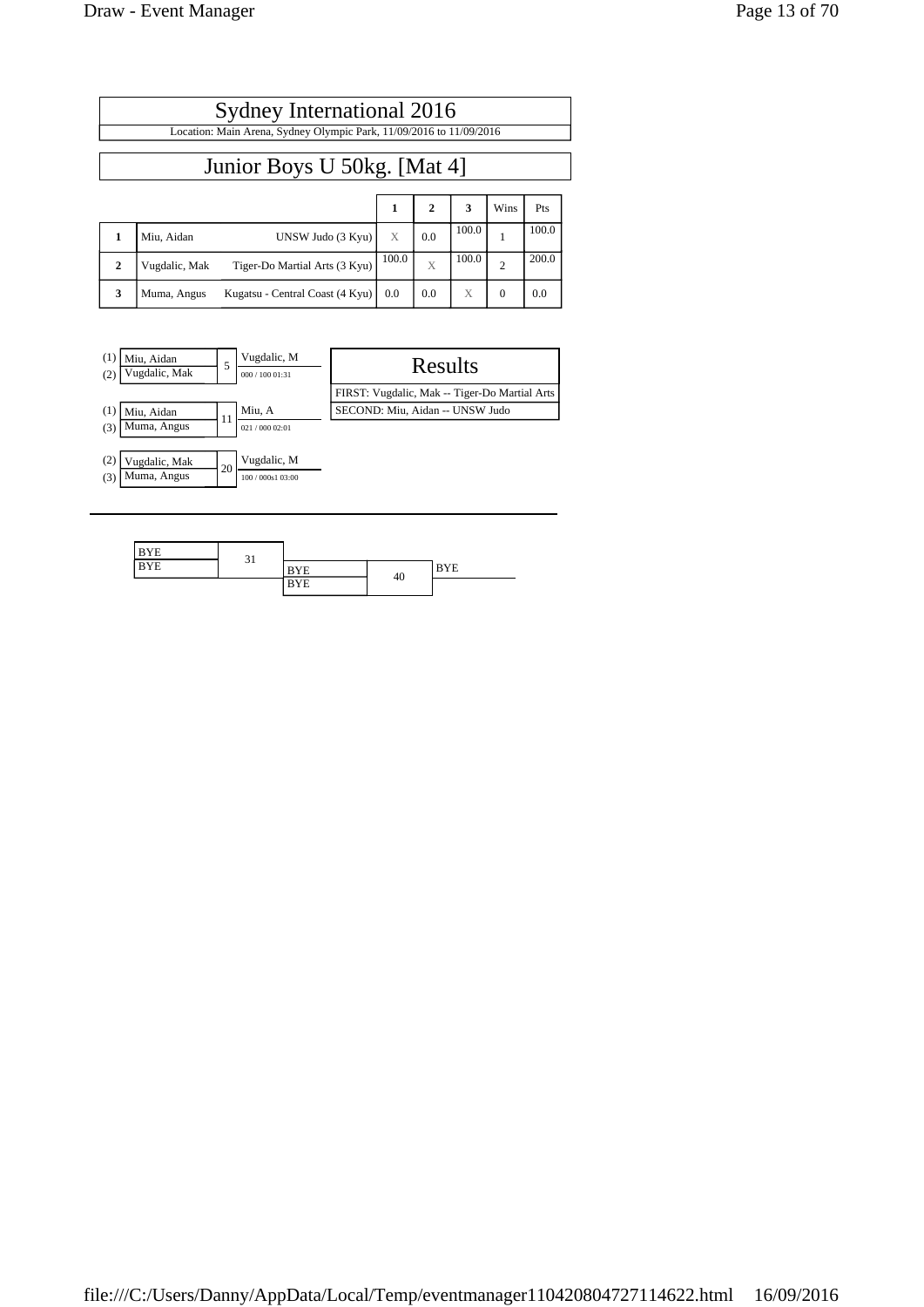| Sydney International 2016<br>Location: Main Arena, Sydney Olympic Park, 11/09/2016 to 11/09/2016 |                                              |       |              |     |                |       |  |
|--------------------------------------------------------------------------------------------------|----------------------------------------------|-------|--------------|-----|----------------|-------|--|
| Junior Boys $+$ 50kg. [Mat 4]                                                                    |                                              |       |              |     |                |       |  |
|                                                                                                  |                                              | 1     | $\mathbf{2}$ | 3   | Wins           | Pts   |  |
| 1                                                                                                | Hasell, Harry<br>UNSW Judo (4 Kyu)           | X     | 0.0          | 0.0 | $\Omega$       | 0.0   |  |
| $\mathbf{2}$                                                                                     | Woy Woy Judo (4 Kyu)<br>Markey, Kaelan       | 100.0 | X            | 0.0 |                | 100.0 |  |
| 3                                                                                                | Watson, Callaghan Wanganui judo Club (3 Kyu) | 100.0 | 100.0        | X   | $\overline{c}$ | 200.0 |  |



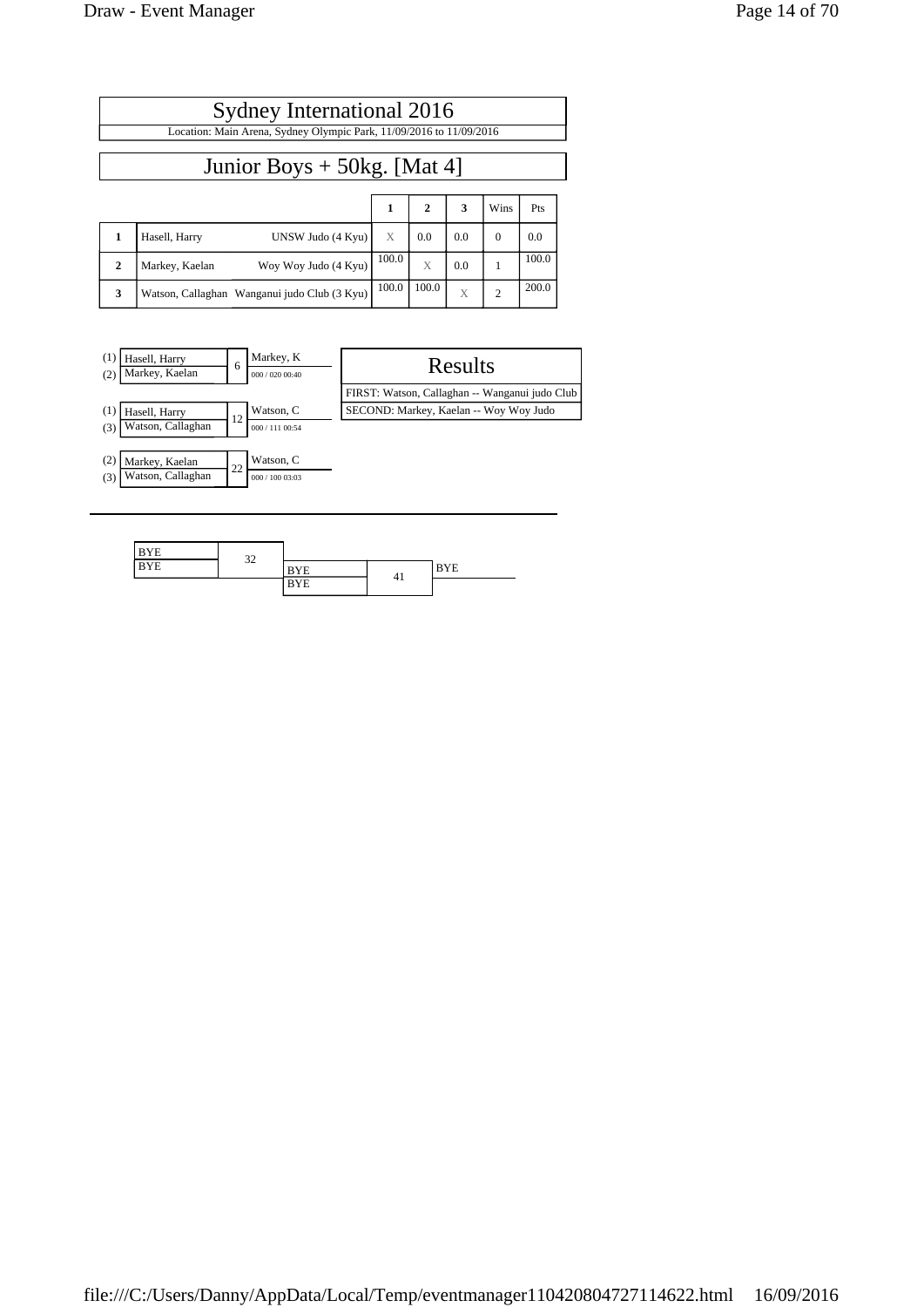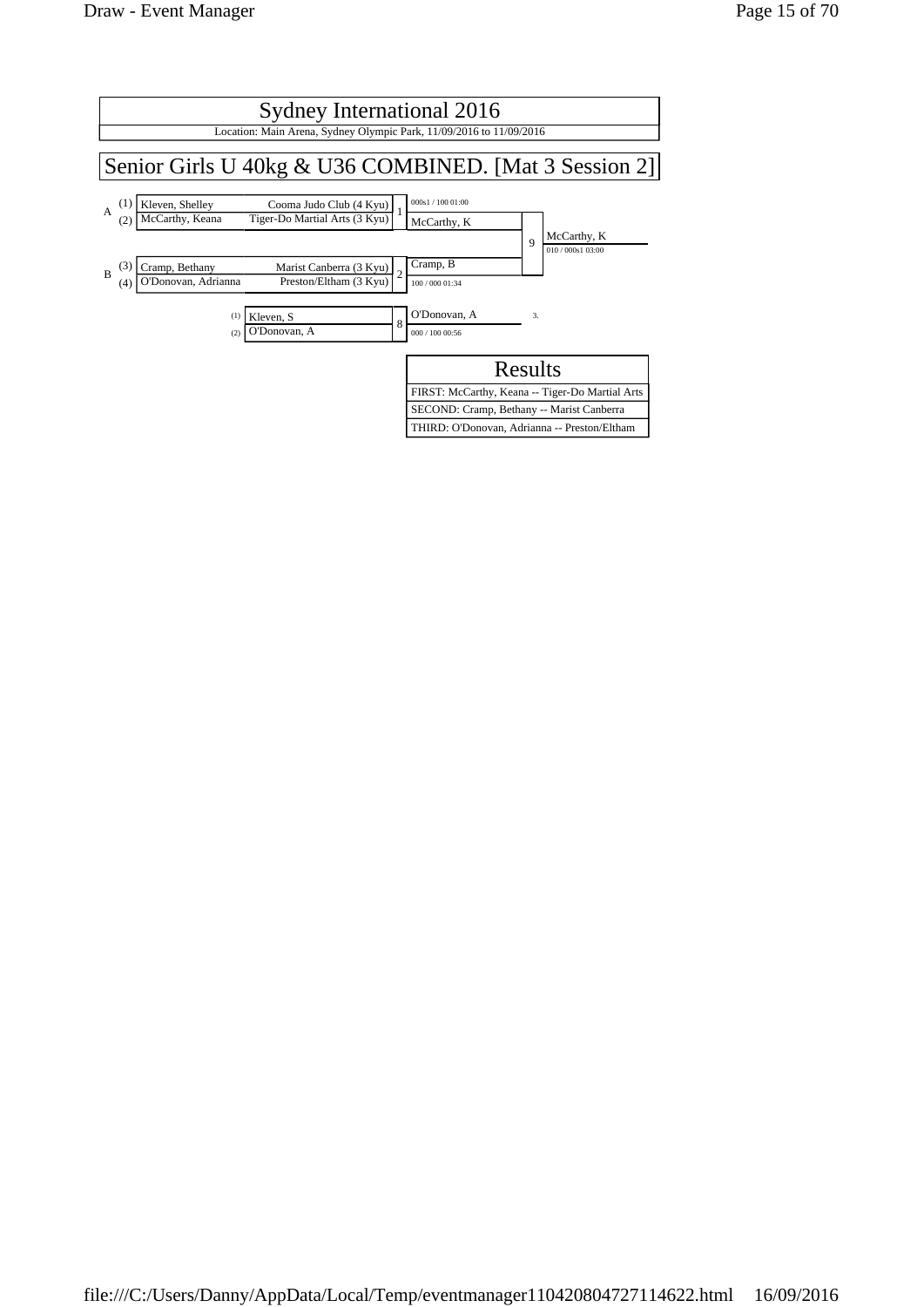| Sydney International 2016                                                                                                 |                                                                |  |  |  |  |
|---------------------------------------------------------------------------------------------------------------------------|----------------------------------------------------------------|--|--|--|--|
| Location: Main Arena, Sydney Olympic Park, 11/09/2016 to 11/09/2016                                                       |                                                                |  |  |  |  |
| Senior Girls U 44kg. []                                                                                                   |                                                                |  |  |  |  |
| Fielder, A<br>Goutzas, Elizabeth (FG)<br>UNSW Judo (3 Kyu)<br>Shogun Hills Judo Club (2 Kyu)<br>Fielder, Anneliese<br>(2) | Results                                                        |  |  |  |  |
| Fielder, A<br>Goutzas, Elizabeth (FG)<br>UNSW Judo (3 Kyu)                                                                | FIRST: Fielder, Anneliese -- Shogun Hills Judo Club<br>SECOND: |  |  |  |  |
| Shogun Hills Judo Club (2 Kyu)<br>Fielder, Anneliese<br>(2)                                                               |                                                                |  |  |  |  |

| $(1)$ Goutzas, Elizabeth (FG) |    |  |
|-------------------------------|----|--|
| $(2)$ Fielder, Anneliese      | -- |  |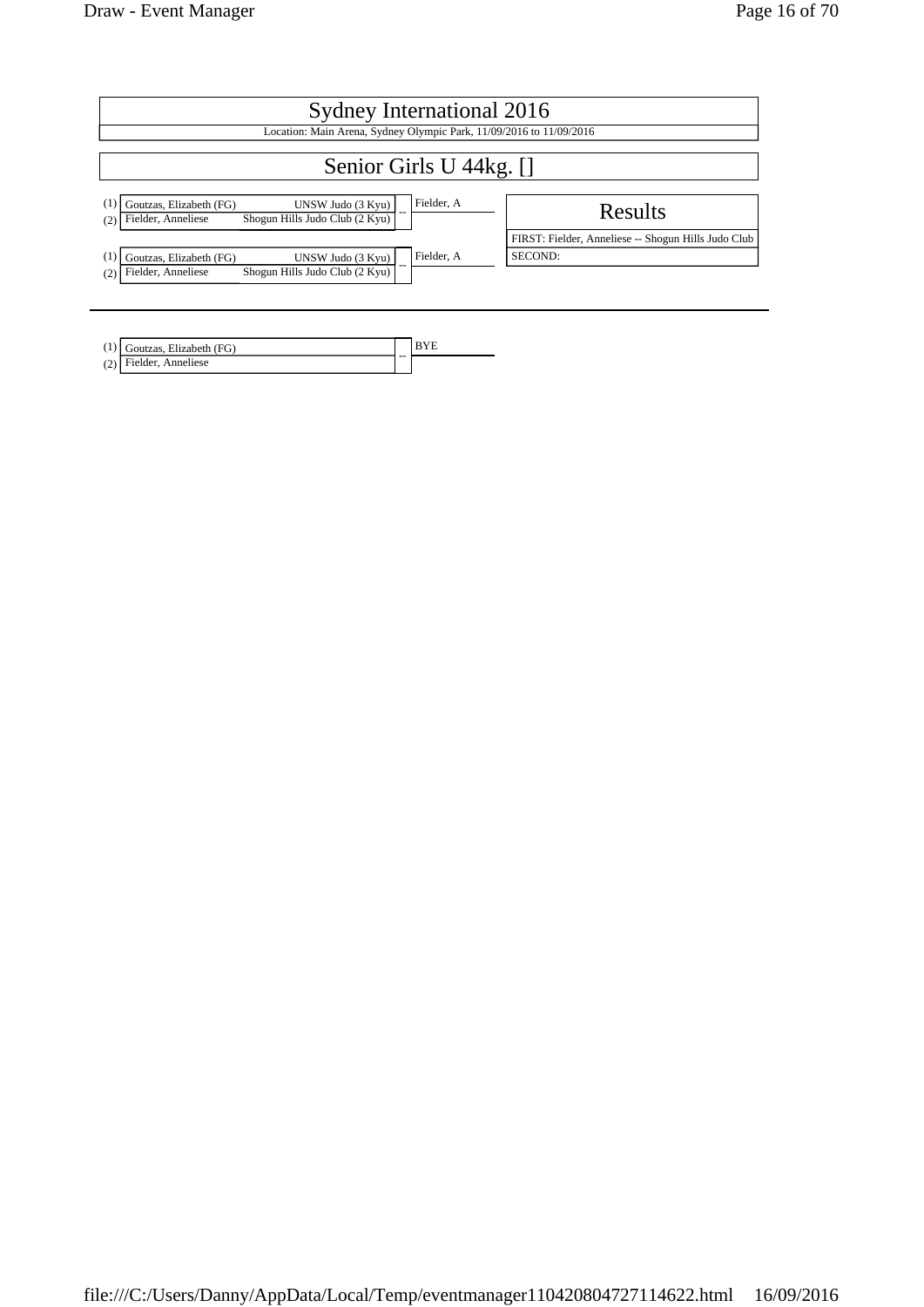| Sydney International 2016              |                                                                     |             |                          |                                                  |  |
|----------------------------------------|---------------------------------------------------------------------|-------------|--------------------------|--------------------------------------------------|--|
|                                        | Location: Main Arena, Sydney Olympic Park, 11/09/2016 to 11/09/2016 |             |                          |                                                  |  |
| Senior Girls U 48kg. [Mat 4 Session 2] |                                                                     |             |                          |                                                  |  |
| Alvisio, Elke<br>Waye, Kaitlyn         | Kugatsu - Central Coast (4 Kyu)<br>Seven Hills Judo Club (4 Kyu)    |             | Waye, K<br>010/100 01:33 | Results                                          |  |
|                                        |                                                                     |             |                          | FIRST: Waye, Kaitlyn -- Seven Hills Judo Club    |  |
| Alvisio. Elke                          | Kugatsu - Central Coast (4 Kyu)                                     | $\mathbf Q$ | Alvisio, E               | SECOND: Alvisio, Elke -- Kugatsu - Central Coast |  |
| Waye, Kaitlyn                          | Seven Hills Judo Club (4 Kyu)                                       |             | 102 / 000 02:41          |                                                  |  |

| $(1)$   Alvisio, Elke | Waye, K             |
|-----------------------|---------------------|
| $(2)$ Waye, Kaitlyn   | <br>000 / 020 00:42 |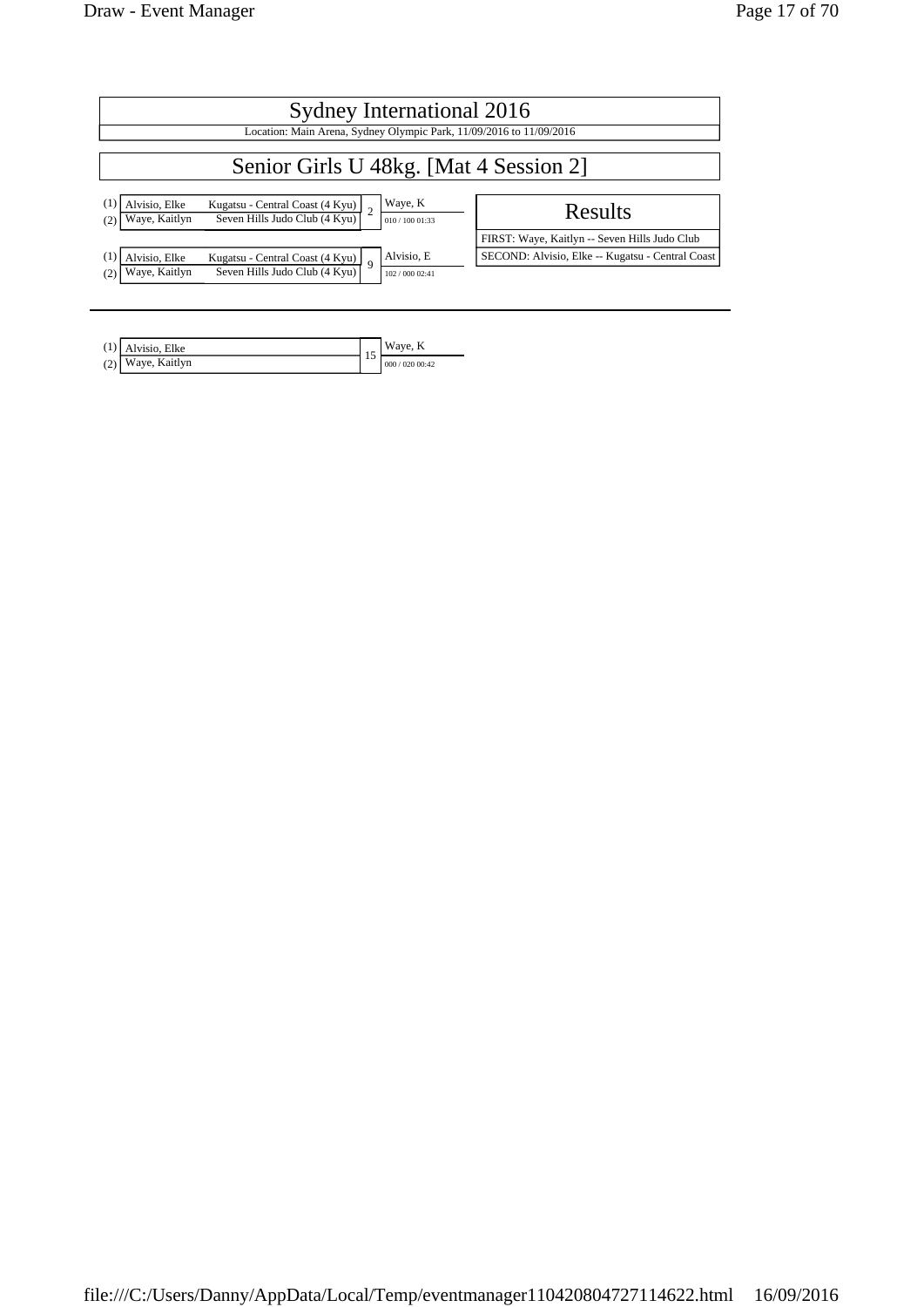| Sydney International 2016 |                                                        |                                                                     |  |              |     |      |     |
|---------------------------|--------------------------------------------------------|---------------------------------------------------------------------|--|--------------|-----|------|-----|
|                           |                                                        | Location: Main Arena, Sydney Olympic Park, 11/09/2016 to 11/09/2016 |  |              |     |      |     |
|                           | Senior Girls U 44 and 48kg Combined. [Mat 4 Session 2] |                                                                     |  |              |     |      |     |
|                           |                                                        |                                                                     |  | $\mathbf{2}$ | 3   | Wins | Pts |
|                           | Alvisio, Elke                                          | Kugatsu - Central Coast (4 Kyu)                                     |  | 0.0          | 0.0 |      | 0.0 |

|  | Waye, Kaitlyn      | Seven Hills Judo Club (4 Kyu)        | 1.0   |                  | $\mathbf{v}$ |       |
|--|--------------------|--------------------------------------|-------|------------------|--------------|-------|
|  | Fielder, Anneliese | Shogun Hills Judo Club (2 Kyu)       | 100.0 |                  | 100.0        | 200.0 |
|  | Alvisio. Elke      | Kugatsu - Central Coast $(4$ Kyu $)$ | X     | $\overline{0.0}$ |              | 0.0   |



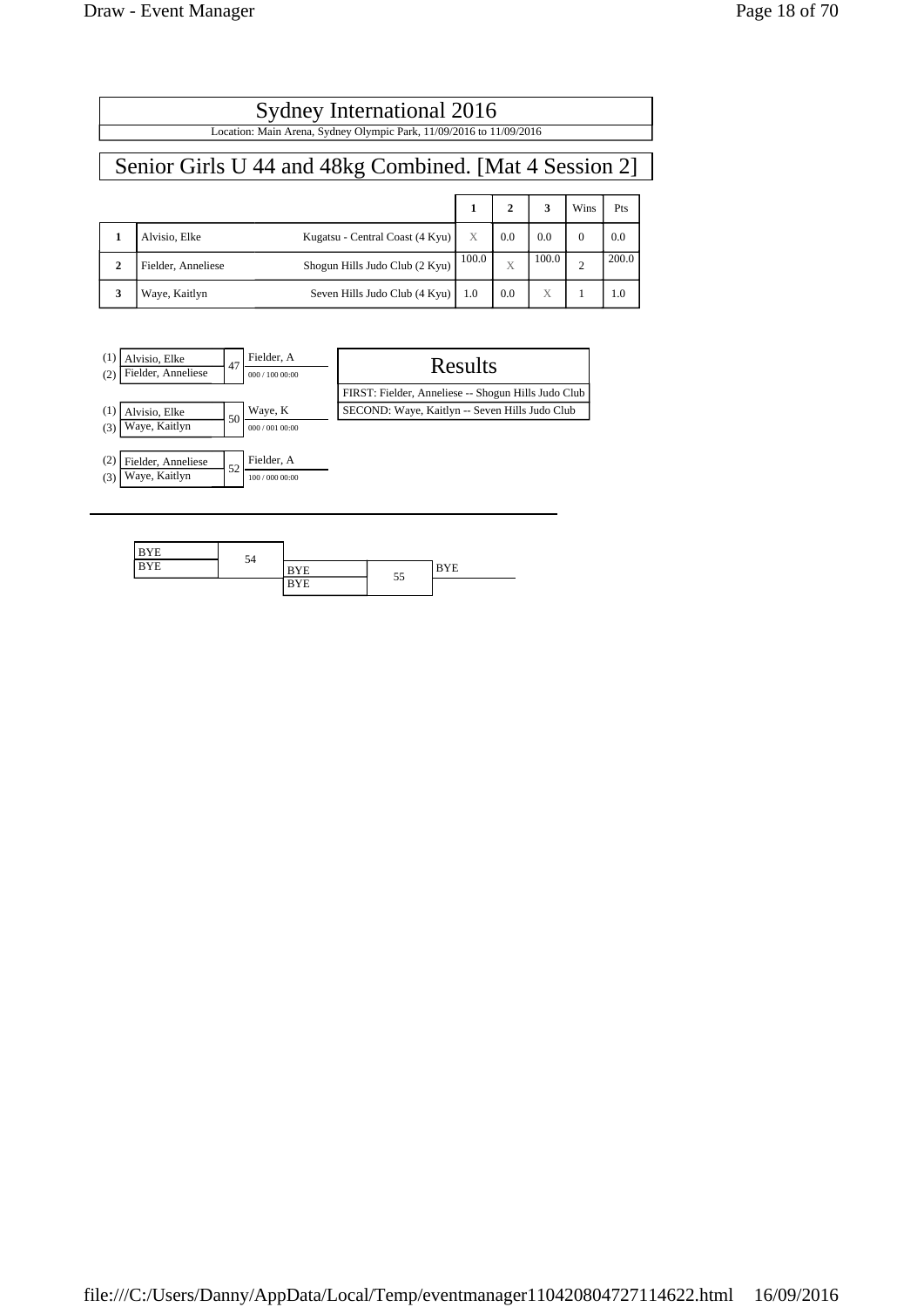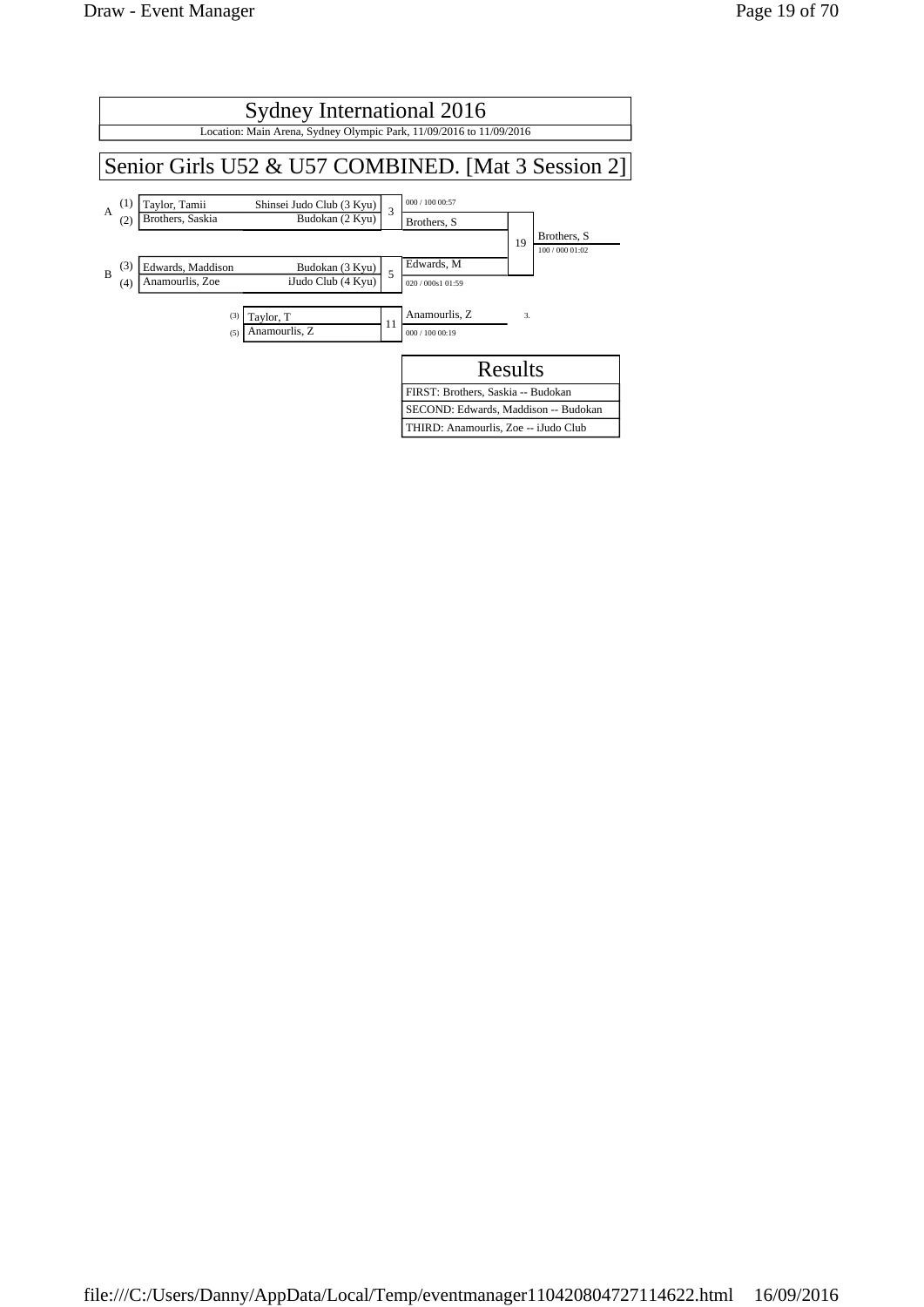| Sydney International 2016<br>Location: Main Arena, Sydney Olympic Park, 11/09/2016 to 11/09/2016 |                               |                                    |  |  |  |
|--------------------------------------------------------------------------------------------------|-------------------------------|------------------------------------|--|--|--|
| Senior Girls U63 AND + 63kg COMBINED. [Mat 2 Session 2]                                          |                               |                                    |  |  |  |
| $\frac{UNSW Judo (2 Kyu)}{UNSW Judo (3 Kyu)}$                                                    | Goutzas, T<br>020/00001:03    | Results                            |  |  |  |
|                                                                                                  |                               | FIRST: Goutzas, Tiana -- UNSW Judo |  |  |  |
| UNSW Judo (2 Kyu)<br>UNSW Judo (3 Kvu)                                                           | Goutzas, T<br>020 / 000 00:45 | SECOND:                            |  |  |  |
|                                                                                                  |                               |                                    |  |  |  |

| (1) | Tiana<br>Goutzas       | $\sim$ |  |  |  |
|-----|------------------------|--------|--|--|--|
| (2) | )amianos,<br>, Ephemia |        |  |  |  |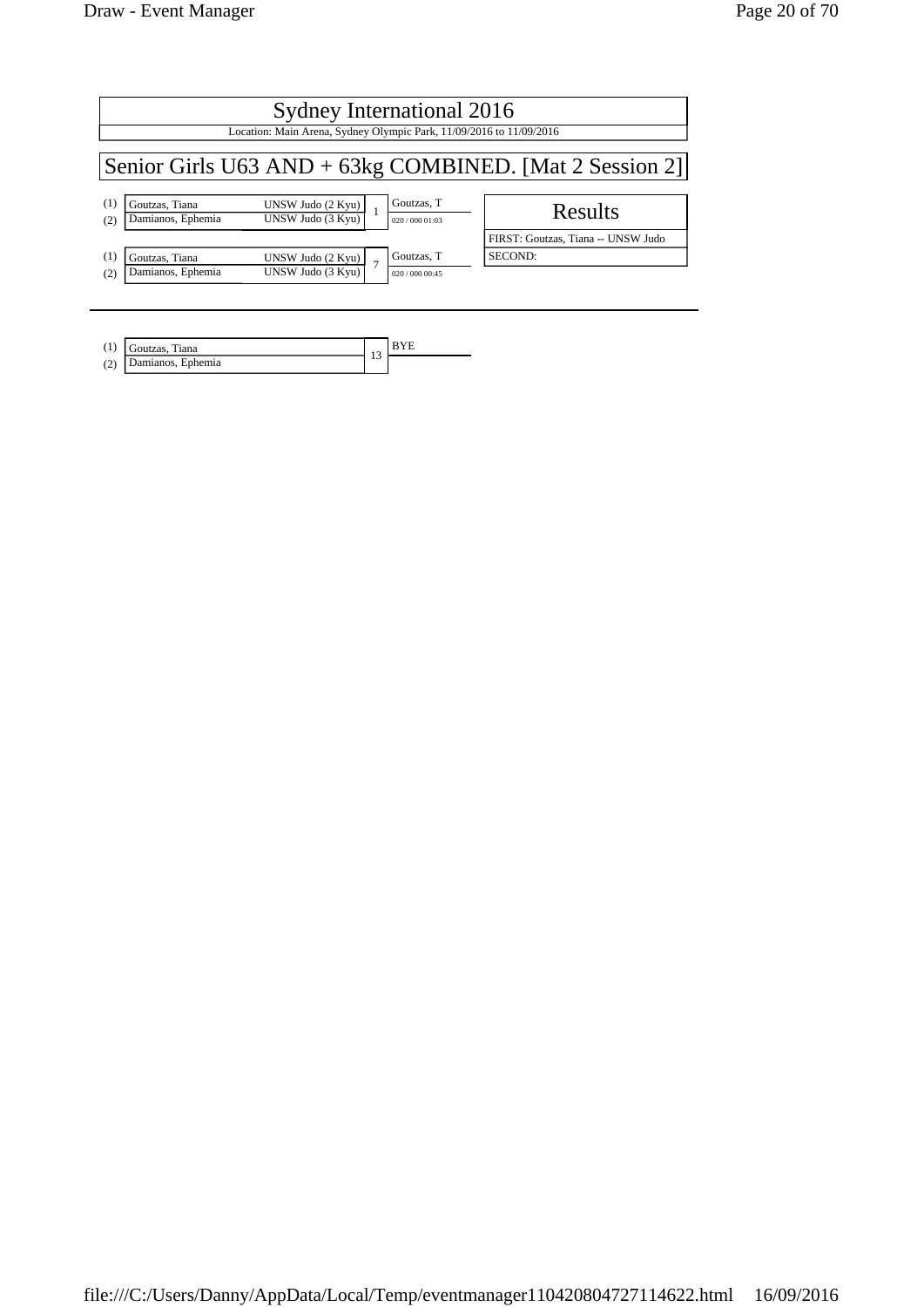

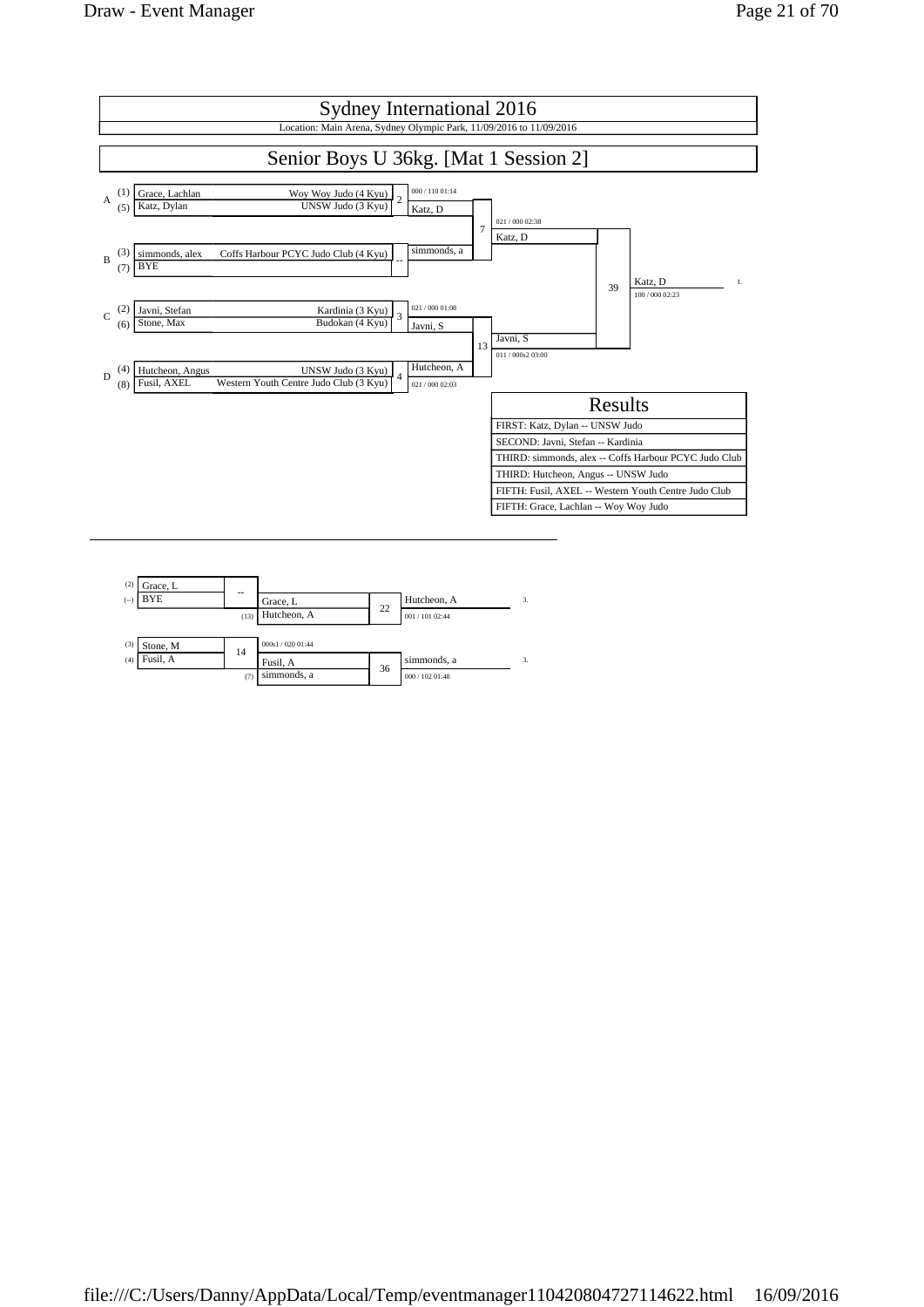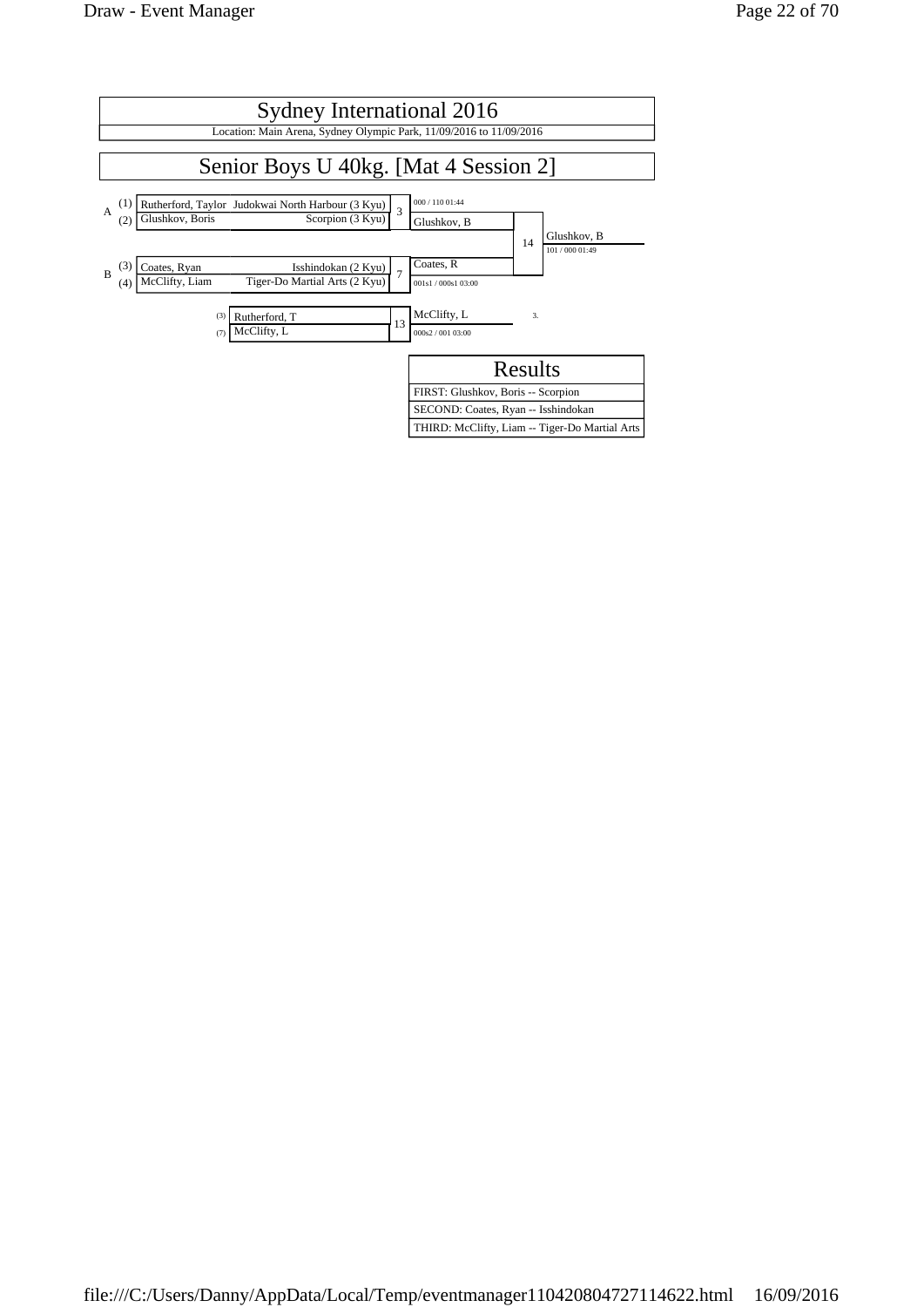# Sydney International 2016<br>Location: Main Arena, Sydney Olympic Park, 11/09/2016 to 11/09/2016

# Senior Boys U 45kg. [Mat 3 Session 2]

|   |                                                    |     |       | 3       | <b>Wins</b> | Pts   |
|---|----------------------------------------------------|-----|-------|---------|-------------|-------|
|   | Herrick, Diadre Judokwai North Harbour (3 Kyu)     |     | 100.0 | 0.0     |             | 100.0 |
|   | UNSW Judo (3 Kyu)<br>Koenig, Ryan                  | 0.0 |       | $1.0\,$ |             |       |
| 3 | Tiger-Do Martial Arts (3 Kyu) 0.5<br>Reda, Jad Lee |     | 0.0   |         |             | 0.5   |

|     | Herrick, Diadre | 6  | Herrick, D        | Results                                          |
|-----|-----------------|----|-------------------|--------------------------------------------------|
|     | Koenig, Ryan    |    | 020 / 011s1 03:00 |                                                  |
|     |                 |    |                   | FIRST: Herrick, Diadre -- Judokwai North Harbour |
|     | Herrick, Diadre | 12 | Reda, J           | SECOND: Koenig, Ryan -- UNSW Judo                |
| (3) | Reda, Jad Lee   |    | 010s1 / 010 03:00 | THIRD: Reda, Jad Lee - Tiger Do Martial          |
|     |                 |    |                   | Arts                                             |
|     | Koenig, Ryan    | 18 | Koenig, R         |                                                  |
| (3) | Reda, Jad Lee   |    | 001s2 / 000 03:00 |                                                  |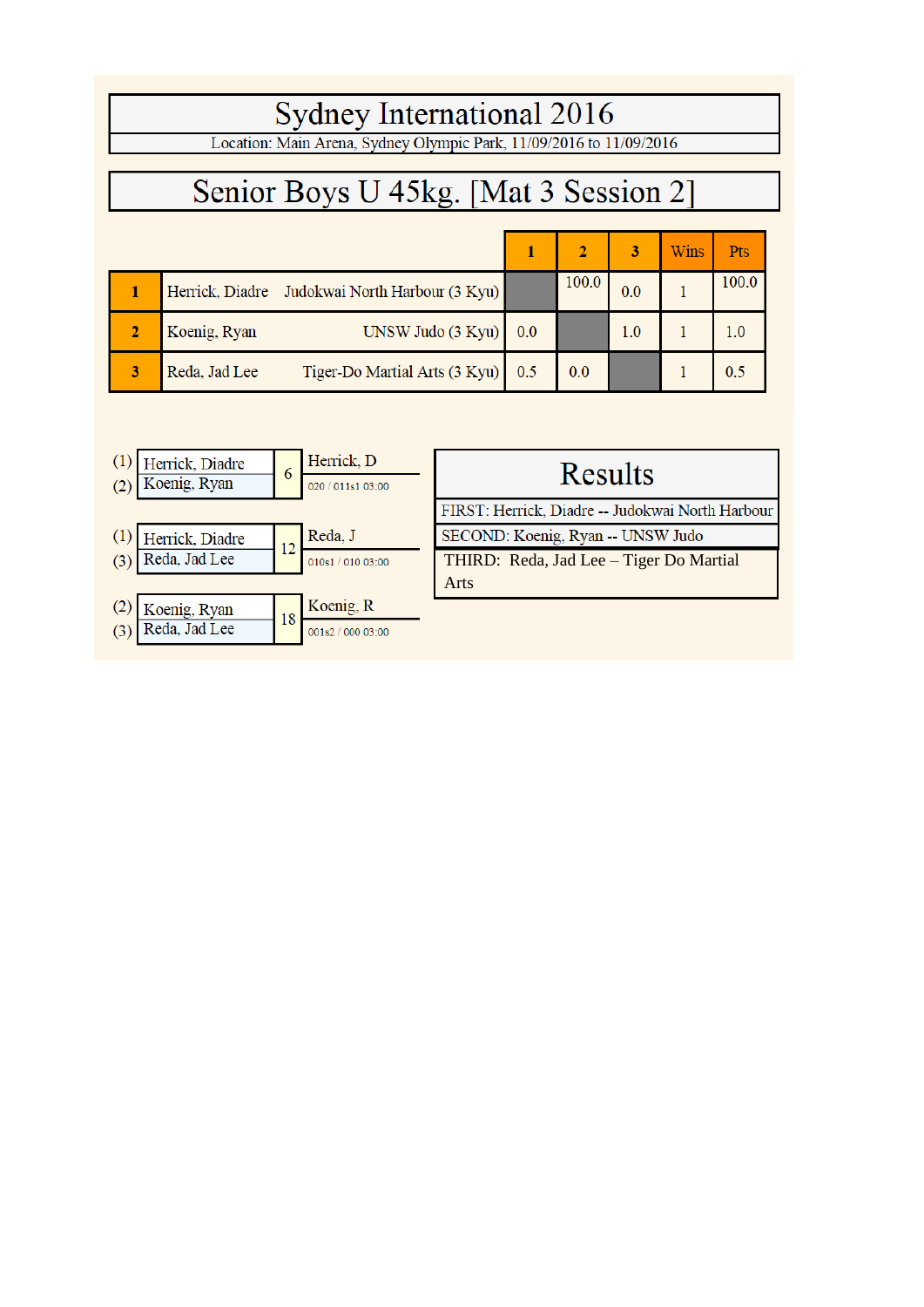

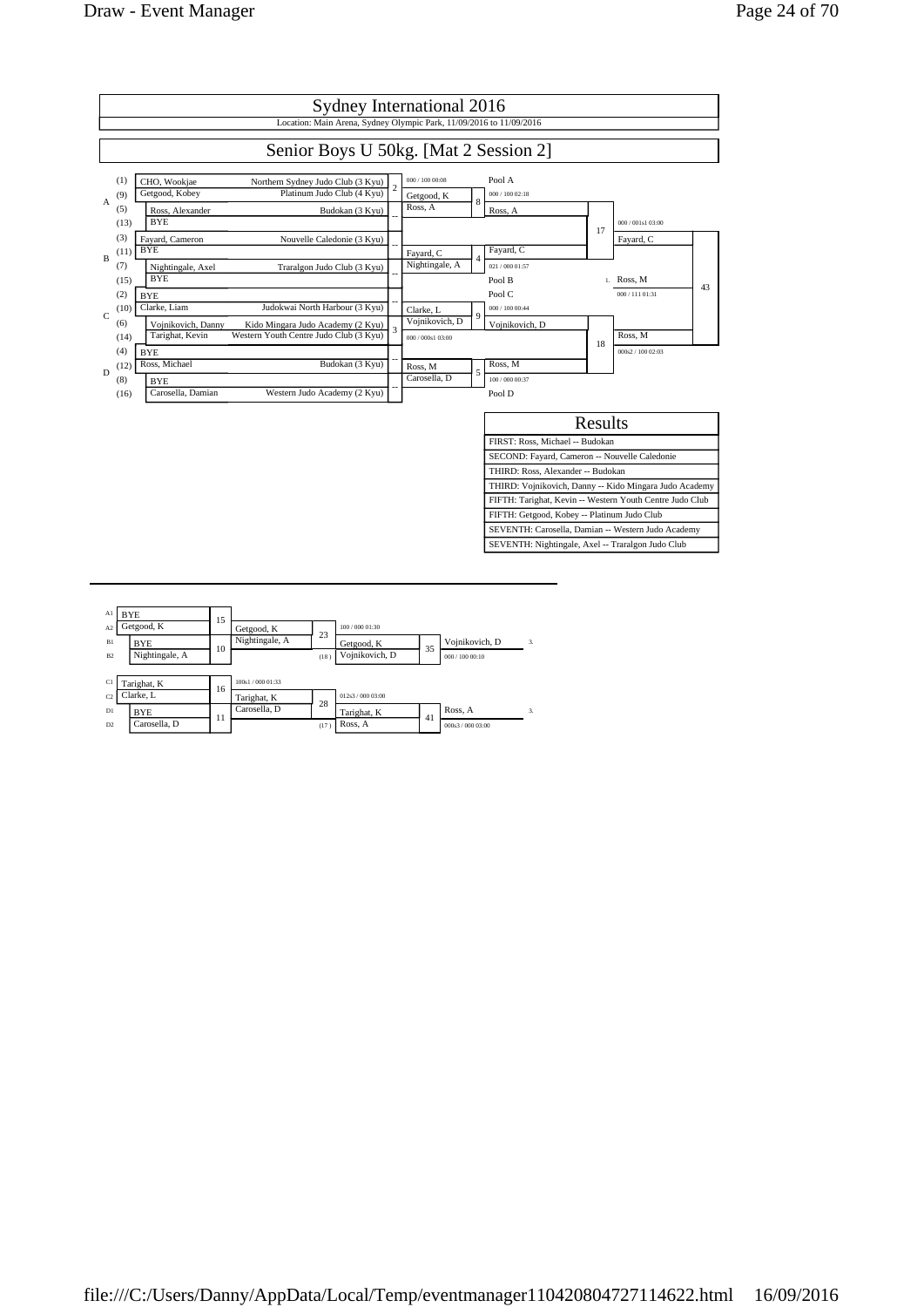| Sydney International 2016                                           |  |
|---------------------------------------------------------------------|--|
| Location: Main Arena, Sydney Olympic Park, 11/09/2016 to 11/09/2016 |  |
|                                                                     |  |

# Senior Boys U 55kg. [Mat 3 Session 2]

|              |                |                                      |     | $\overline{2}$ | 3     | Wins           | Pts   |
|--------------|----------------|--------------------------------------|-----|----------------|-------|----------------|-------|
|              | Aiberti, Luca  | Kardinia (2 Kyu)                     | X   | 10.0           | 100.0 | $\overline{c}$ | 110.0 |
| $\mathbf{2}$ | Colman, Zach   | Budokan (2 Kyu)                      | 0.0 | X              | 100.0 |                | 100.0 |
| 3            | Spillane, Liam | Illawarra International Judo (3 Kyu) | 0.0 | 0.0            | X     | $\Omega$       | 0.0   |

|                     |                   |                            |   |       | Wins | Pts   |
|---------------------|-------------------|----------------------------|---|-------|------|-------|
| $\overline{\bf{4}}$ | Bouchez, Kai-Ming | Nouvelle Caledonie (2 Kyu) | X | 100.0 |      | 100.0 |
| 5                   | Gill, Jesy        | Hantokan $(3 Kyu)$ 0.0     |   |       |      | 0.0   |



| 3YE       | $\sim$ |                        |    |          |
|-----------|--------|------------------------|----|----------|
| YE<br>- - | ے ک    | ΥE                     | 29 | rЕ<br>-- |
|           |        | $x \rightarrow$<br>BYE |    |          |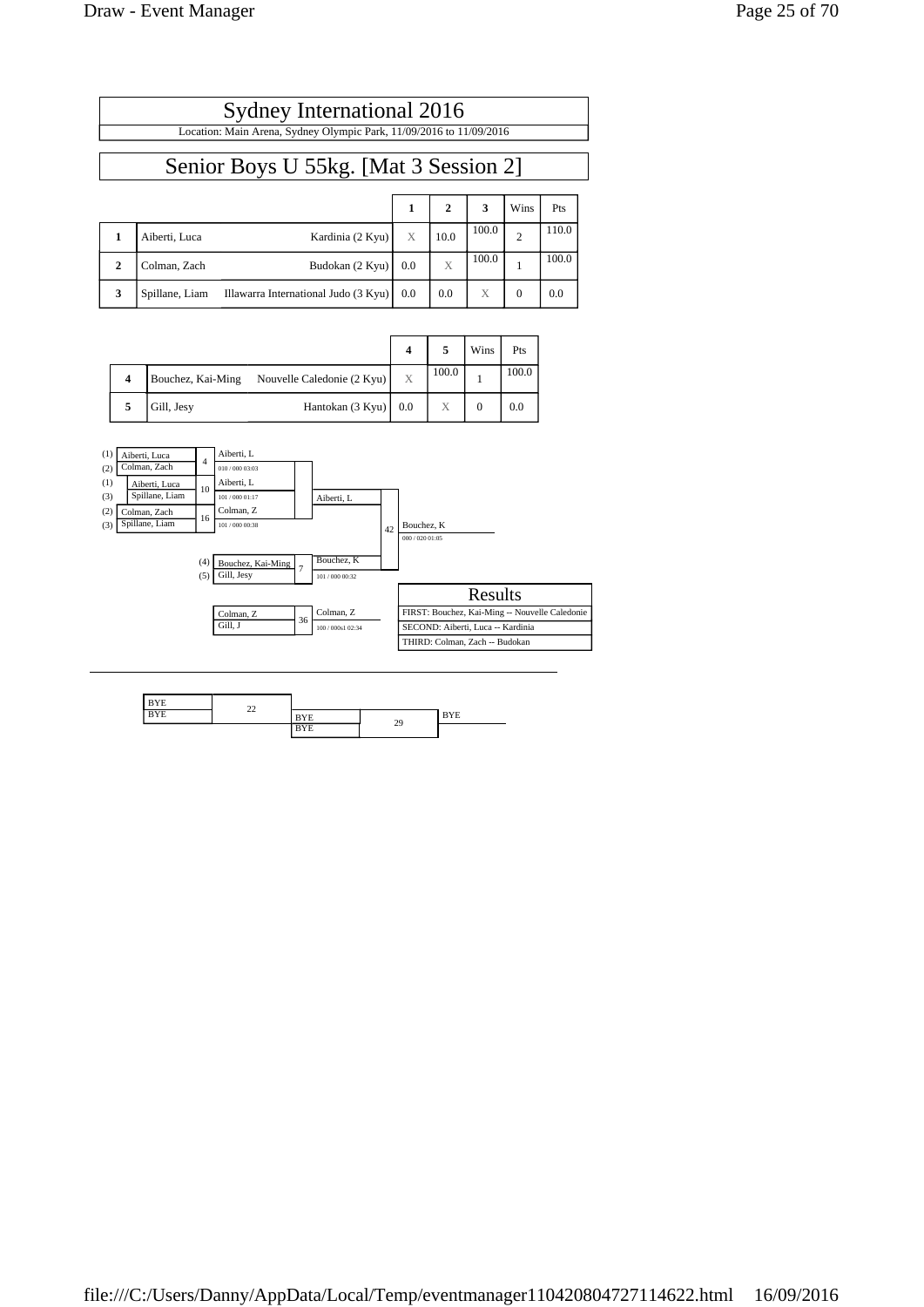

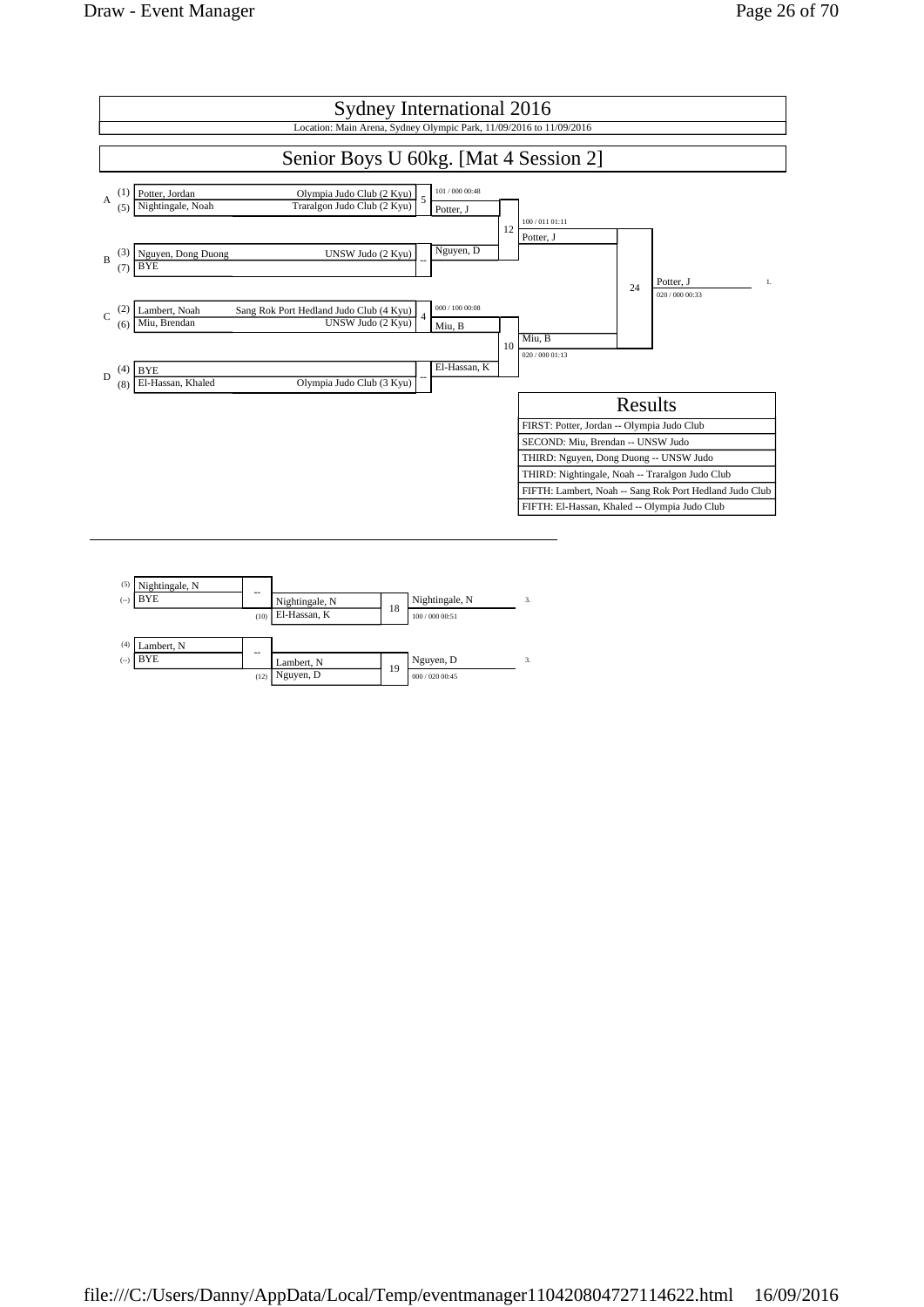#### Sydney International 2016 Location: Main Arena, Sydney Olympic Park, 11/09/2016 to 11/09/2016

#### Senior Boys U66 combined . [Mat 4 Session 2]

|              |                                                 |       |       | 3   | Wins     | Pts   |
|--------------|-------------------------------------------------|-------|-------|-----|----------|-------|
|              | Platinum Judo Club (4 Kyu)<br>Shoumack, Noah    | X     | 0.5   | 0.0 |          | 0.5   |
| $\mathbf{2}$ | Zenbu Judo $(3 Kyu)$ 0.0<br>Pavan, Lorenzo      |       | X     | 0.0 | $\Omega$ | 0.0   |
| 3            | Tiger-Do Martial Arts (3 Kyu)<br>Ngaata, Micqut | 100.0 | 100.0 | X   | 2        | 200.0 |



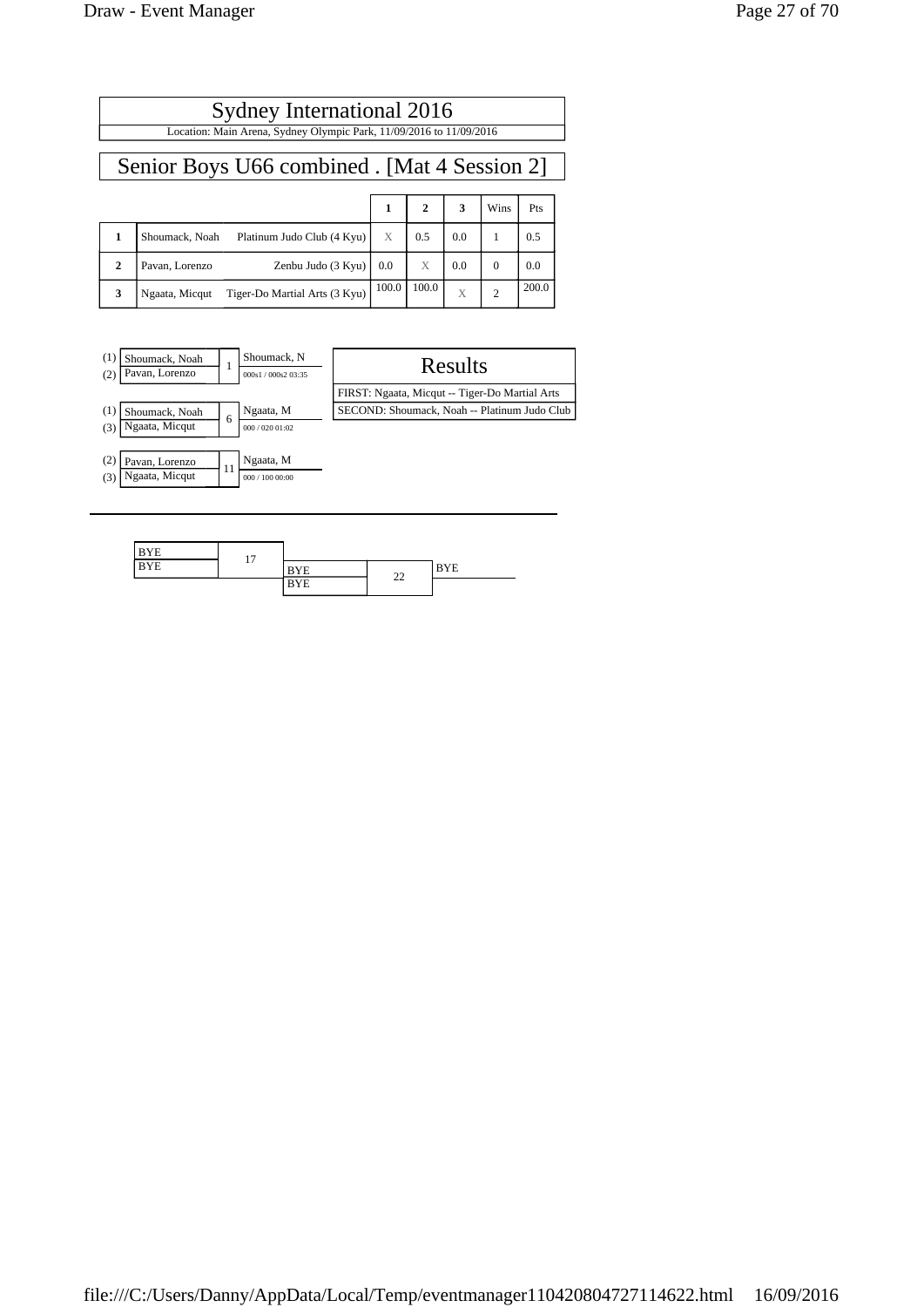#### Sydney International 2016 Location: Main Arena, Sydney Olympic Park, 11/09/2016 to 11/09/2016

#### Senior Boys + 66kg. [Mat 4 Session 2]

|   |                                                          |   | 2     | 3   | Wins | Pts   |
|---|----------------------------------------------------------|---|-------|-----|------|-------|
|   | Zenbu Judo $(3 Kyu)$<br>Lee, Sung Min                    | X | 100.0 | 0.0 |      | 100.0 |
| 2 | Platinum Judo Club $(4 Kyu)$   0.0<br>Shoumack, Noah     |   | X     | 0.0 |      | 0.0   |
| 3 | Tiger-Do Martial Arts $(3 Kyu)$   10.0<br>Ngaata, Micqut |   | 100.0 | X   | ◠    | 110.0 |



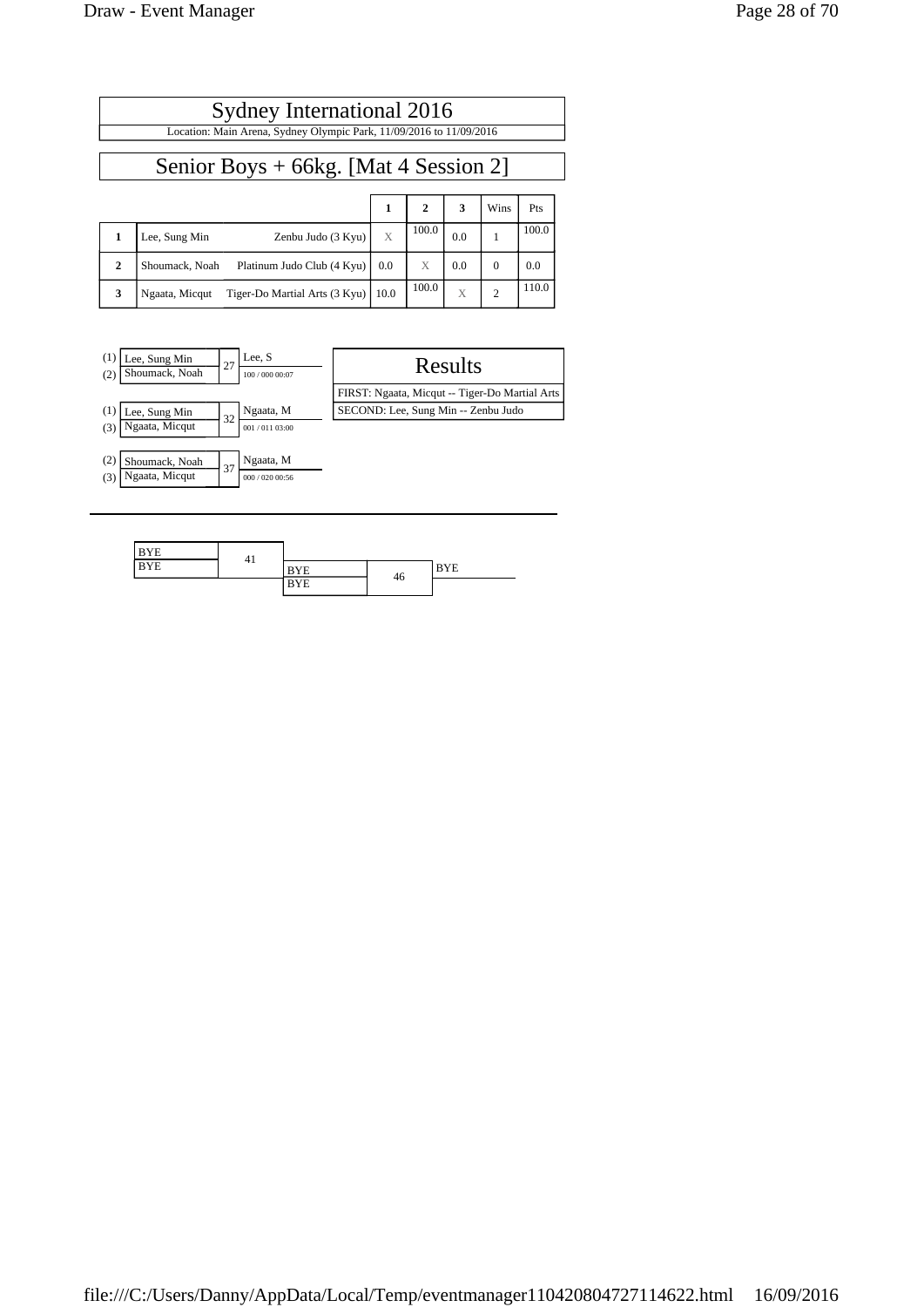| Sydney International 2016                                 |                                                                     |                               |                                            |  |  |  |
|-----------------------------------------------------------|---------------------------------------------------------------------|-------------------------------|--------------------------------------------|--|--|--|
|                                                           | Location: Main Arena, Sydney Olympic Park, 11/09/2016 to 11/09/2016 |                               |                                            |  |  |  |
| Cadet Women U 48kg. [Mat 4]                               |                                                                     |                               |                                            |  |  |  |
| $\left(1\right)$<br>Robins, Sophie<br>Coates, Sian<br>(2) | Kano Judo Schools (2 Kyu)<br>16<br>Isshindokan (1 Kyu)              | Robins, S<br>100s1/000s103:43 | Results                                    |  |  |  |
|                                                           |                                                                     |                               | FIRST: Robins, Sophie -- Kano Judo Schools |  |  |  |
| $\left(1\right)$<br>Robins, Sophie                        | Kano Judo Schools $(2$ Kyu) $28$                                    | Robins, S                     | SECOND:                                    |  |  |  |
| Coates, Sian<br>(2)                                       | Isshindokan (1 Kyu)                                                 | 100s1/000 03:48               |                                            |  |  |  |

|     | $(1)$ Robins, Sophie | $\sim$ |  |
|-----|----------------------|--------|--|
| (2) | Coates, Sian         |        |  |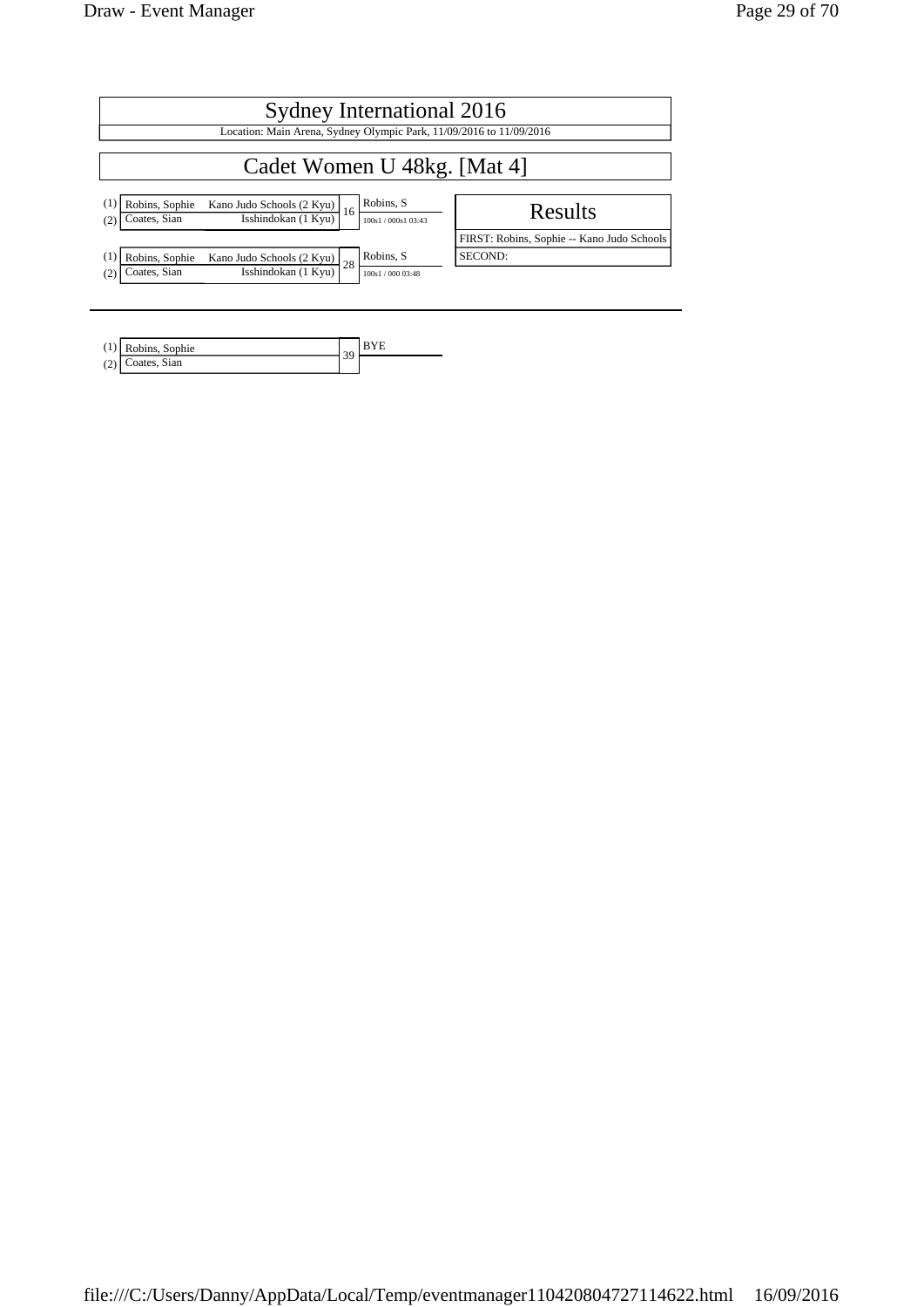

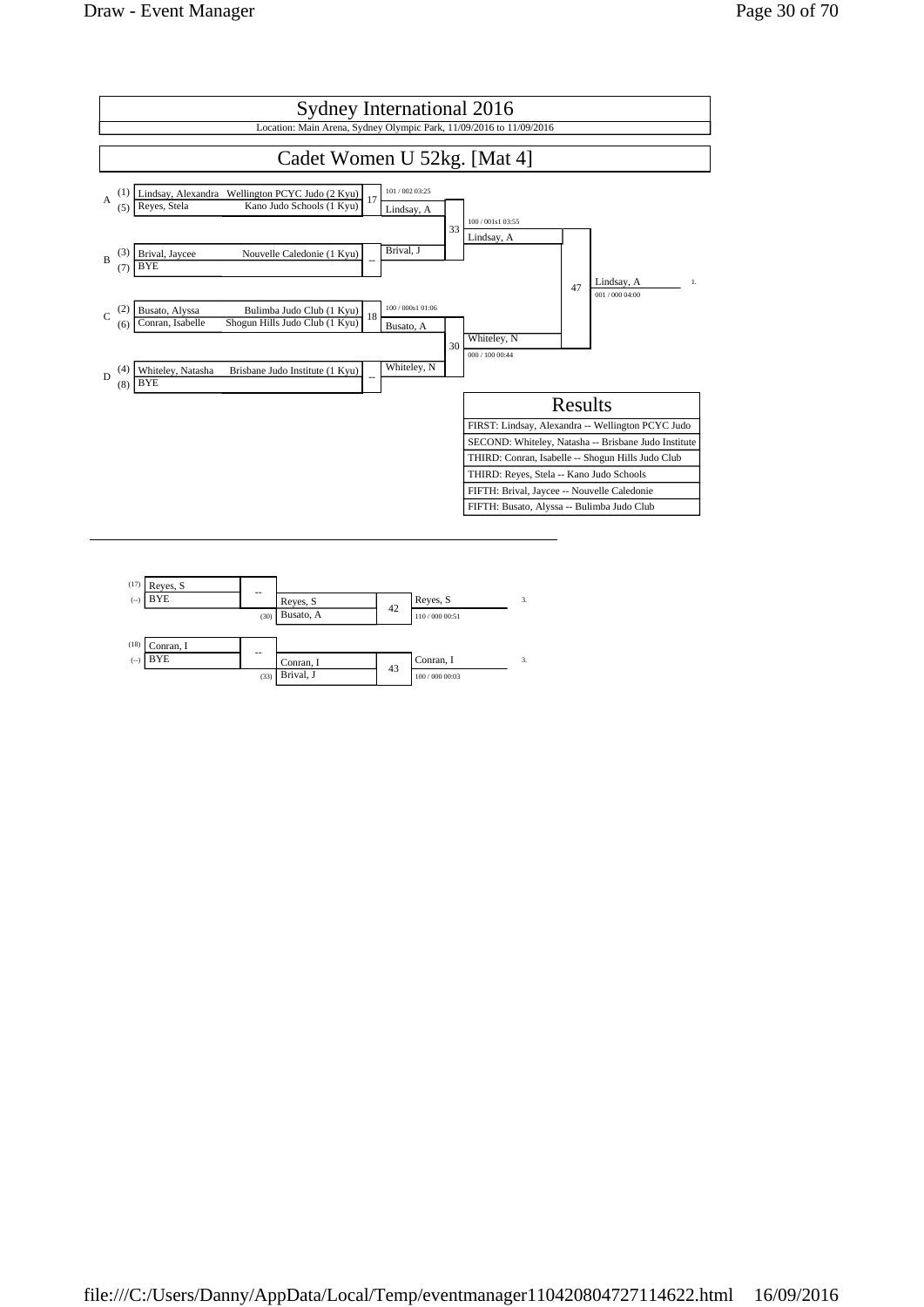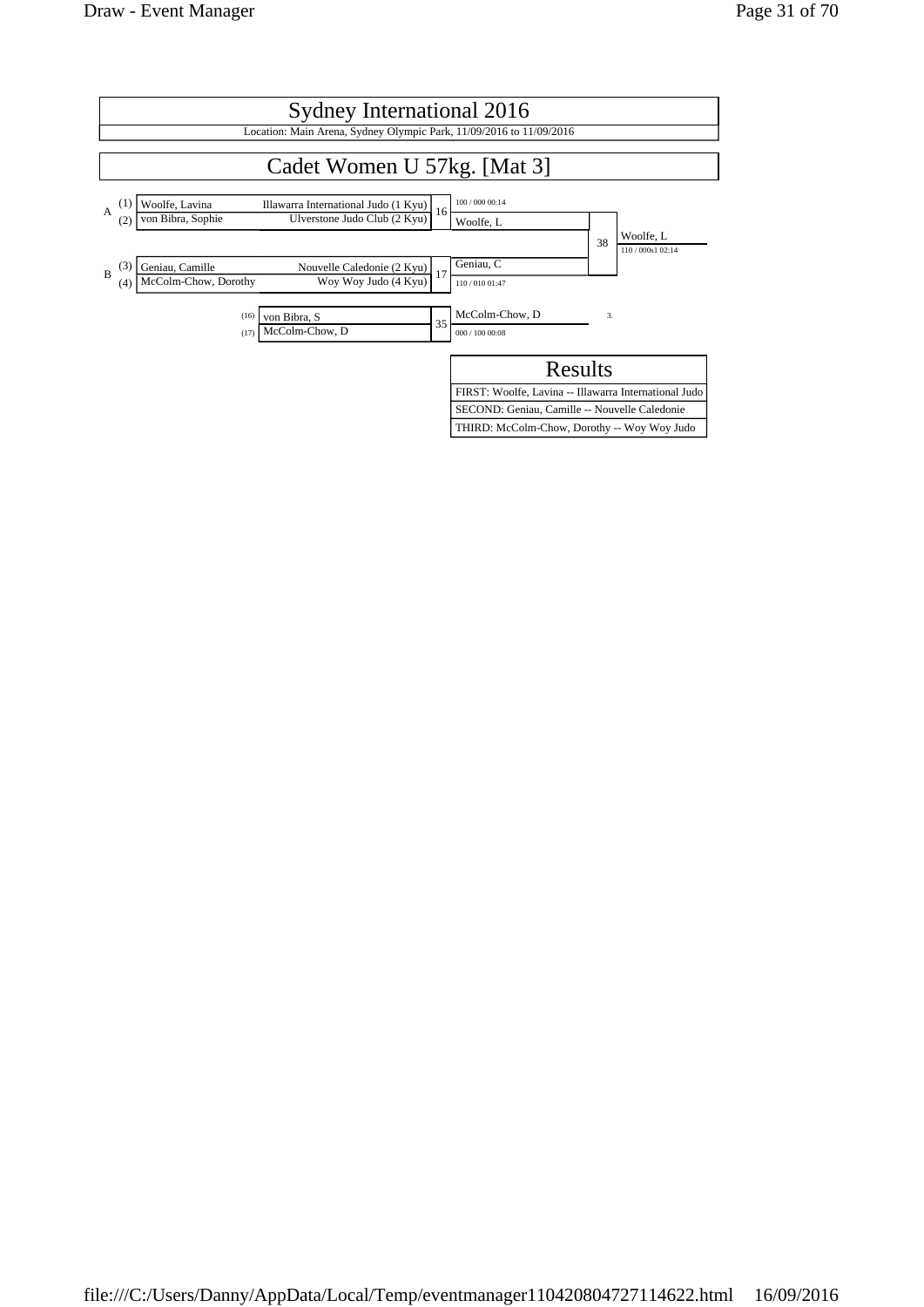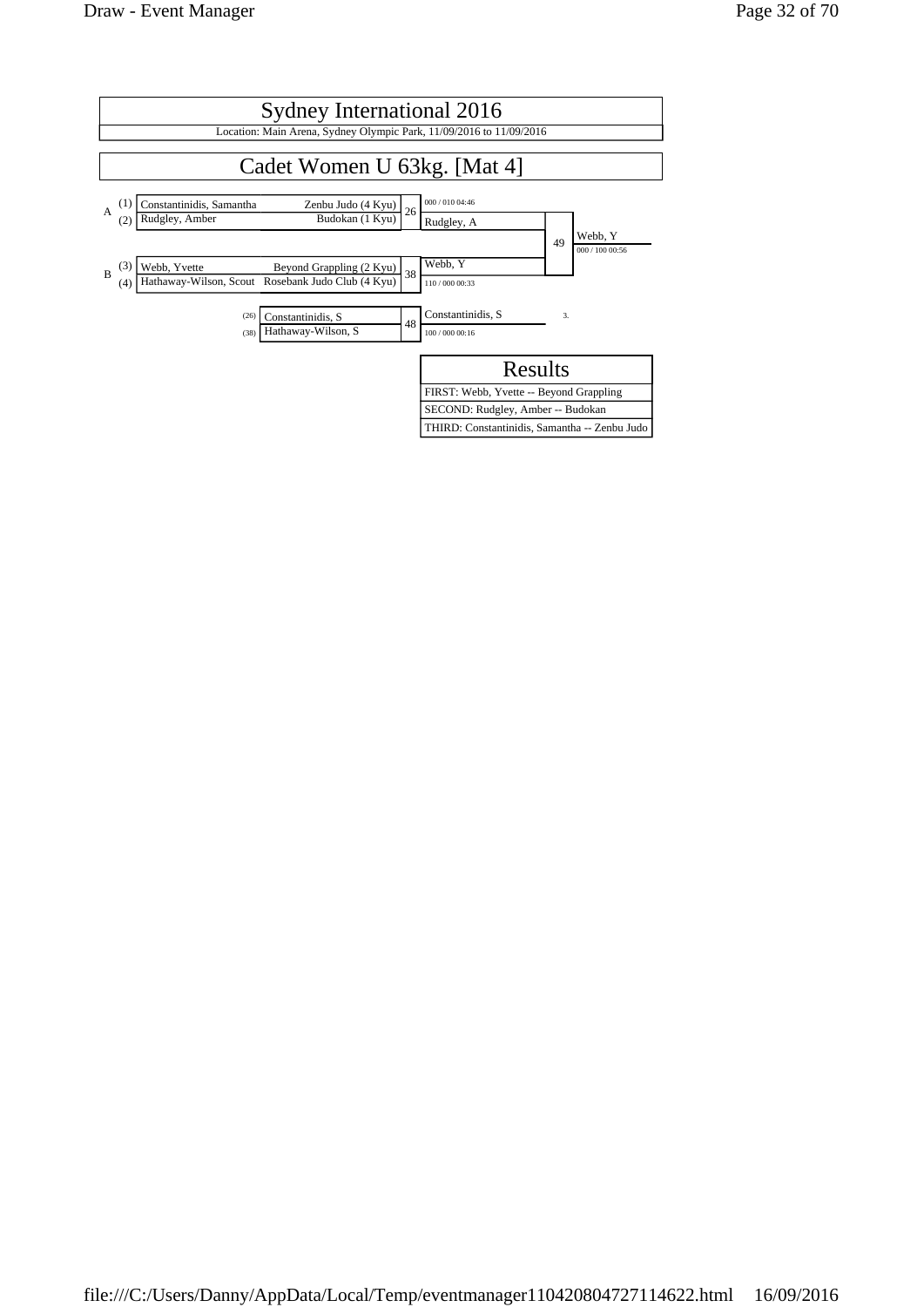|              | Sydney International 2016                                           |                   |              |       |                |       |  |  |  |
|--------------|---------------------------------------------------------------------|-------------------|--------------|-------|----------------|-------|--|--|--|
|              | Location: Main Arena, Sydney Olympic Park, 11/09/2016 to 11/09/2016 |                   |              |       |                |       |  |  |  |
|              | Cadet Women U 70kg. [Mat 3]                                         |                   |              |       |                |       |  |  |  |
|              |                                                                     | 1                 | $\mathbf{2}$ | 3     | Wins           | Pts   |  |  |  |
| 1            | Nouvelle Caledonie (1 Kyu)<br>Atuvaha, Aykesa                       | X                 | 100.0        | 100.0 | $\overline{2}$ | 200.0 |  |  |  |
| $\mathbf{2}$ | Wellington PCYC Judo (2 Kyu)<br>Playford, Caitlin                   | 0.0               | X            | 0.0   | $\mathbf{0}$   | 0.0   |  |  |  |
| 3            | Kugatsu Bathurst (3 Kyu)<br>Ruming, Victoria                        | $\vert 0.0 \vert$ | 100.0        | X     |                | 100.0 |  |  |  |



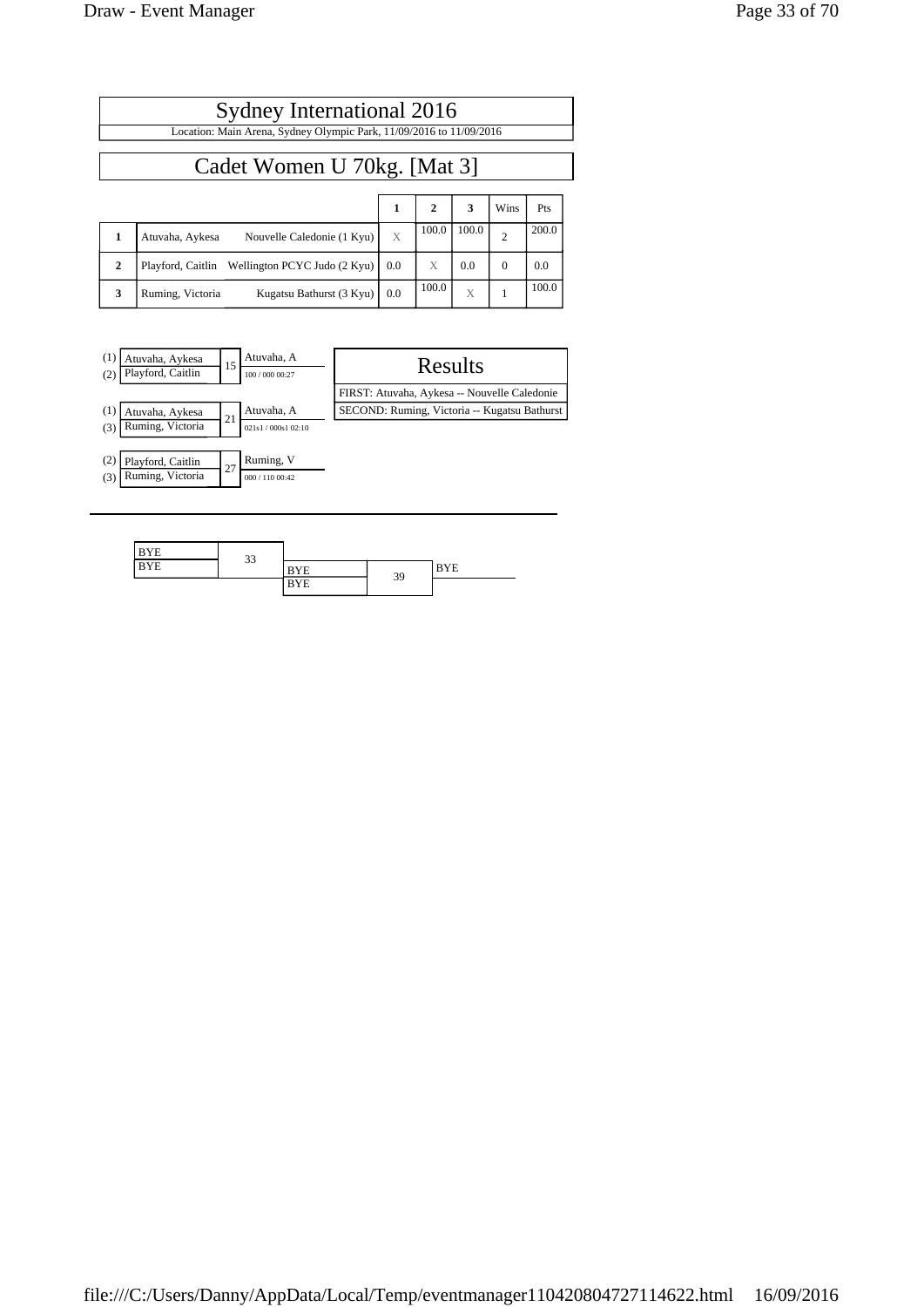| Sydney International 2016<br>Location: Main Arena, Sydney Olympic Park, 11/09/2016 to 11/09/2016 |                                                   |       |                |       |                  |                |       |  |  |
|--------------------------------------------------------------------------------------------------|---------------------------------------------------|-------|----------------|-------|------------------|----------------|-------|--|--|
| Cadet Women $+ 70$ kg. [Mat 1 Session 2]                                                         |                                                   |       |                |       |                  |                |       |  |  |
|                                                                                                  |                                                   | 1     | $\overline{2}$ | 3     | $\boldsymbol{4}$ | Wins           | Pts   |  |  |
| 1                                                                                                | Rosebank Judo Club (4 Kyu)<br>Lopes, Roma         | X     | 0.0            | 0.0   | 100.0            | 1              | 100.0 |  |  |
| $\mathbf{2}$                                                                                     | Kugatsu Bathurst (3 Kyu)<br>Ruming, Victoria      | 100.0 | X              | 100.0 | 0.0              | $\overline{c}$ | 200.0 |  |  |
| 3                                                                                                | Wellington PCYC Judo (2 Kyu)<br>Playford, Caitlin | 100.0 | 0.0            | X     | 0.0              | 1              | 100.0 |  |  |
| 4                                                                                                | Atuvaha, Aykesa<br>Nouvelle Caledonie (1 Kyu)     | 0.0   | 100.0          | 100.0 | X                | $\overline{2}$ | 200.0 |  |  |

| (1)<br>Lopes, Roma<br>Ruming, Victoria<br>(2)       | 47 | Ruming, V<br>000 / 100 00:00   | Results                                          |
|-----------------------------------------------------|----|--------------------------------|--------------------------------------------------|
|                                                     |    |                                | FIRST: Atuvaha, Aykesa -- Nouvelle Caledonie     |
| (3)<br>Playford, Caitlin                            | 48 | Atuvaha, A                     | SECOND: Ruming, Victoria -- Kugatsu Bathurst     |
| Atuvaha, Aykesa<br>(4)                              |    | 000 / 100 00:00                | THIRD: Playford, Caitlin -- Wellington PCYC Judo |
| (1)<br>Lopes, Roma<br>Playford, Caitlin<br>(3)      | 49 | Playford, C<br>000 / 100 00:00 |                                                  |
| (2)<br>Ruming, Victoria<br>Atuvaha, Aykesa<br>(4)   | 50 | Atuvaha, A<br>000 / 100 00:00  |                                                  |
| (1)<br>Lopes, Roma<br>Atuvaha, Aykesa<br>(4)        | 51 | Lopes, R<br>100 / 000 00:00    |                                                  |
| (2)<br>Ruming, Victoria<br>Playford, Caitlin<br>(3) | 52 | Ruming, V<br>100 / 000 00:00   |                                                  |

| $\mathbf{X}$ | $\sim$    |      |    |          |  |
|--------------|-----------|------|----|----------|--|
| .<br>. .     | <b>CC</b> | T    | 54 | T<br>IE. |  |
|              |           | $-1$ |    |          |  |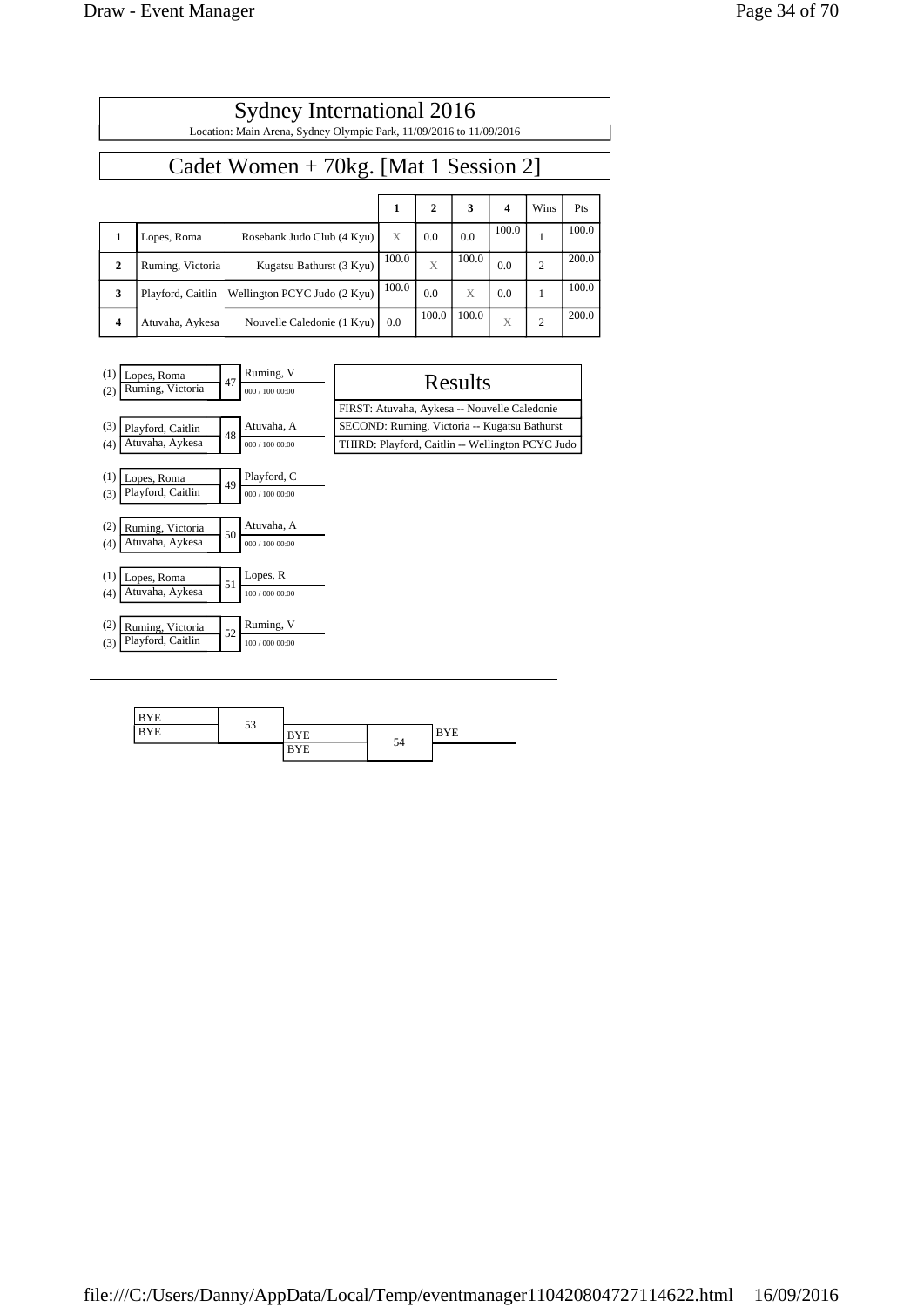

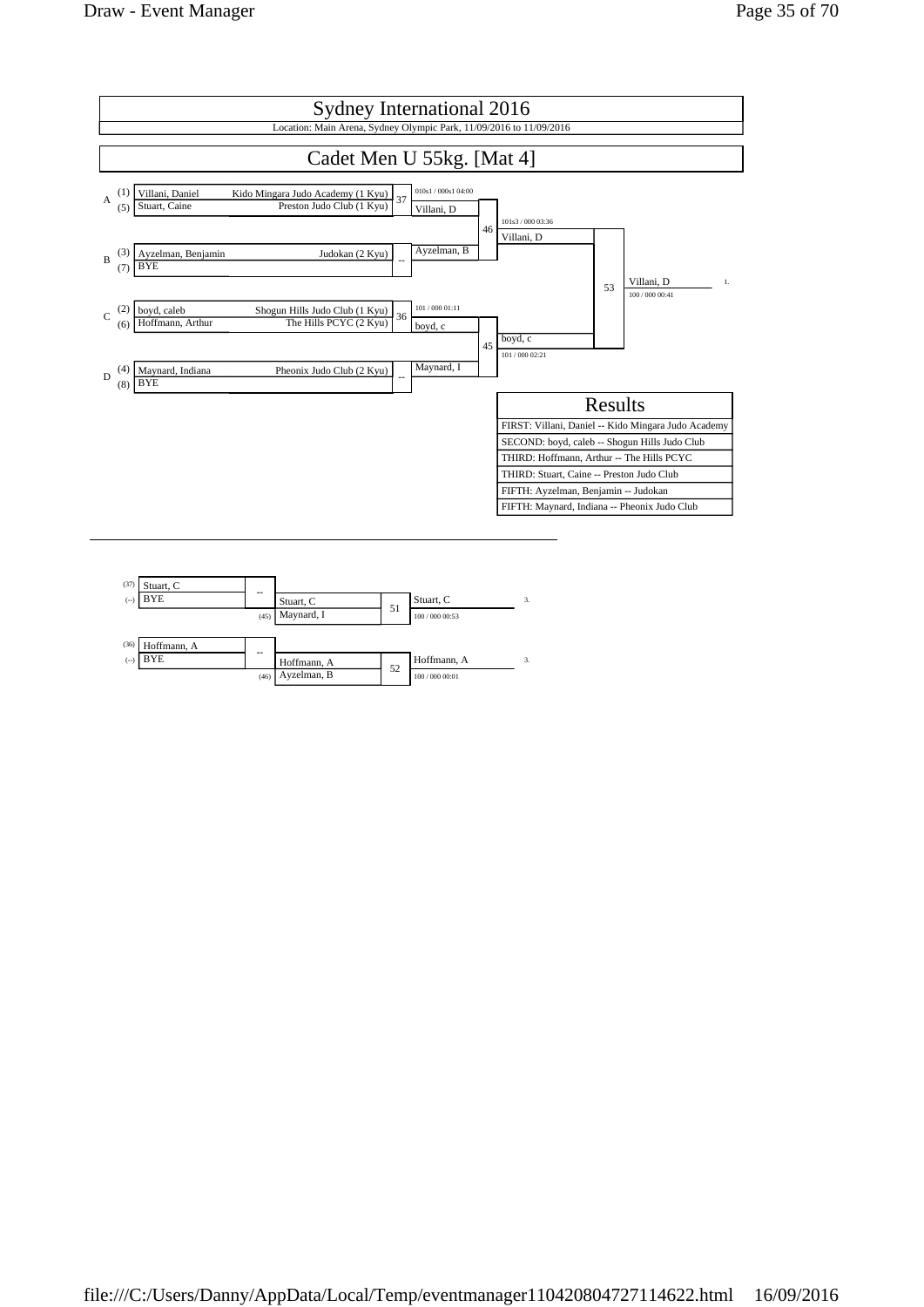

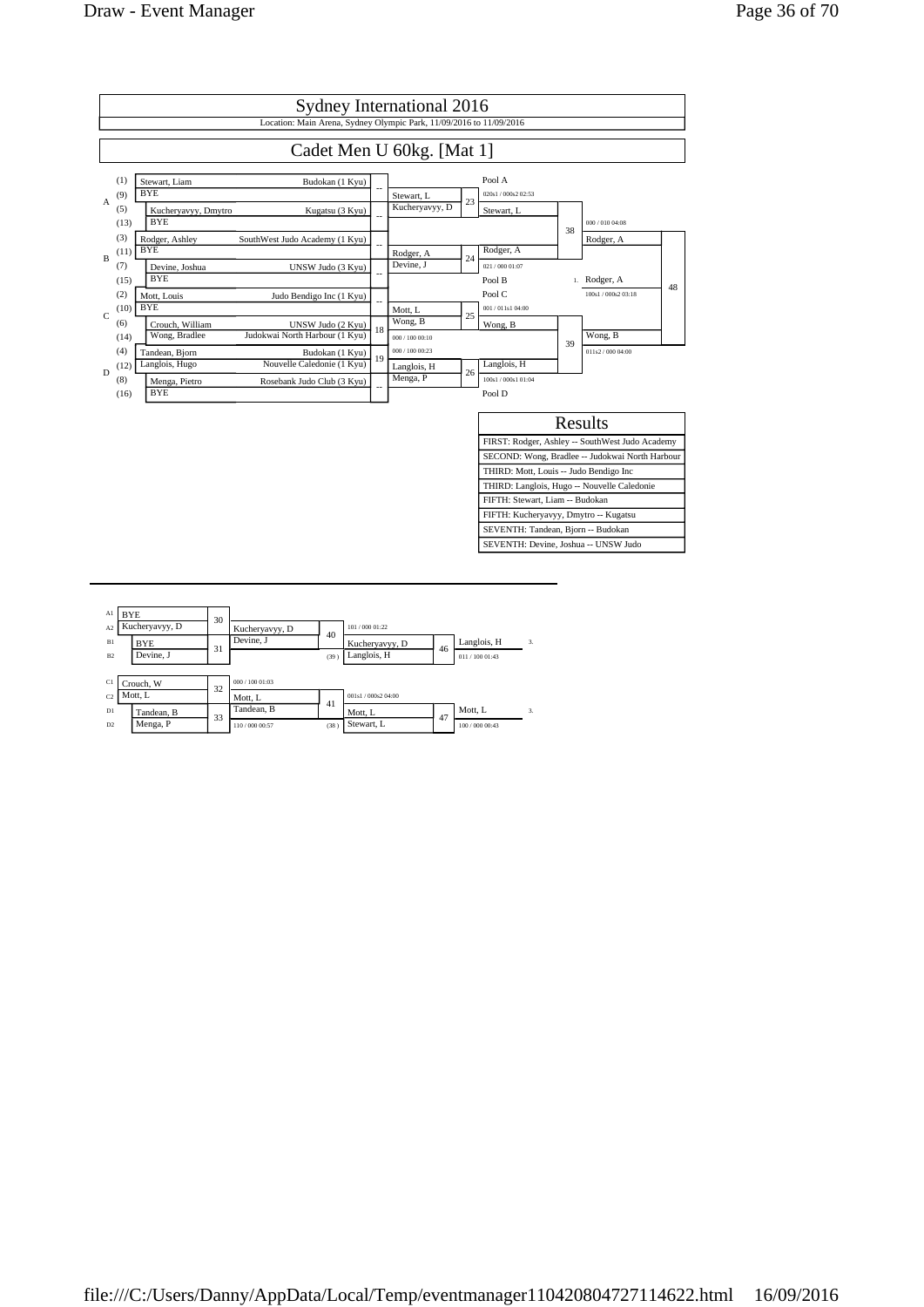

| A1             | Woollatt-Prosser, S | 28 | 100 / 000 00:36     |      |                 |    |                   |              |
|----------------|---------------------|----|---------------------|------|-----------------|----|-------------------|--------------|
| A <sub>2</sub> | Hannan, H           |    | Woollatt-Prosser, S | 38   | 000 / 100 00:24 |    |                   |              |
| B1             | <b>BYE</b>          | 30 | Bond, J             |      | Bond. J         | 44 | Bond. J           | 3.           |
| B2             | Bond. J             |    |                     | (37) | Brothers, L     |    | 020s1 / 000 00:44 |              |
|                |                     |    |                     |      |                 |    |                   |              |
| C1             | spinks, B           | 31 | 100 / 000 00:28     |      |                 |    |                   |              |
| C <sub>2</sub> | O'Connor, R         |    | spinks, B           | 39   | 020/000s1 01:36 |    |                   |              |
| D1             | <b>BYE</b>          | 32 | Di Stefano, L       |      | spinks, B       | 45 | spinks, B         | $\mathbf{3}$ |
| D2             | Di Stefano. L       |    |                     | (36) | Menard, O       |    | 011s1 / 002 04:00 |              |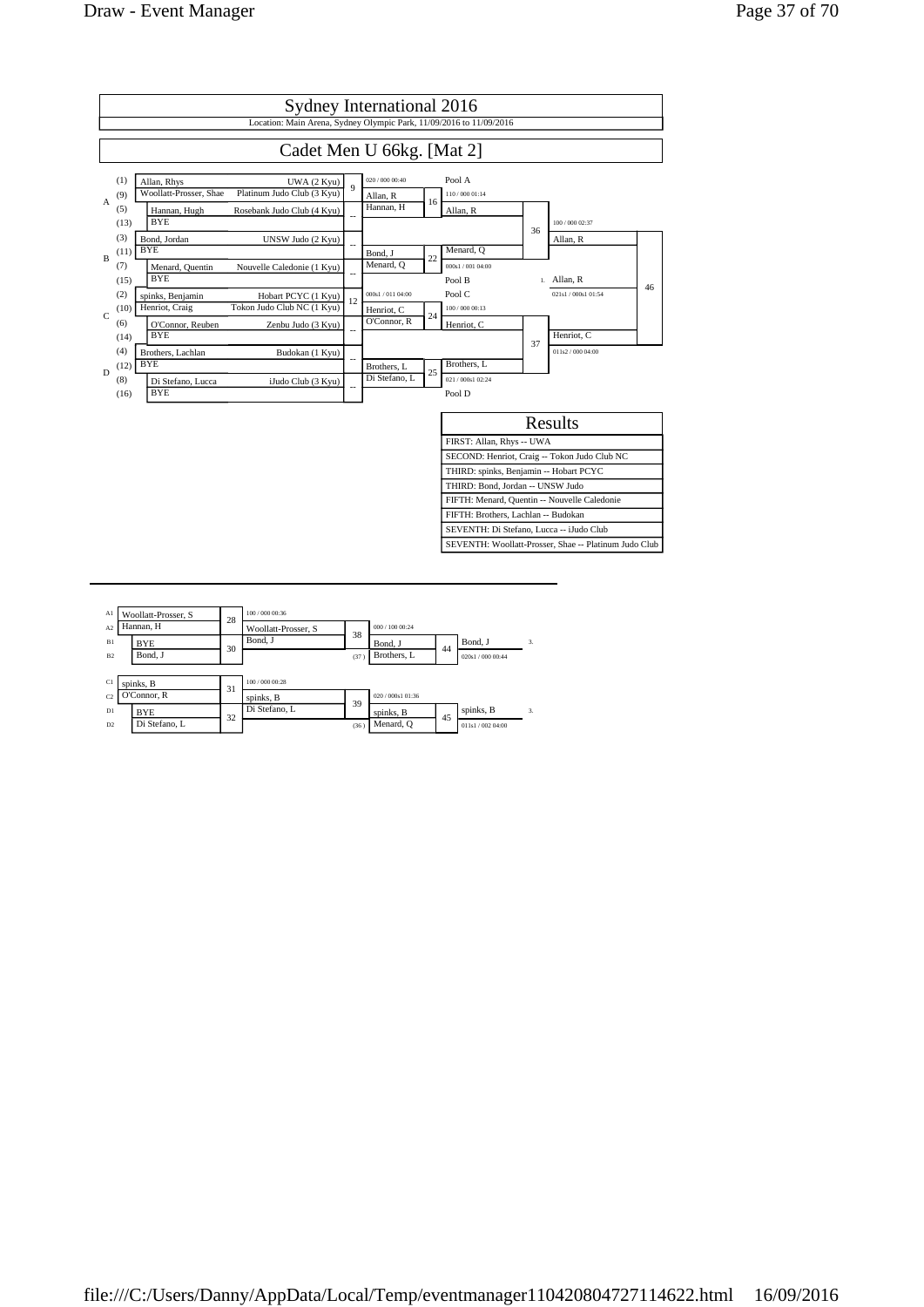

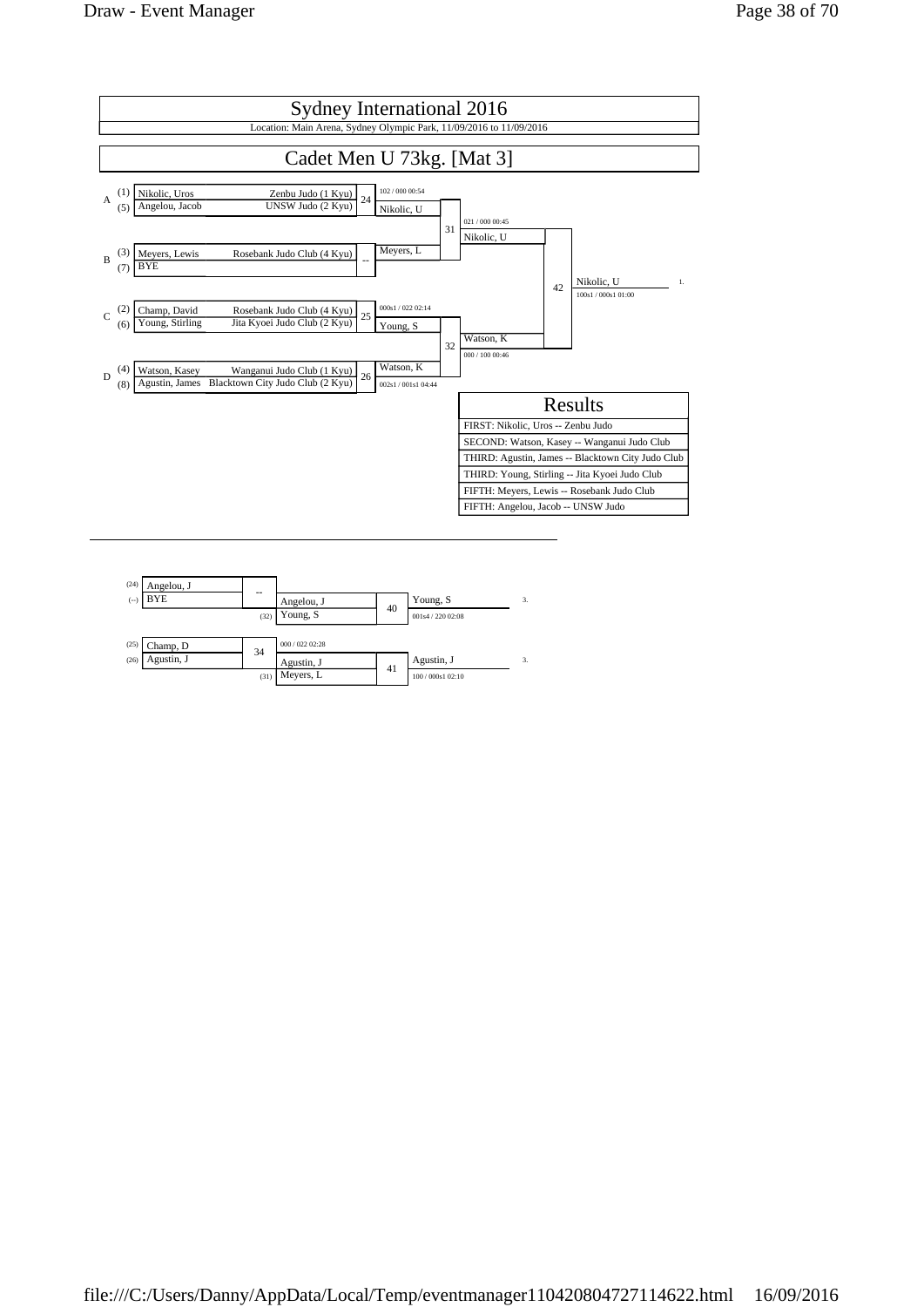

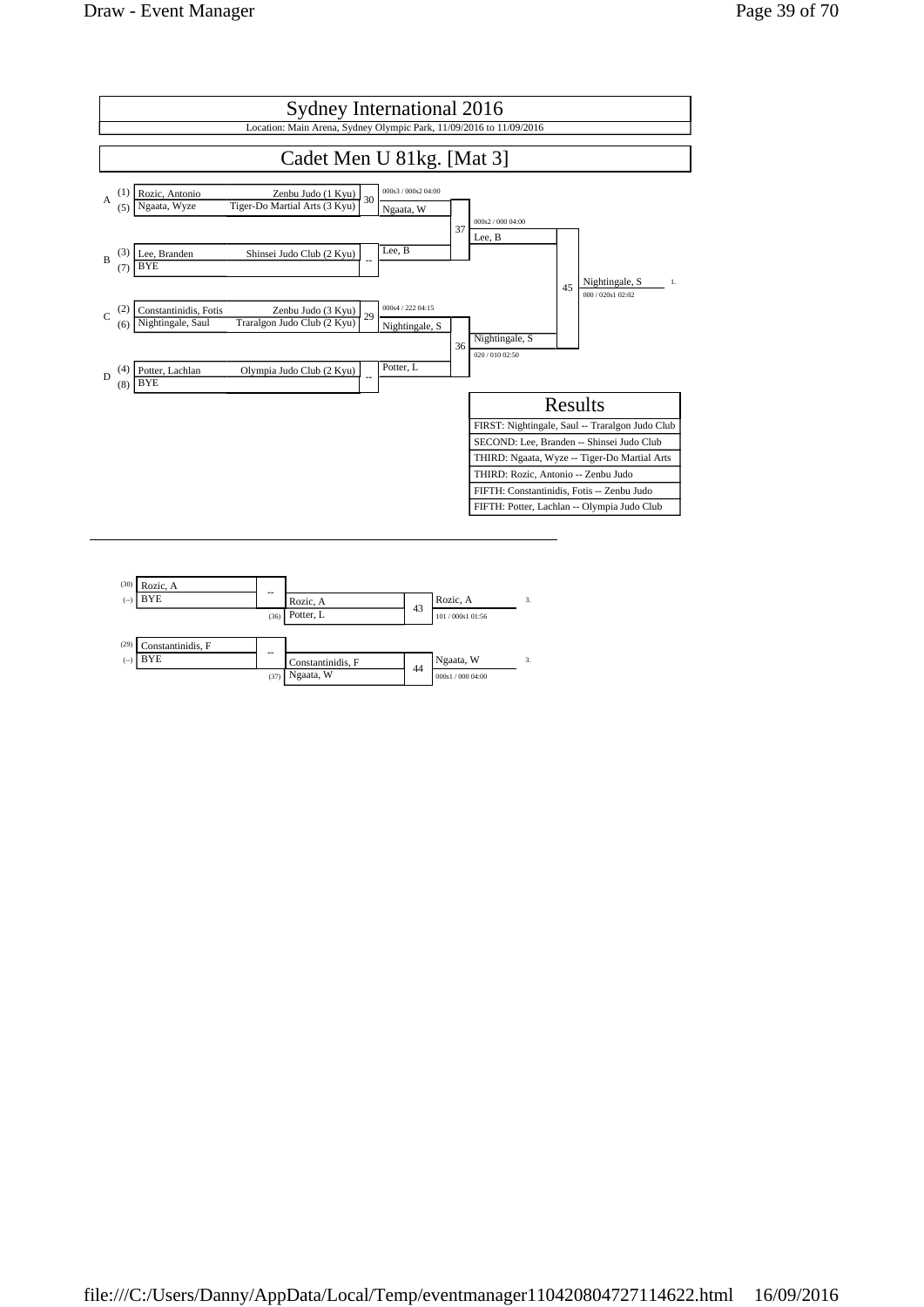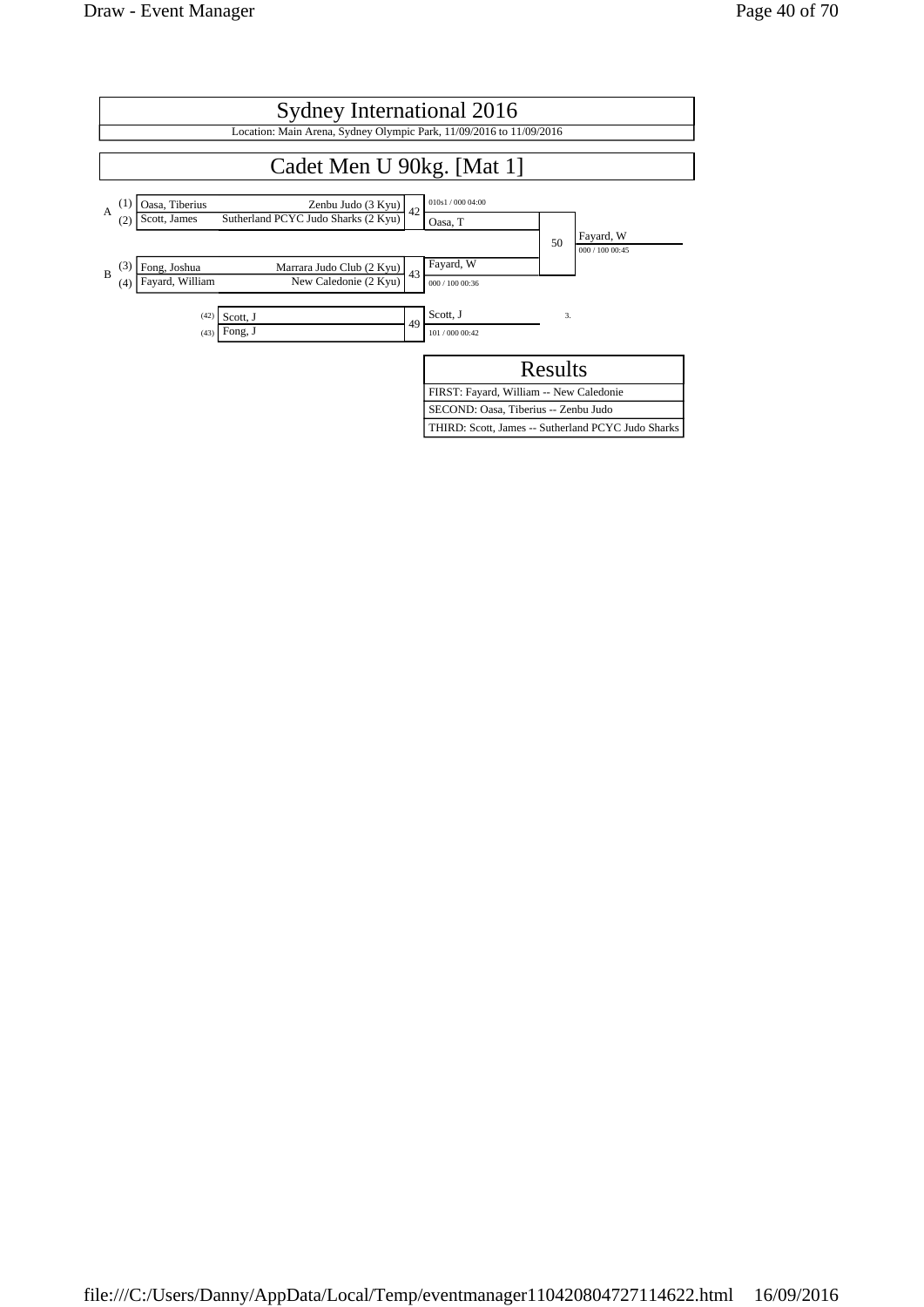|   | Sydney International 2016                                           |   |              |     |      |      |  |
|---|---------------------------------------------------------------------|---|--------------|-----|------|------|--|
|   | Location: Main Arena, Sydney Olympic Park, 11/09/2016 to 11/09/2016 |   |              |     |      |      |  |
|   | Cadet Men + $90kg$ . [Mat 2]                                        |   |              |     |      |      |  |
|   |                                                                     |   | $\mathbf{2}$ | 3   | Wins | Pts  |  |
| 1 | Blacktown City Judo Club (2 Kyu)<br>Allatt, Benjamin                | X | 0.0          | 0.0 | 0    | 0.0  |  |
|   | Zenbu Judo $(4$ Kyu $)$   10.0<br>Hollingbery, Timothy              |   | X            | 0.0 |      | 10.0 |  |

**3** Watson, Keightley Wanganui Judo Club (2 Kyu)  $\begin{array}{|l|l|}\n100.0 & 0.5 & \times & 2\n\end{array}$  100.5

|   |                                                      |                            |                  |     | Wins | Pts   |
|---|------------------------------------------------------|----------------------------|------------------|-----|------|-------|
| 4 | Allatt, Christopher Blacktown City Judo Club (2 Kyu) |                            | $\boldsymbol{X}$ | 0.0 |      | 0.0   |
|   | Put, David                                           | Tokon Judo Club NC (1 Kyu) | 100.0            | X   |      | 100.0 |



| <b>MARKET</b> | $\gamma$ <sup><math>\alpha</math></sup> |     |   |  |
|---------------|-----------------------------------------|-----|---|--|
| ---<br>. .    | 42                                      | . . |   |  |
|               |                                         |     | - |  |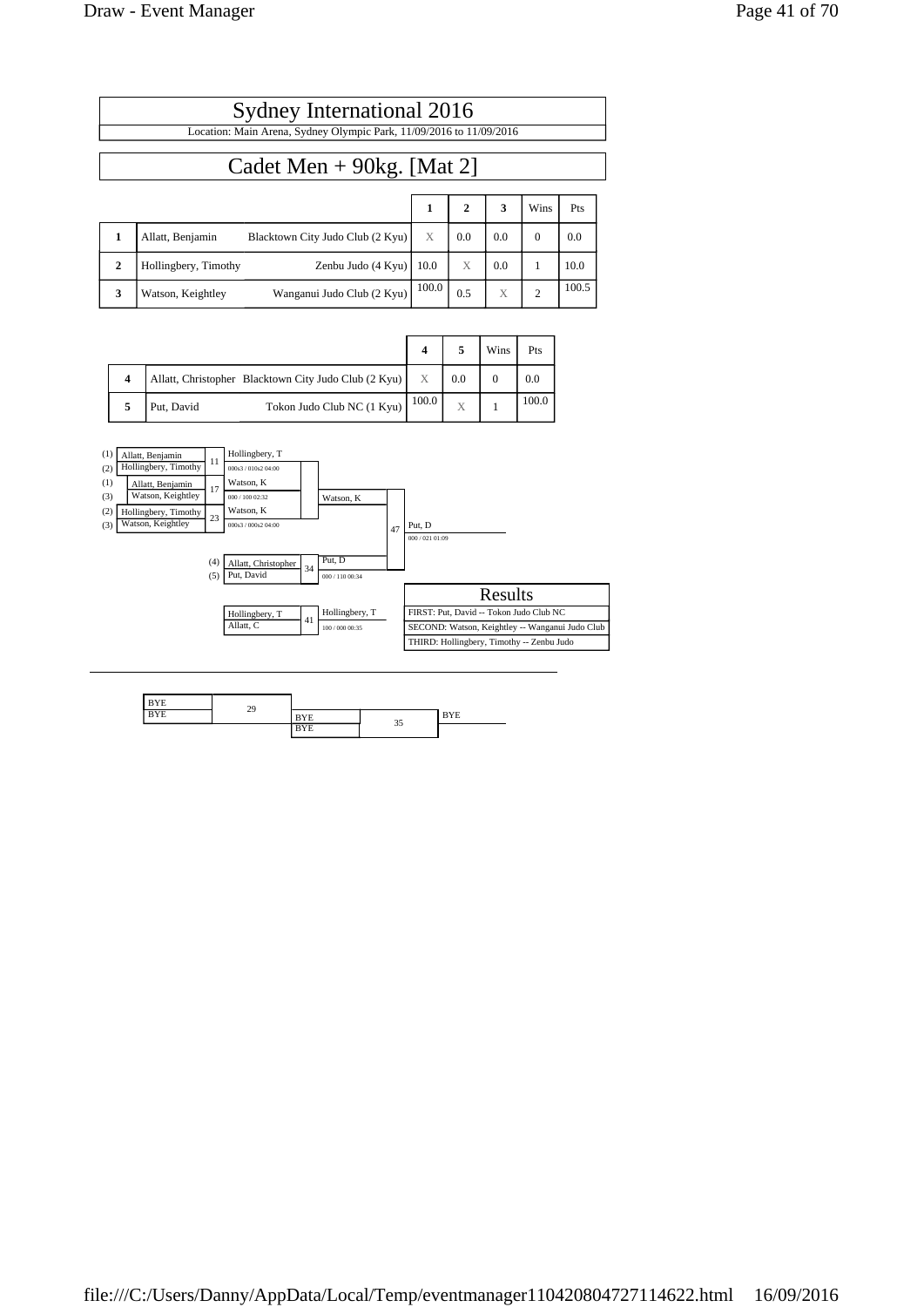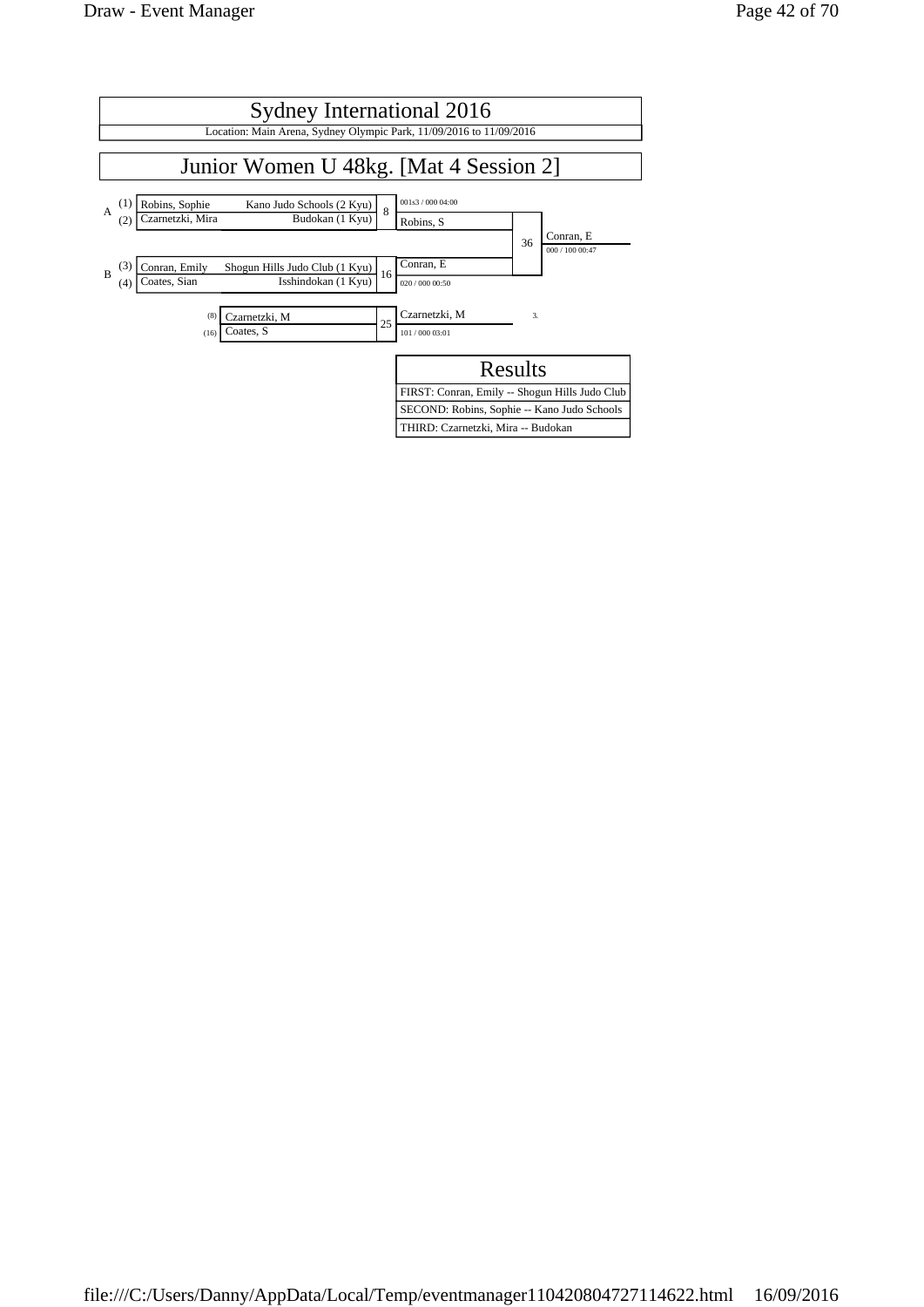

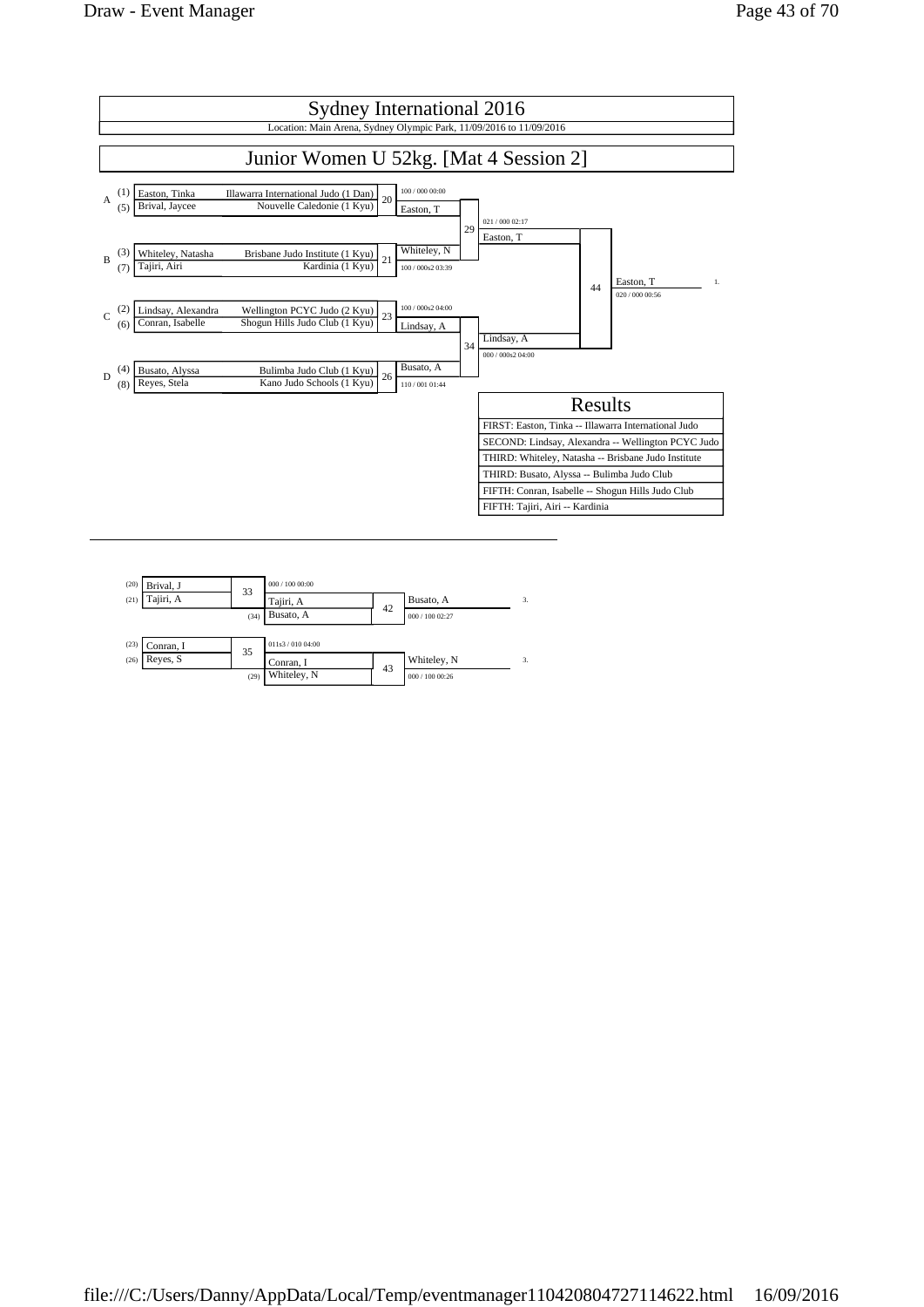file:///C:/Users/Danny/AppData/Local/Temp/eventmanager110420804727114622.html 16/09/2016

| Page 44 of 7 |  |
|--------------|--|
|              |  |

| Sydney International 2016<br>Location: Main Arena, Sydney Olympic Park, 11/09/2016 to 11/09/2016 |                                                        |     |              |       |                |       |  |
|--------------------------------------------------------------------------------------------------|--------------------------------------------------------|-----|--------------|-------|----------------|-------|--|
| Junior Women U 57kg. [Mat 2 Session 2]                                                           |                                                        |     |              |       |                |       |  |
|                                                                                                  |                                                        | 1   | $\mathbf{2}$ | 3     | Wins           | Pts   |  |
| $\mathbf{1}$                                                                                     | Geniau, Camille<br>Nouvelle Caledonie (2 Kyu)          | X   | 100.0        | 100.0 | $\overline{c}$ | 200.0 |  |
| $\mathbf{2}$                                                                                     | Woy Woy Judo (4 Kyu)<br>McColm-Chow, Dorothy           | 0.0 | X            | 0.0   | $\Omega$       | 0.0   |  |
| 3                                                                                                | Woolfe, Lavina<br>Illawarra International Judo (1 Kyu) | 0.0 | 100.0        | X     |                | 100.0 |  |

| (1)<br>Geniau, Camille<br>McColm-Chow, Dorothy<br>(2) | <sub>6</sub> | Geniau, C<br>100 / 000 00:46 | Results                                                |
|-------------------------------------------------------|--------------|------------------------------|--------------------------------------------------------|
|                                                       |              |                              | FIRST: Geniau, Camille -- Nouvelle Caledonie           |
| (1)<br>Geniau, Camille<br>Woolfe, Lavina<br>(3)       | 12           | Geniau, C<br>100 / 000 01:21 | SECOND: Woolfe, Lavina -- Illawarra International Judo |
| (2)<br>McColm-Chow, Dorothy<br>Woolfe, Lavina<br>(3)  | 20           | Woolfe, L<br>000 / 100 00:00 |                                                        |

| <b>BYE</b> | 29 |            |    |            |
|------------|----|------------|----|------------|
| <b>BYE</b> |    | <b>BYE</b> |    | <b>BYE</b> |
|            |    | <b>BYE</b> | 44 |            |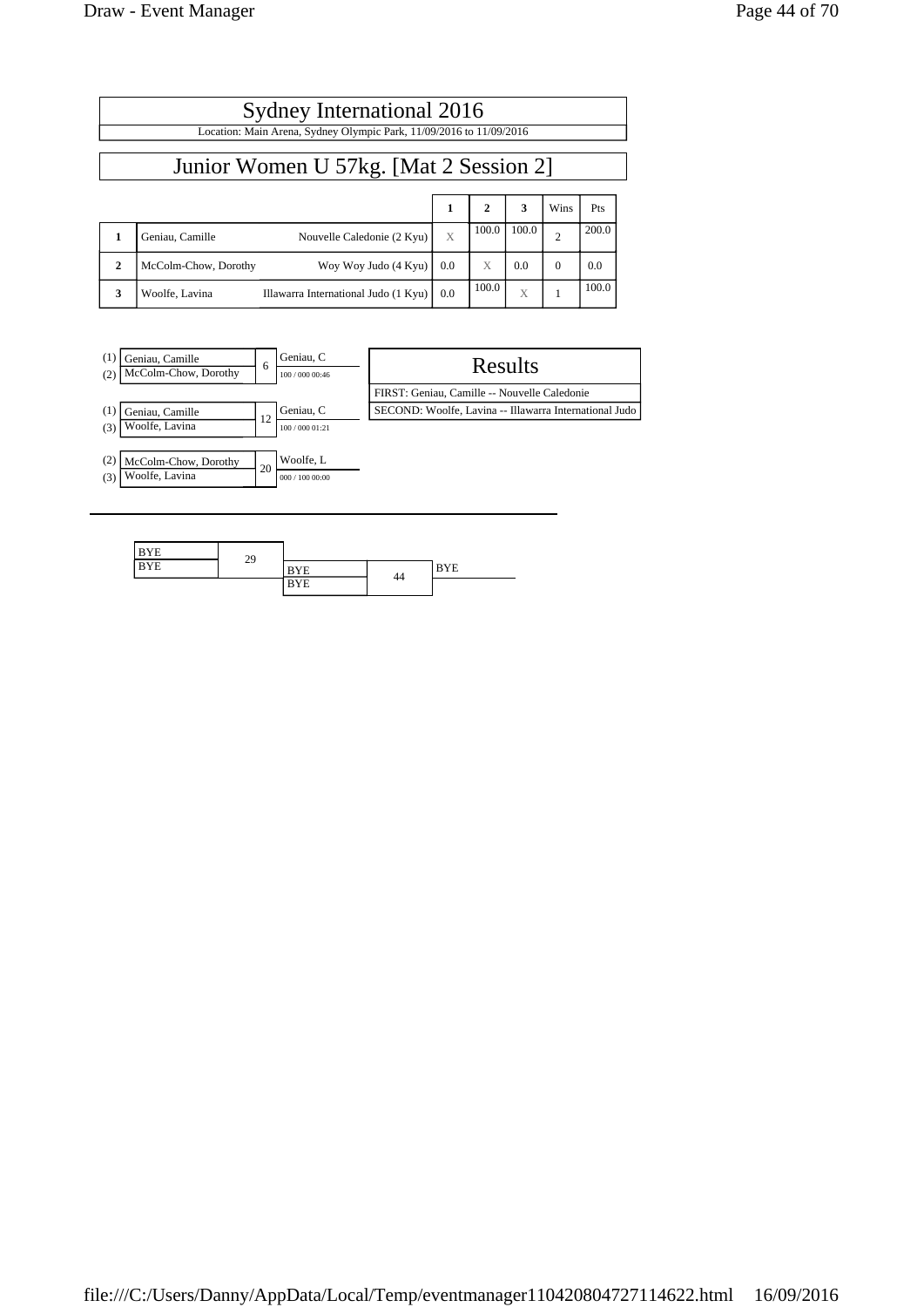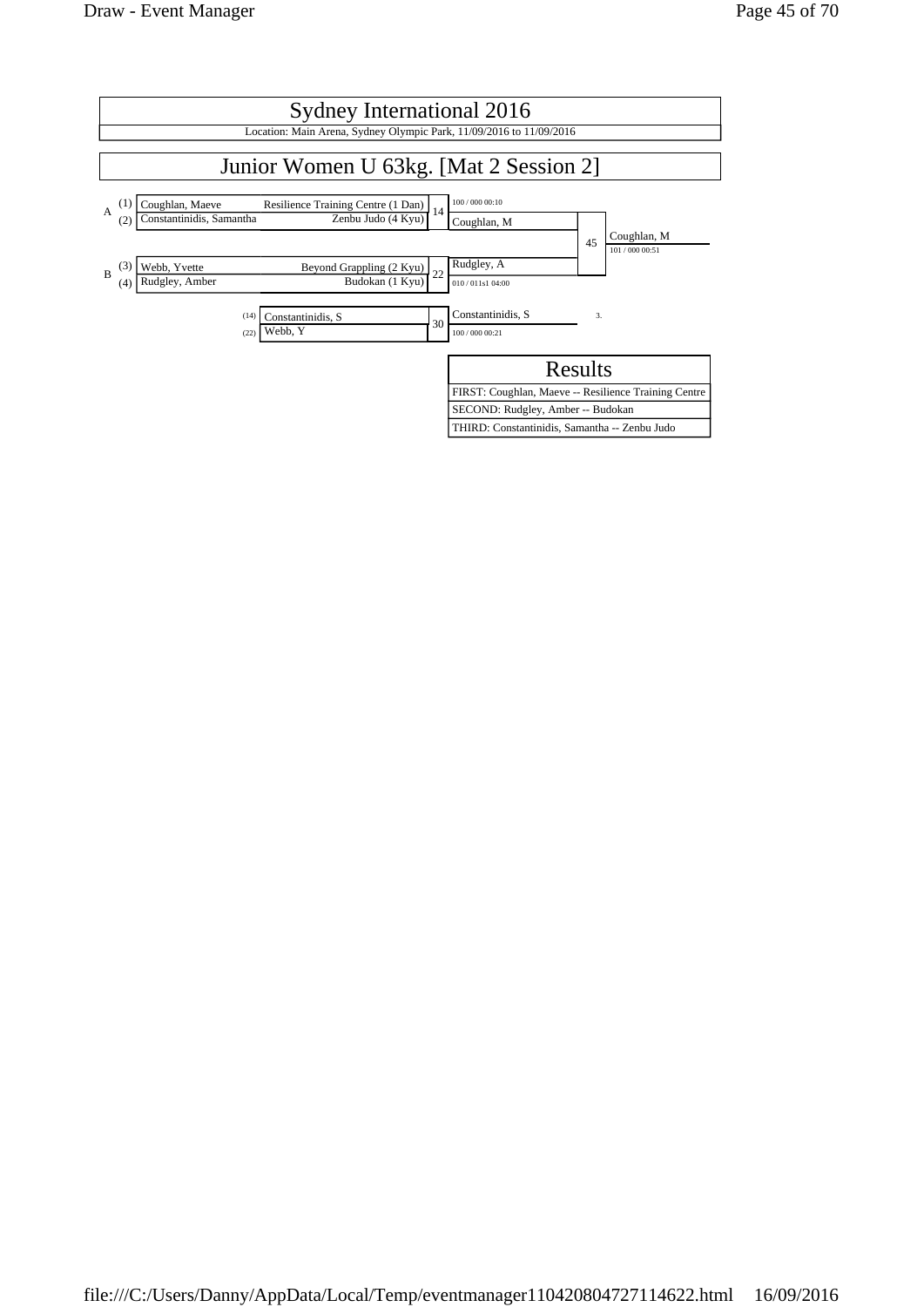$\Gamma$ 

| Sydney International 2016                                           |     |                |       |                |       |
|---------------------------------------------------------------------|-----|----------------|-------|----------------|-------|
| Location: Main Arena, Sydney Olympic Park, 11/09/2016 to 11/09/2016 |     |                |       |                |       |
|                                                                     |     |                |       |                |       |
| Junior Women U 70kg. [Mat 1 Session 2]                              |     |                |       |                |       |
|                                                                     |     |                |       |                |       |
|                                                                     | 1   | $\overline{2}$ | 3     | Wins           | Pts   |
| Nouvelle Caledonie (1 Kyu)<br>Dumons, Esther                        | X   | 100.0          | 100.0 | $\overline{2}$ | 200.0 |
| Playford, Caitlin Wellington PCYC Judo (2 Kyu)                      | 0.0 |                | 0.0   | $\Omega$       | 0.0   |

**3** Ruming, Victoria Kugatsu Bathurst (3 Kyu) 0.0 100.0 X 1 100.0

|  |                 |                            |       |     | Wins | Pts   |
|--|-----------------|----------------------------|-------|-----|------|-------|
|  | Atuvaha, Aykesa | Nouvelle Caledonie (1 Kyu) | X     | 0.0 |      | 0.0   |
|  | Kelly, Louise   | Nelson Judo Club (1 Kyu)   | 100.0 | X   |      | 100.0 |



| ---<br>. . | 10 | E | 20 | <b>XTE</b><br>. .<br>≖<br>- - |
|------------|----|---|----|-------------------------------|
|            |    |   |    |                               |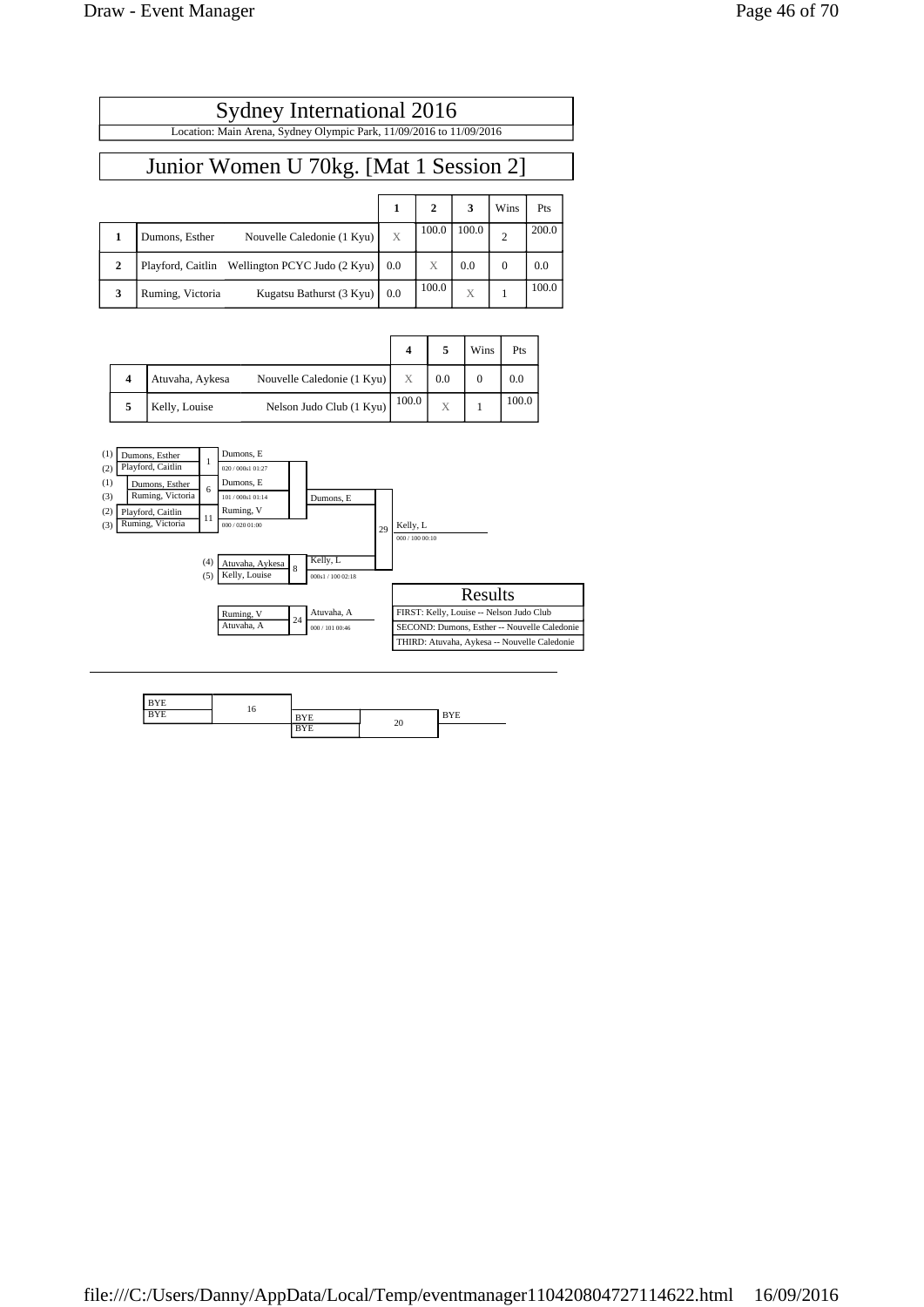|            | Sydney International 2016                                           |    |                                           |  |  |  |  |  |
|------------|---------------------------------------------------------------------|----|-------------------------------------------|--|--|--|--|--|
|            | Location: Main Arena, Sydney Olympic Park, 11/09/2016 to 11/09/2016 |    |                                           |  |  |  |  |  |
|            |                                                                     |    |                                           |  |  |  |  |  |
|            | Junior Women U 78kgA. [Mat 1 Session 2]                             |    |                                           |  |  |  |  |  |
| (1)<br>(2) | Johansson-Cranfield, Klara<br>Atuvaha, Aykesa (FG)                  |    | Johansson-Cranfield, K                    |  |  |  |  |  |
| (1)<br>(3) | Johansson-Cranfield, Klara<br>Dumons, Esther                        | 34 | Dumons, E<br>000s1 / 100 01:40            |  |  |  |  |  |
| (1)<br>(2) | Johansson-Cranfield, Klara<br>Playford, Caitlin                     | 38 | Johansson-Cranfield, K<br>100 / 000 01:27 |  |  |  |  |  |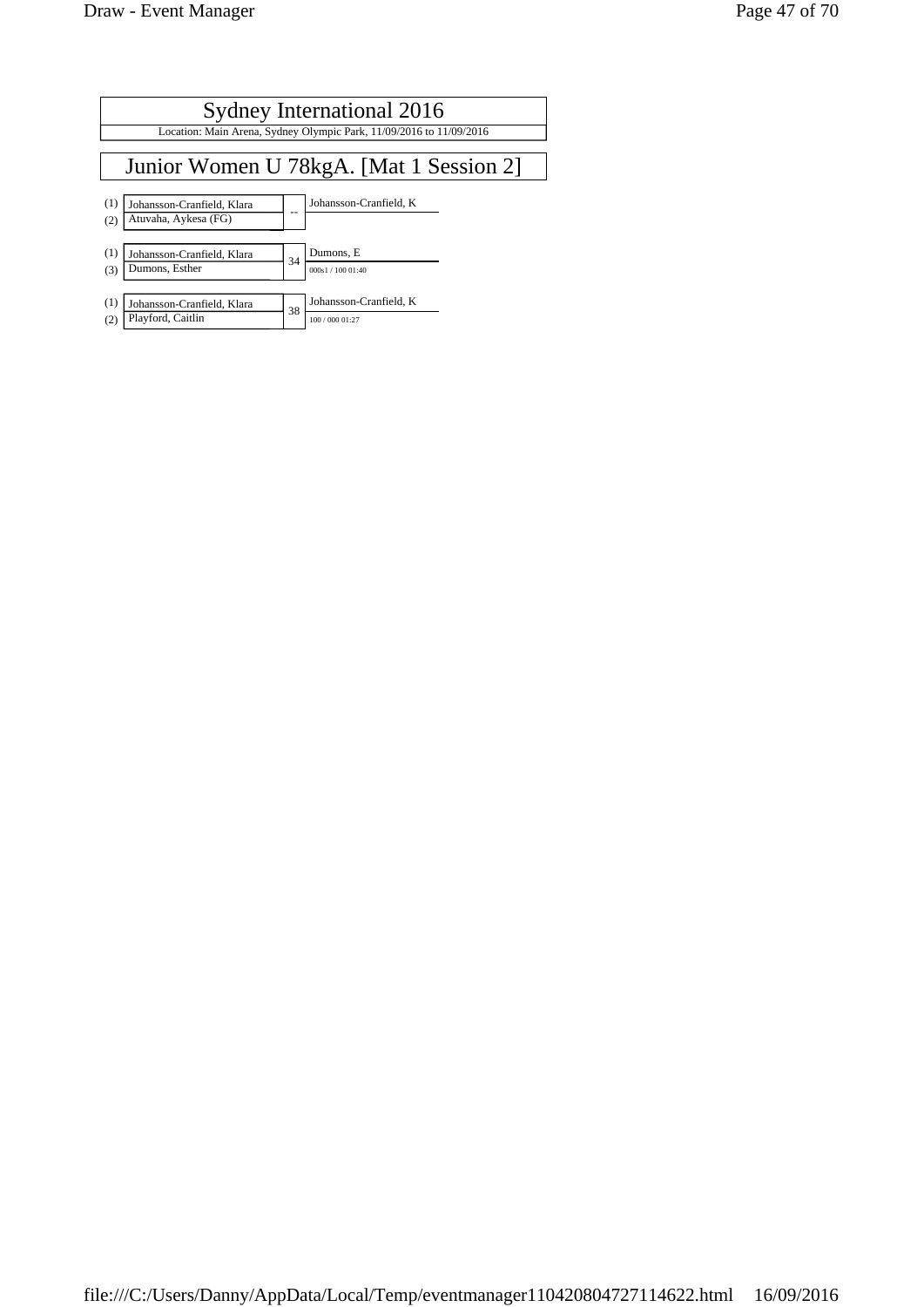|            | Sydney International 2016                                           |    |                                  |  |  |  |  |
|------------|---------------------------------------------------------------------|----|----------------------------------|--|--|--|--|
|            | Location: Main Arena, Sydney Olympic Park, 11/09/2016 to 11/09/2016 |    |                                  |  |  |  |  |
|            | Junior Women U 78kgB. [Mat 1 Session 2]                             |    |                                  |  |  |  |  |
| (1)<br>(2) | Johansson-Cranfield, Klara<br>Kelly, Louise                         | 42 | Kelly, L<br>000 / 102 02:04      |  |  |  |  |
| (1)<br>(3) | Johansson-Cranfield, Klara<br>Ruming, Victoria                      | 46 | Ruming, V<br>000s1 / 012s2 04:00 |  |  |  |  |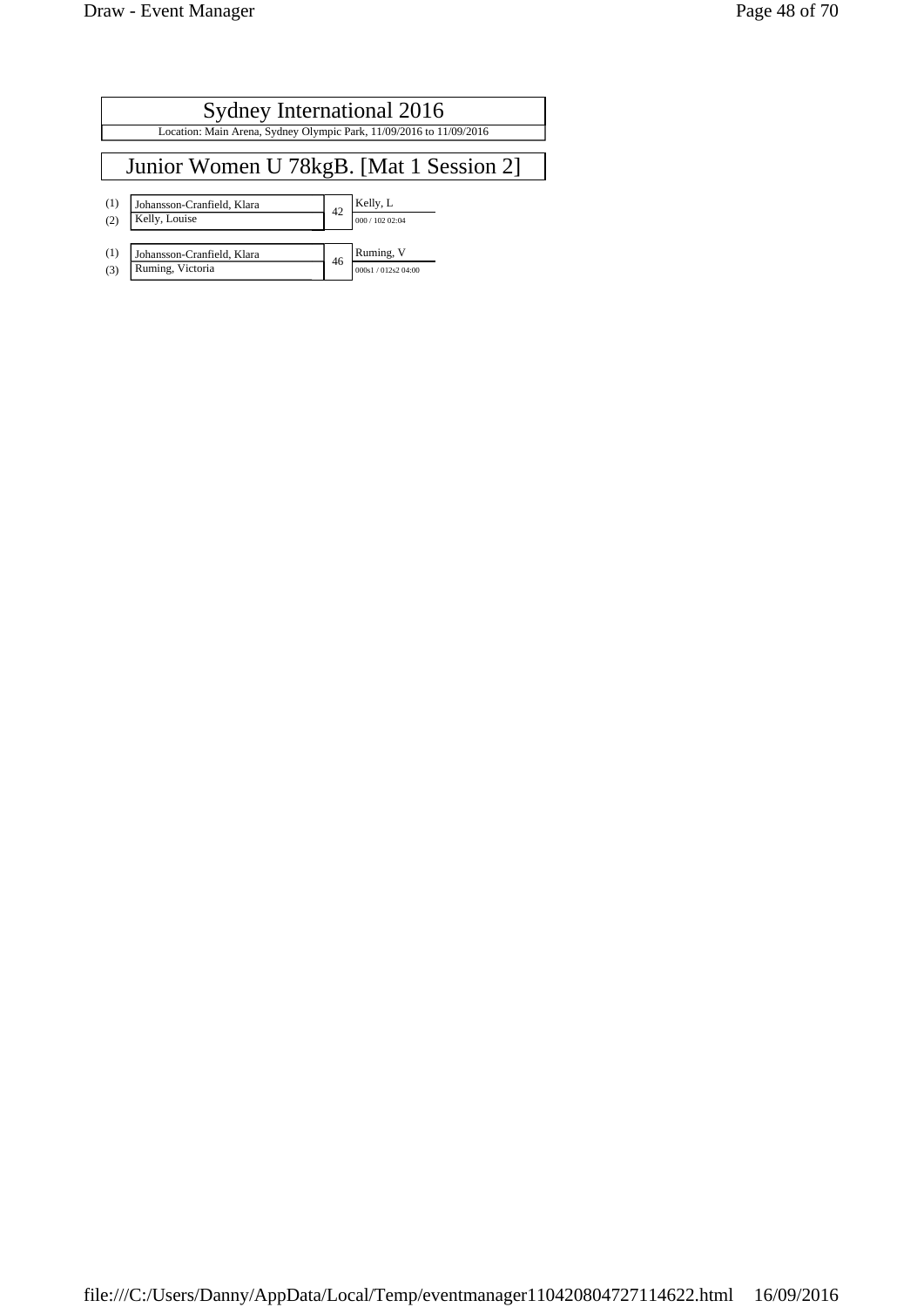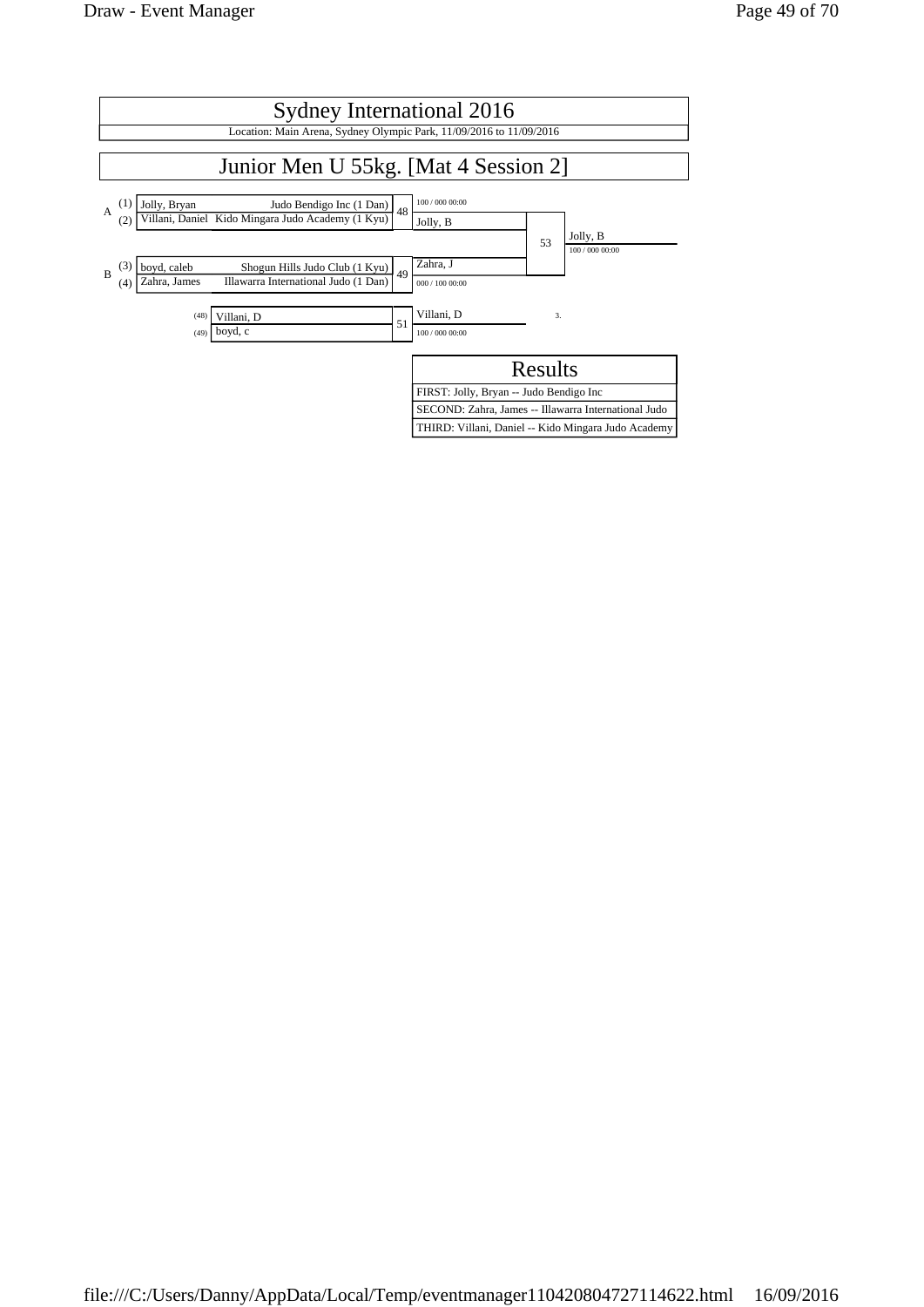

| A1<br>A <sub>2</sub> | Wong, B<br>Langlois, H | 23 | Langlois, H |      | 102 / 000 01:55   |    |                   |    |
|----------------------|------------------------|----|-------------|------|-------------------|----|-------------------|----|
| B1                   | <b>BYE</b>             | 25 | Devine, J   | 35   | Langlois, H       | 41 | Langlois, H       | 3. |
| B <sub>2</sub>       | Devine. J              |    |             | (32) | Rodger, A         |    | 100 / 000s1 01:29 |    |
|                      |                        |    |             |      |                   |    |                   |    |
| C1                   | Stewart, L             | 28 |             |      |                   |    |                   |    |
| C <sub>2</sub>       | Zahra, S               |    | Zahra, S    | 37   | 000 / 001s1 04:00 |    |                   |    |
| D1                   | <b>BYE</b>             | 30 | Tandean, B  |      | Tandean, B        | 43 | Cauley, H         | 3. |
| D <sub>2</sub>       | Tandean, B             |    |             | (27) | Cauley, H         |    | 000 / 020 00:48   |    |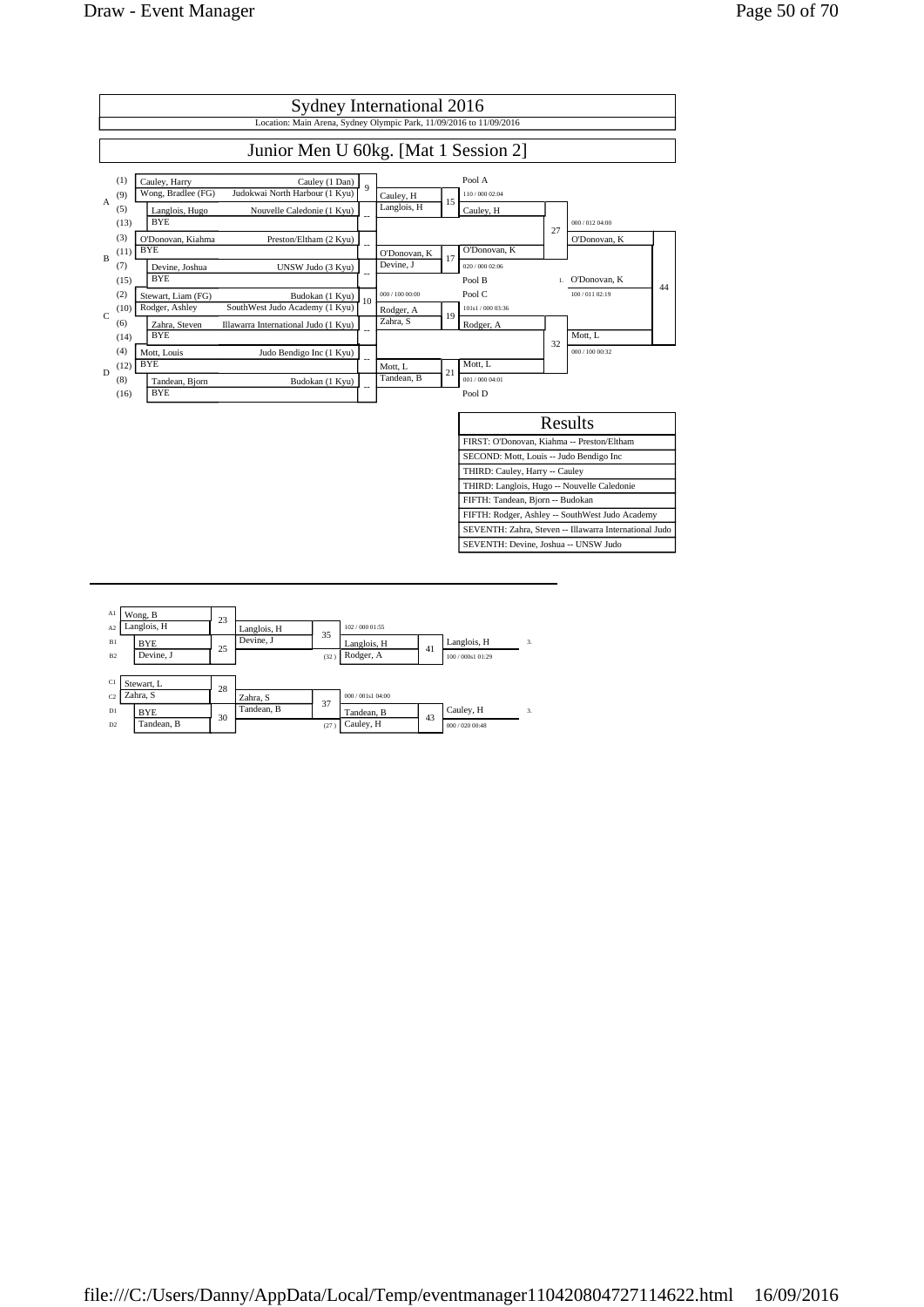

| Al<br>A <sub>2</sub> | <b>BYE</b> | Henriot, C                  | 31 | Henriot, C                    |            | 000 / 101 04:00           |    |                                   |              |
|----------------------|------------|-----------------------------|----|-------------------------------|------------|---------------------------|----|-----------------------------------|--------------|
| B1<br>B2             |            | Allan, R<br>Bond, J         | 32 | Allan, R<br>020s1/000s2 02:39 | 39<br>(38) | Allan, R<br>spinks, B     | 46 | Allan, R<br>011/000 04:00         | 3.           |
|                      |            |                             |    |                               |            |                           |    |                                   |              |
| C1<br>C <sub>2</sub> | <b>BYE</b> | Menard, O                   | 33 | Menard, O                     | 40         | 000 / 100 00:00           |    |                                   |              |
| D1<br>D2             |            | Brothers, L<br>DiStefano, L | 34 | Brothers, L<br>110/000 01:44  | (37)       | Brothers, L<br>Appavou, J | 47 | Appavou, J<br>000s1 / 100s1 00:48 | $\mathbf{3}$ |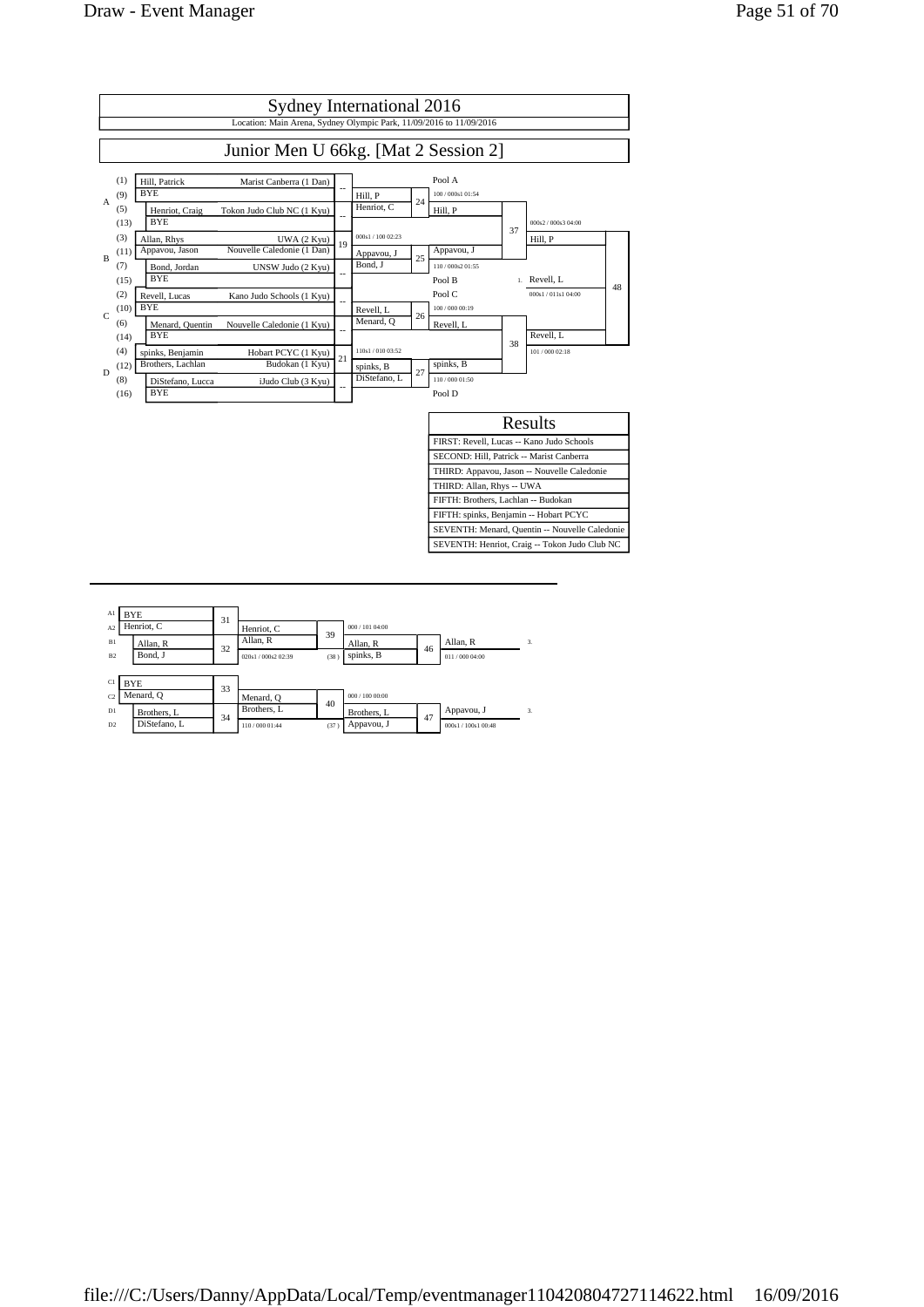

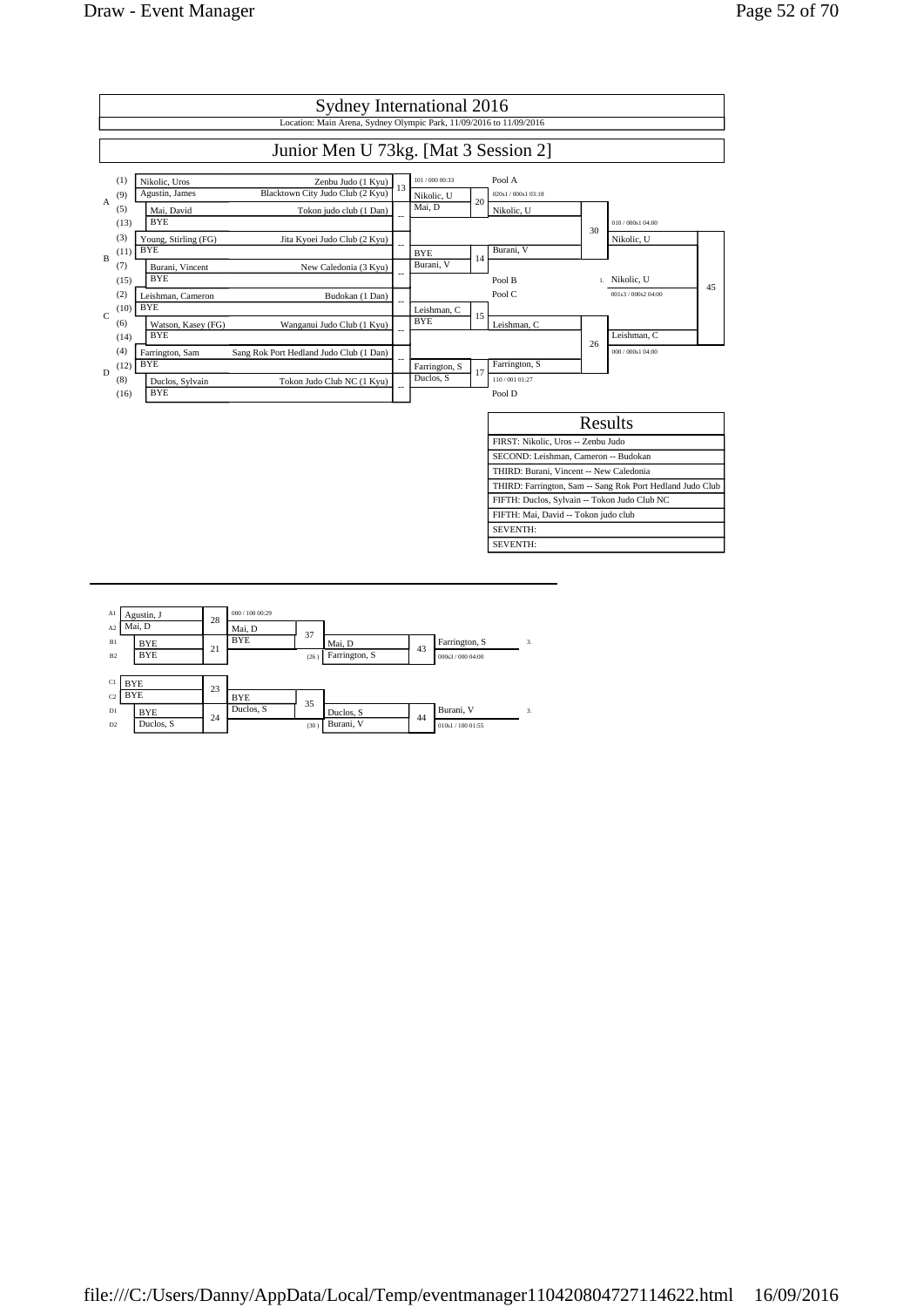

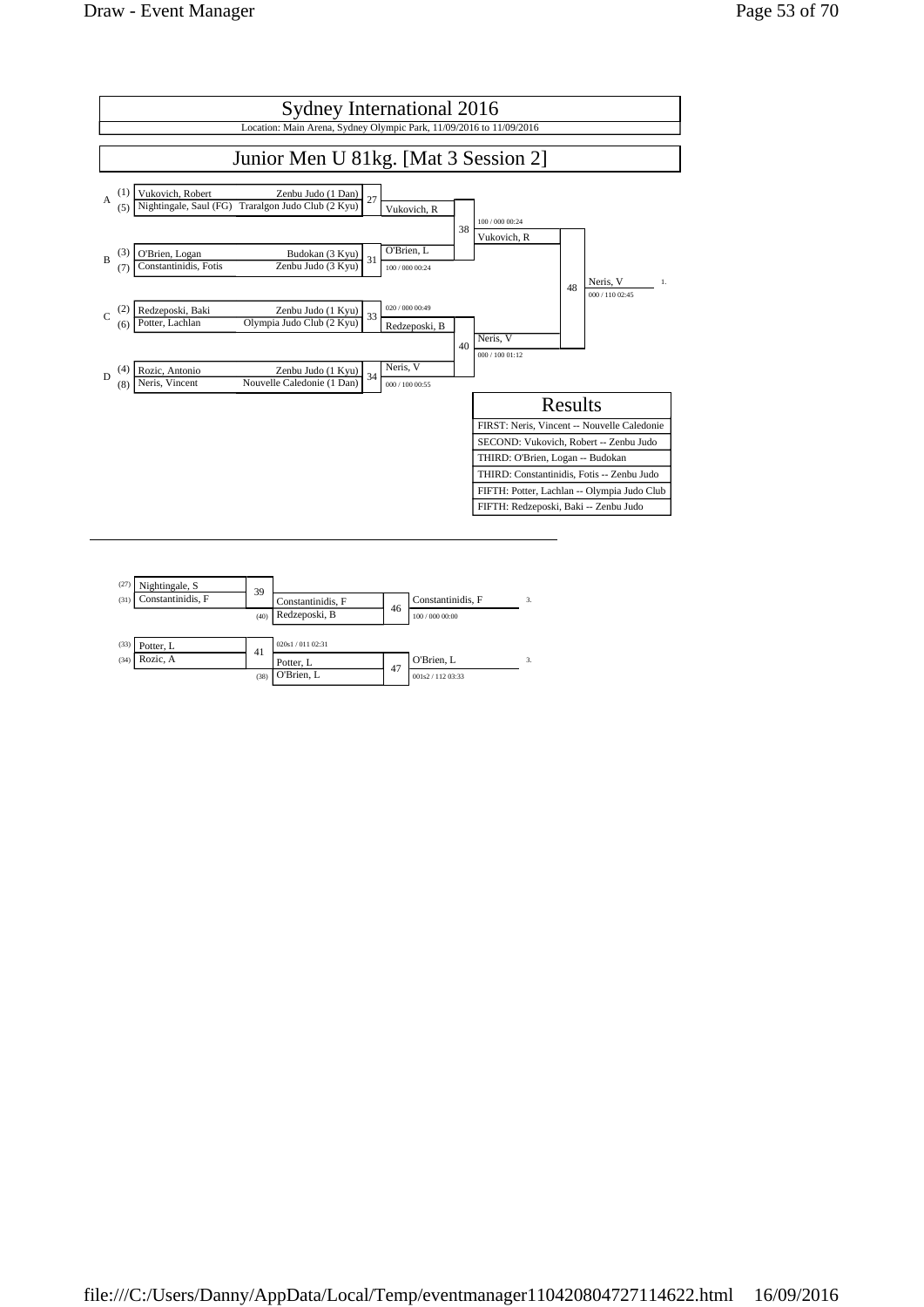| Sydney International 2016                                           |  |
|---------------------------------------------------------------------|--|
| Location: Main Arena, Sydney Olympic Park, 11/09/2016 to 11/09/2016 |  |
|                                                                     |  |

# Junior Men U 90kg. [Mat 1 Session 2]

|              |                                              |     |       | 3     | Wins | Pts   |
|--------------|----------------------------------------------|-----|-------|-------|------|-------|
|              | Mornington Judo (1 Dan)<br>Cassar, Harrison  | X   | 100.0 | 100.0 |      | 200.0 |
| $\mathbf{2}$ | New Caledonie (2 Kyu)<br>Fayard, William     | 0.0 | X     | 100.0 |      | 100.0 |
| 3            | Mathieson, William Olympia Judo Club (3 Kyu) | 0.0 | 0.0   | X     | 0    | 0.0   |

|                     |                |                            |       |     | Wins | Pts   |
|---------------------|----------------|----------------------------|-------|-----|------|-------|
| $\overline{\bf{4}}$ | Oasa, Tiberius | Zenbu Judo $(3 Kyu)$       | X     | 0.0 |      | 0.0   |
|                     | Cretin, Claude | Nouvelle Caledonie (1 Kyu) | 100.0 | Х   |      | 100.0 |



| <b>Service</b><br>YΕ | $\sim$ |                        |        |                            |
|----------------------|--------|------------------------|--------|----------------------------|
| . .                  | 26     | ΥE                     | $\sim$ | <b>MARKET</b><br>БĭЕ<br>-- |
|                      |        | $x \rightarrow$<br>BYE | 33     |                            |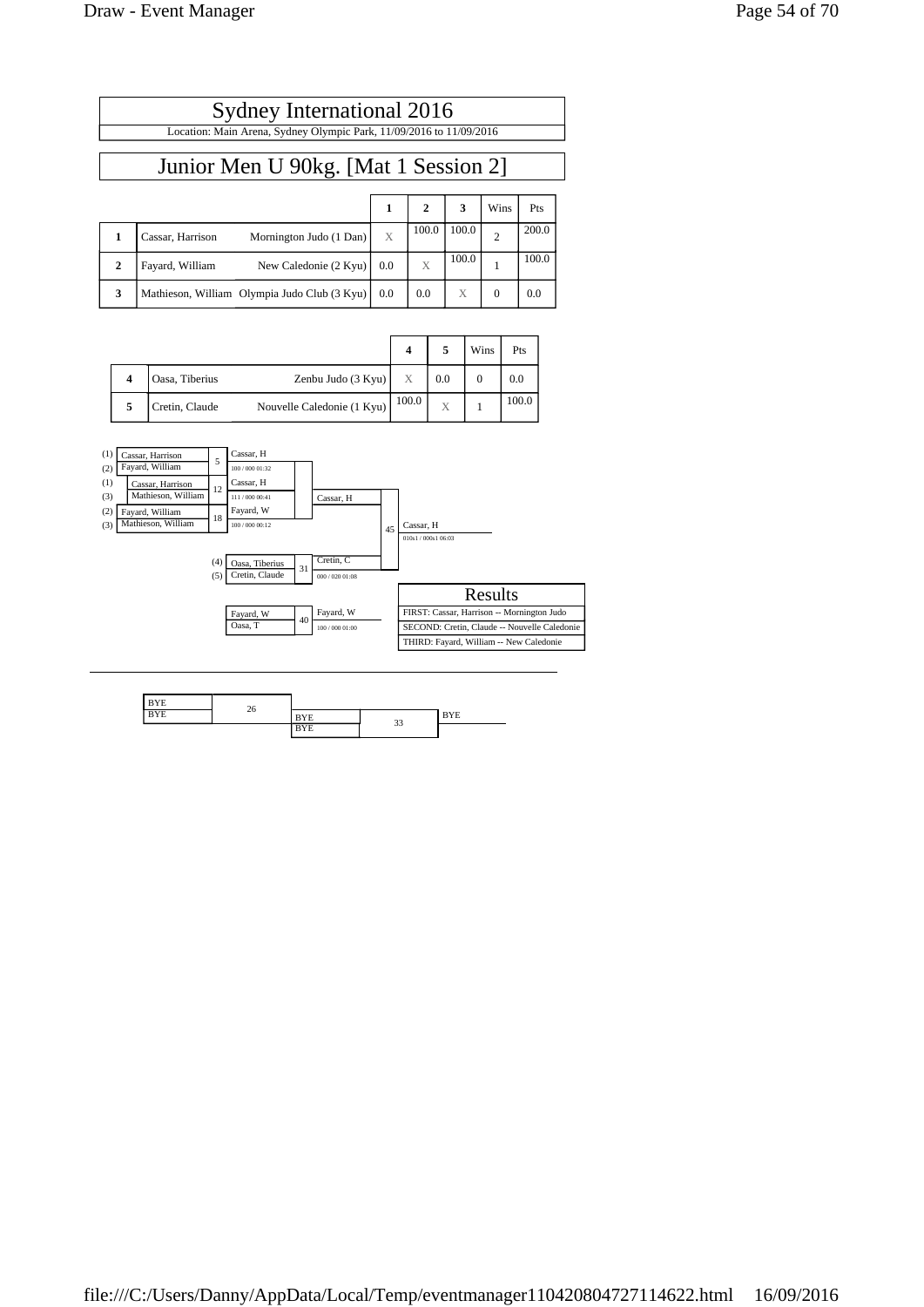| Sydney International 2016                                                                                                                                              |                                      |  |  |  |  |
|------------------------------------------------------------------------------------------------------------------------------------------------------------------------|--------------------------------------|--|--|--|--|
| Location: Main Arena, Sydney Olympic Park, 11/09/2016 to 11/09/2016                                                                                                    |                                      |  |  |  |  |
| Junior Men U100kg. [Mat 2 Session 2]                                                                                                                                   |                                      |  |  |  |  |
| ivers, H<br>(1)<br>ivers, Hayden<br>$\frac{\text{Kugatsu Kids} (1 \text{ Dan})}{\text{Tokon Judo Club NC} (1 \text{ Kyu})}$ 36<br>Put, David<br>(2)<br>010/000s2 04:00 | Results                              |  |  |  |  |
|                                                                                                                                                                        | FIRST: ivers, Hayden -- Kugatsu Kids |  |  |  |  |
| ivers, H<br>(1)<br>ivers, Hayden<br>Kugatsu Kids (1 Dan) $42$                                                                                                          | SECOND:                              |  |  |  |  |
| Tokon Judo Club NC (1 Kyu)<br>Put, David<br>(2)<br>110/001 01:56                                                                                                       |                                      |  |  |  |  |
|                                                                                                                                                                        |                                      |  |  |  |  |

|            | Hayden<br>$"vers,$ . | ΔO |  |
|------------|----------------------|----|--|
| (2)<br>(2) | David<br>Put,        | ., |  |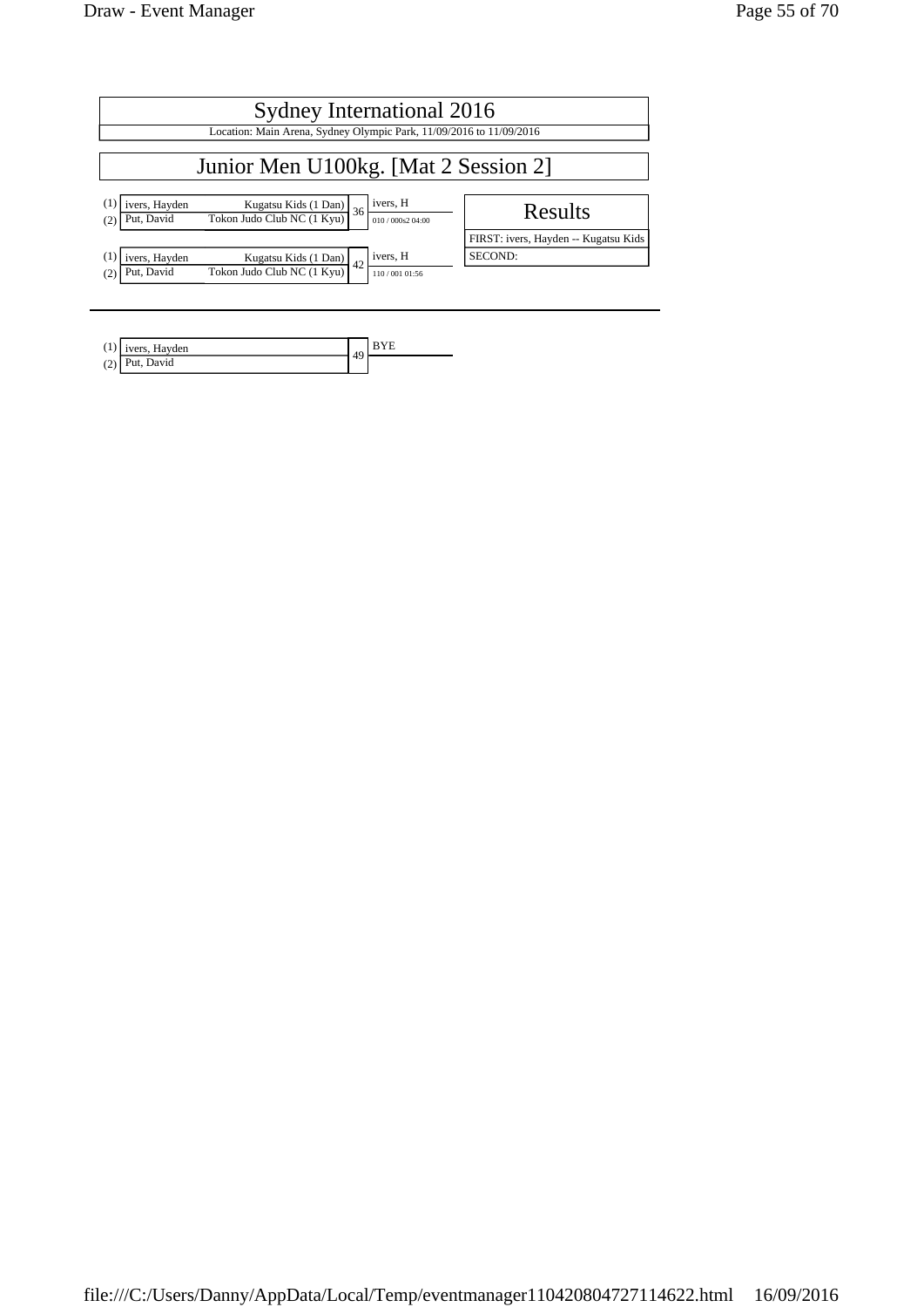| Sydney International 2016                                                                                                                              |                                           |  |  |  |  |
|--------------------------------------------------------------------------------------------------------------------------------------------------------|-------------------------------------------|--|--|--|--|
| Location: Main Arena, Sydney Olympic Park, 11/09/2016 to 11/09/2016                                                                                    |                                           |  |  |  |  |
| Junior Men $+100$ kg. [Mat 4 Session 2]                                                                                                                |                                           |  |  |  |  |
| Hollingbery, T<br>Watson, Keightley<br>Wangan <u>ui Judo Club (2 Kyu)</u> 31<br>Zenbu Judo (4 Kyu)<br>Hollingbery, Timothy<br>(2)<br>000 / 001s1 04:00 | Results                                   |  |  |  |  |
|                                                                                                                                                        | FIRST: Hollingbery, Timothy -- Zenbu Judo |  |  |  |  |
| Hollingbery, T<br>Watson, Keightley<br>Wanganui Judo Club $(2$ Kyu) $38$                                                                               | SECOND:                                   |  |  |  |  |
| Zenbu Judo (4 Kyu)<br>Hollingbery, Timothy<br>(2)<br>000s1 / 100s1 02:14                                                                               |                                           |  |  |  |  |
|                                                                                                                                                        |                                           |  |  |  |  |

| (1) Watson, Keightley      |  |
|----------------------------|--|
| $(2)$ Hollingbery, Timothy |  |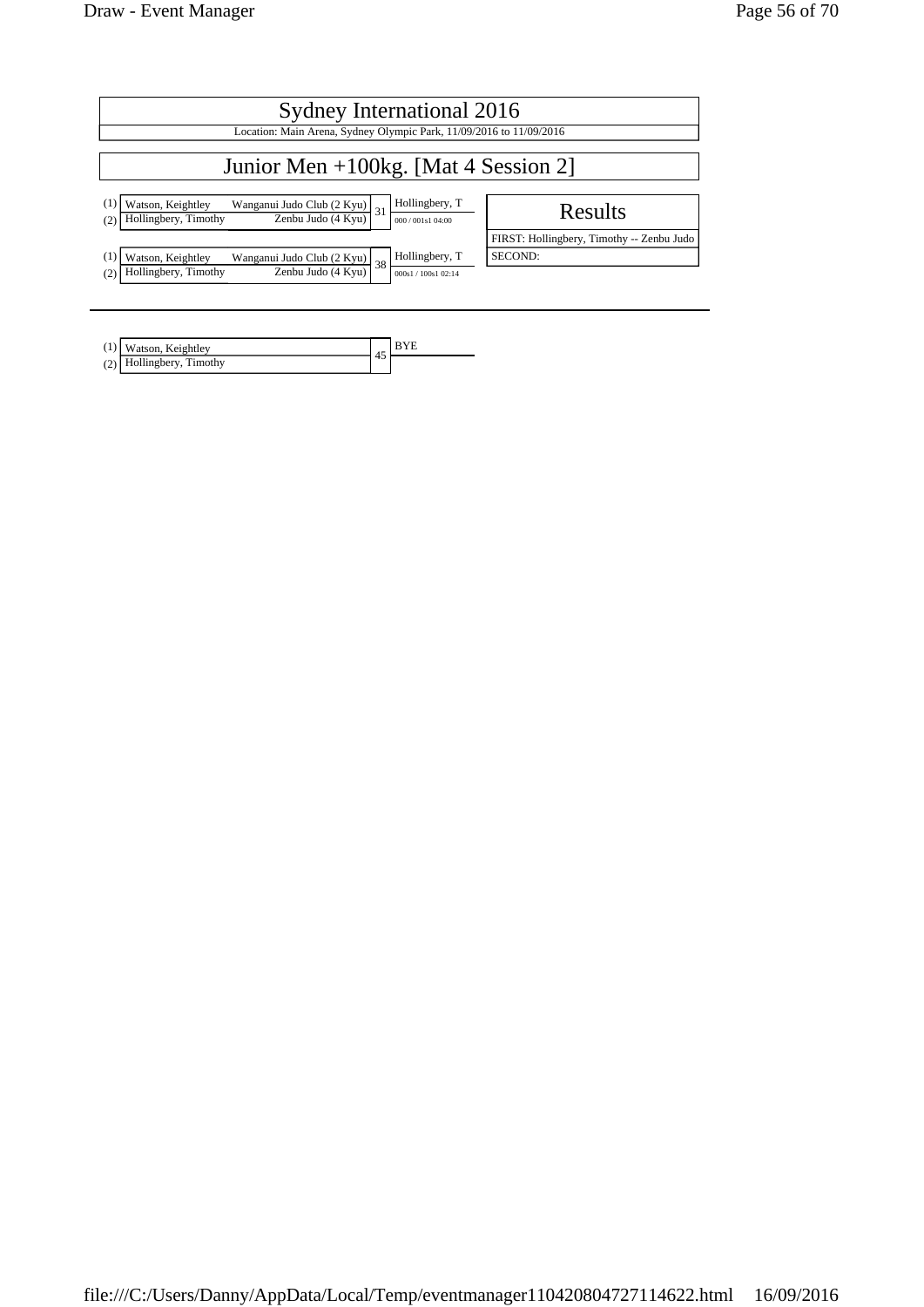

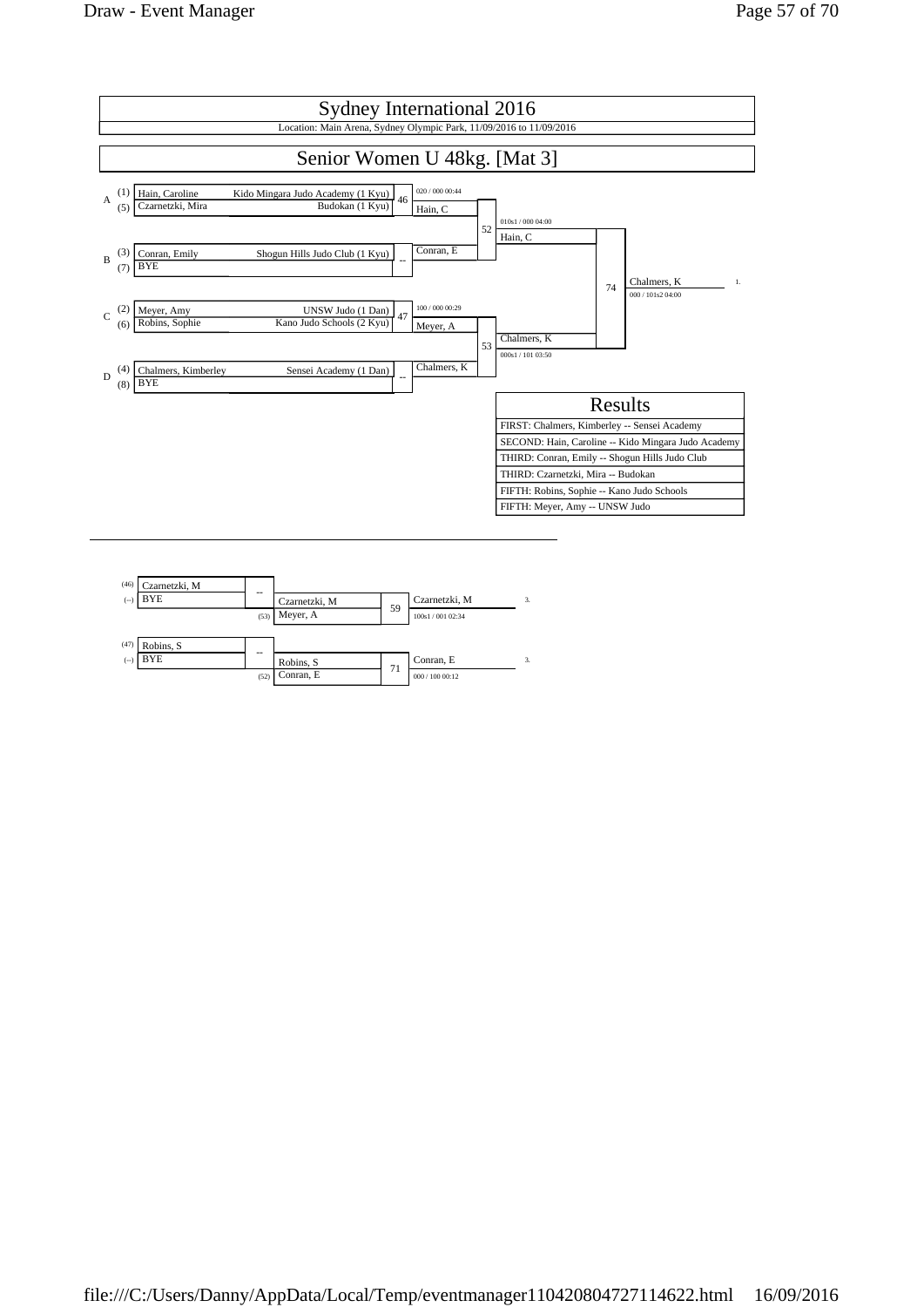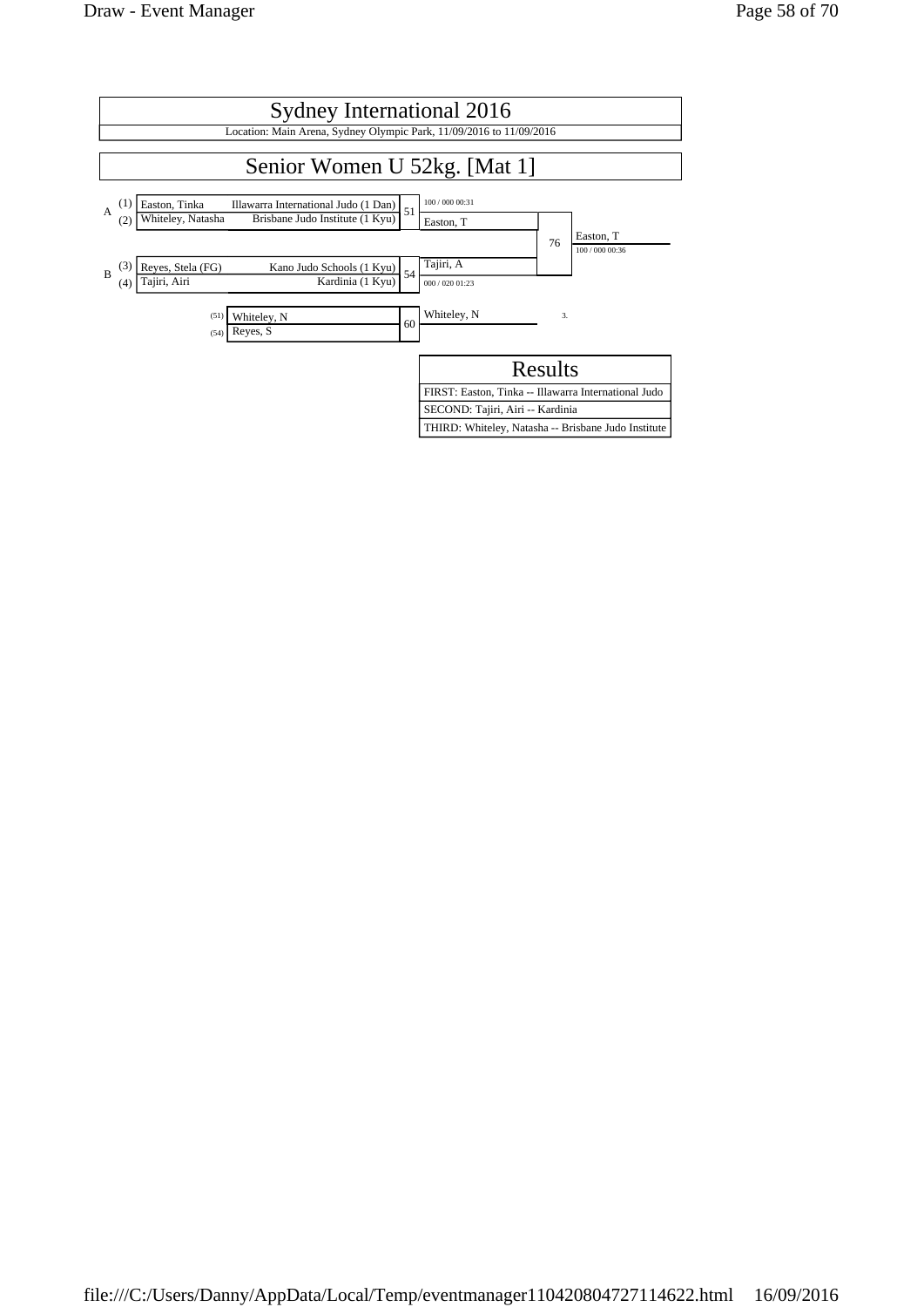

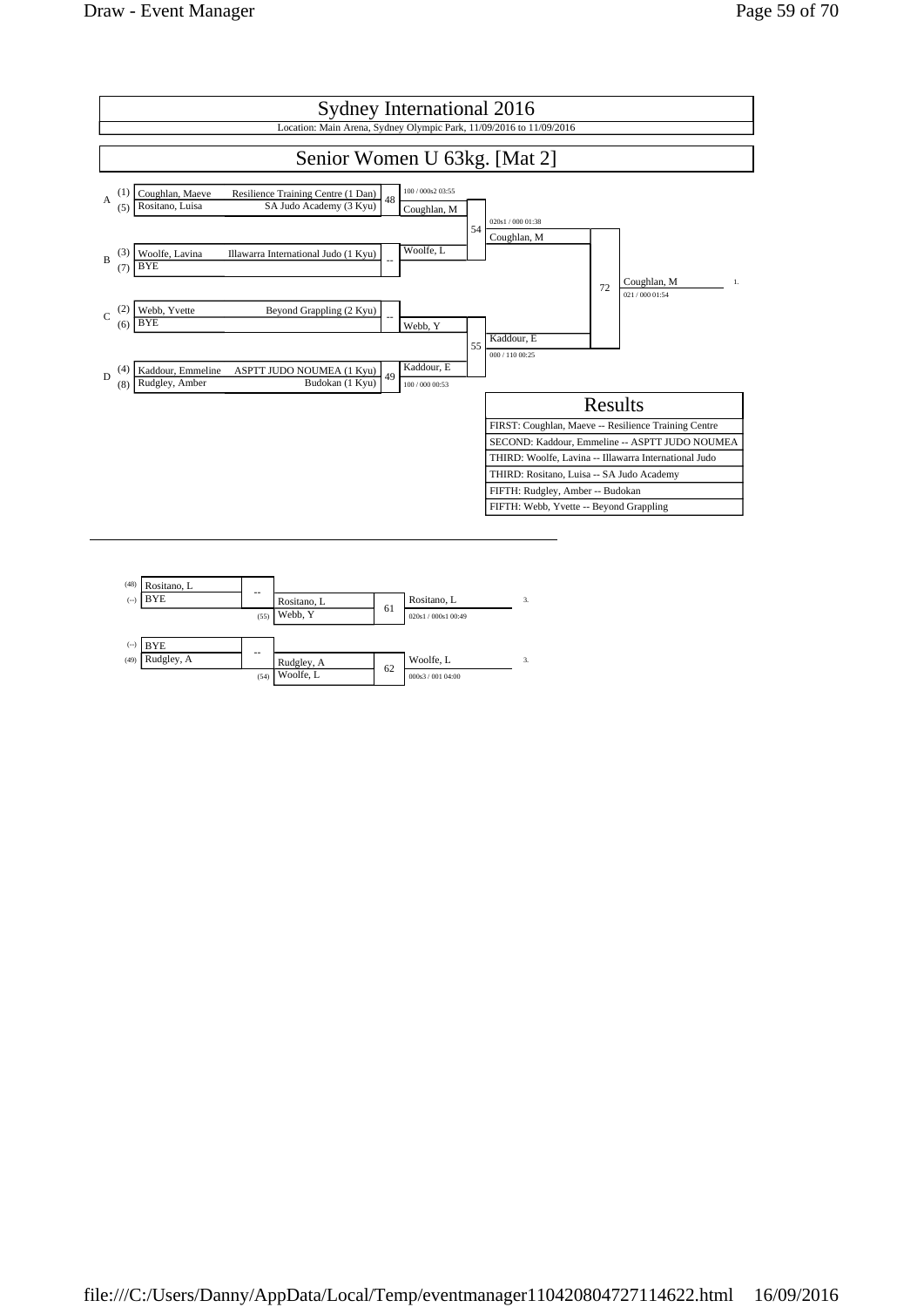$\mathsf{l}$ 

|              | Sydney International 2016                                           |     |              |       |                |       |  |  |
|--------------|---------------------------------------------------------------------|-----|--------------|-------|----------------|-------|--|--|
|              | Location: Main Arena, Sydney Olympic Park, 11/09/2016 to 11/09/2016 |     |              |       |                |       |  |  |
|              | Senior Women U 70kg. [Mat 4]                                        |     |              |       |                |       |  |  |
|              |                                                                     | 1   | $\mathbf{2}$ | 3     | Wins           | Pts   |  |  |
| 1            | Kelly, Louise<br>Nelson Judo Club (1 Kyu)                           | X   | 100.0        | 100.0 | $\overline{2}$ | 200.0 |  |  |
| $\mathbf{2}$ | Kugatsu Bathurst (3 Kyu)<br>Ruming, Victoria                        | 0.0 | X            | 0.0   | $\Omega$       | 0.0   |  |  |
| 3            | Dumons, Esther Nouvelle Caledonie (1 Kyu)                           | 0.0 | 100.0        | X     |                | 100.0 |  |  |



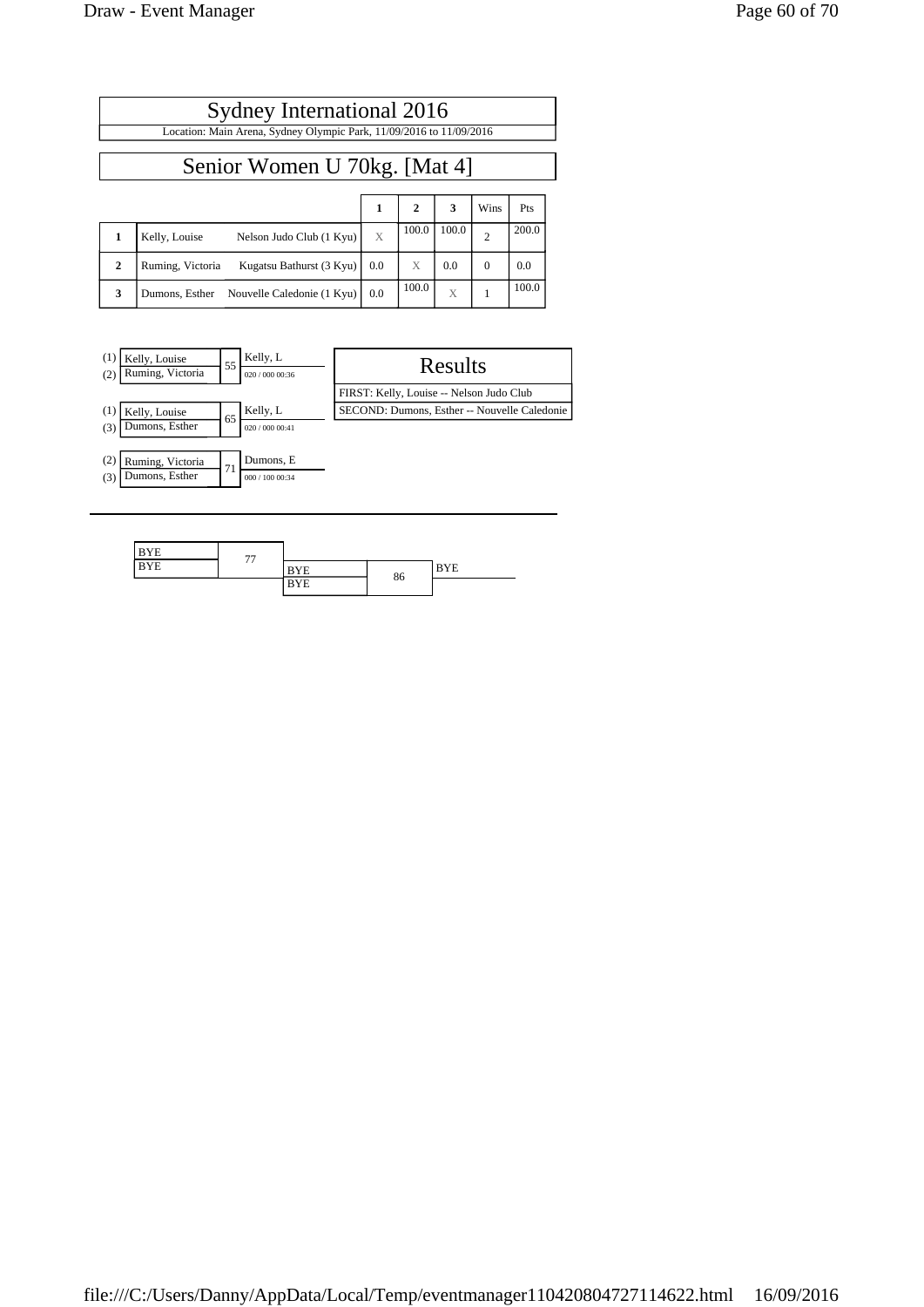| Sydney International 2016                                                                                                                              |                                 |  |  |  |  |  |  |  |
|--------------------------------------------------------------------------------------------------------------------------------------------------------|---------------------------------|--|--|--|--|--|--|--|
| Location: Main Arena, Sydney Olympic Park, 11/09/2016 to 11/09/2016                                                                                    |                                 |  |  |  |  |  |  |  |
| Senior Women U 78kg. [Mat 4]                                                                                                                           |                                 |  |  |  |  |  |  |  |
| Hall, V<br>$\left(1\right)$<br>Hall, Vanessa<br>Budokan (1 Kyu)<br>68<br>Johansson-Cranfield, Klara Beyond Grappling (3 Kyu)<br>(2)<br>100 / 000 01:28 | <b>Results</b>                  |  |  |  |  |  |  |  |
|                                                                                                                                                        | FIRST: Hall, Vanessa -- Budokan |  |  |  |  |  |  |  |
| Hall, V<br>(1)<br>Hall, Vanessa<br>Budokan (1 Kyu)<br>74                                                                                               | SECOND:                         |  |  |  |  |  |  |  |
| Johansson-Cranfield, Klara Beyond Grappling (3 Kyu)<br>(2)<br>020 / 000 00:39                                                                          |                                 |  |  |  |  |  |  |  |
|                                                                                                                                                        |                                 |  |  |  |  |  |  |  |

| Hall, Vanessa                  | OC |  |
|--------------------------------|----|--|
| (2) Johansson-Cranfield, Klara | 82 |  |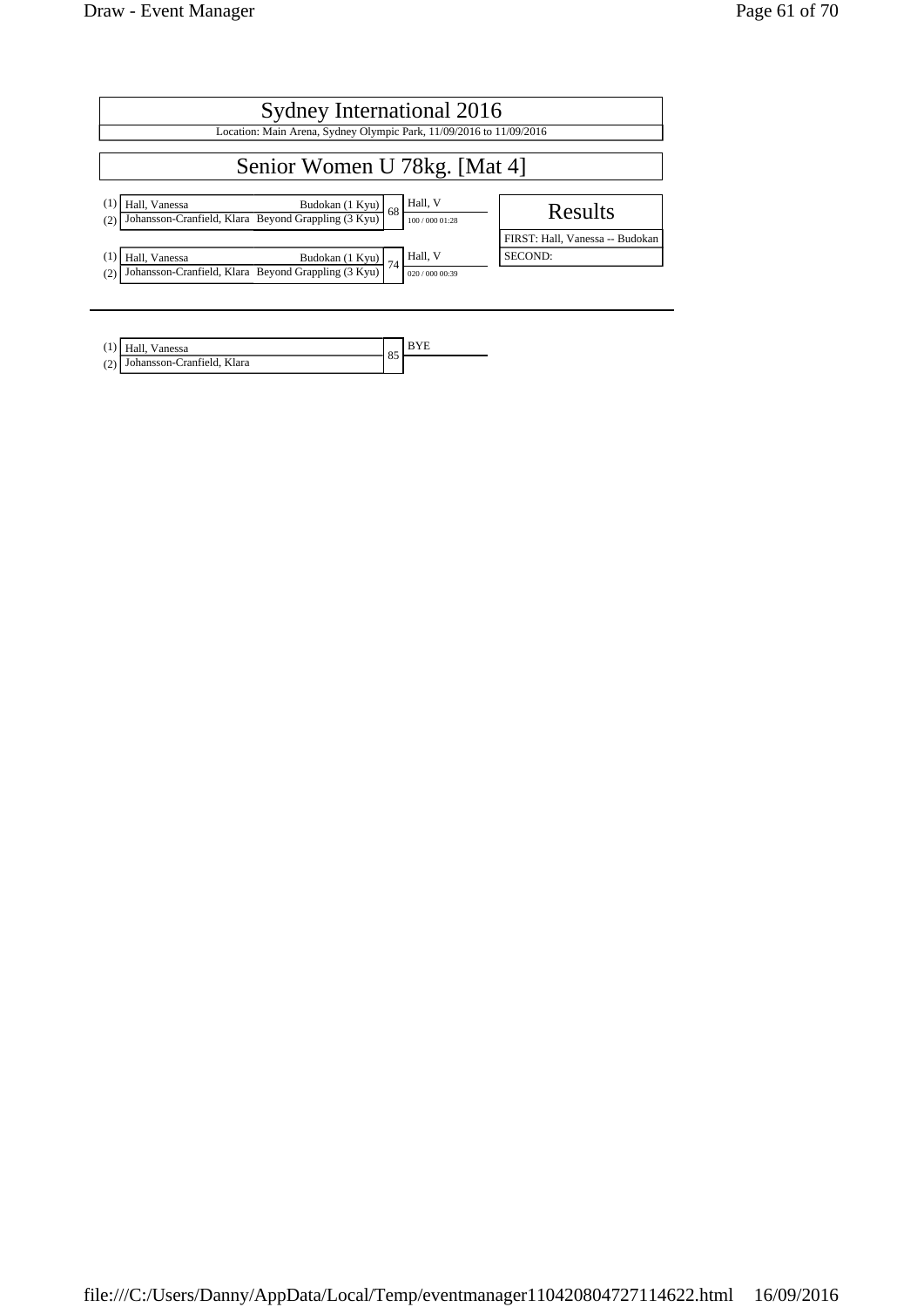| Page 62 of 70 |  |  |  |  |
|---------------|--|--|--|--|
|---------------|--|--|--|--|

|                                                                     | Sydney International 2016                           |       |              |              |                |       |  |  |  |  |
|---------------------------------------------------------------------|-----------------------------------------------------|-------|--------------|--------------|----------------|-------|--|--|--|--|
| Location: Main Arena, Sydney Olympic Park, 11/09/2016 to 11/09/2016 |                                                     |       |              |              |                |       |  |  |  |  |
|                                                                     | Senior Women $+ 78$ kg. [Mat 3]                     |       |              |              |                |       |  |  |  |  |
|                                                                     |                                                     | 1     | $\mathbf{2}$ | 3            | Wins           | Pts   |  |  |  |  |
| 1                                                                   | Brain, Gillian<br>Devonport (2 Kyu)                 | X     | 0.0          | 0.0          | $\Omega$       | 0.0   |  |  |  |  |
| $\mathbf{2}$                                                        | Johansson-Cranfield, Klara Beyond Grappling (3 Kyu) | 0.5   | X            | 0.0          | 1              | 0.5   |  |  |  |  |
| 3                                                                   | Budokan (1 Kyu)<br>Hall, Vanessa                    | 100.0 | 100.0        | $\mathbf{X}$ | $\overline{c}$ | 200.0 |  |  |  |  |



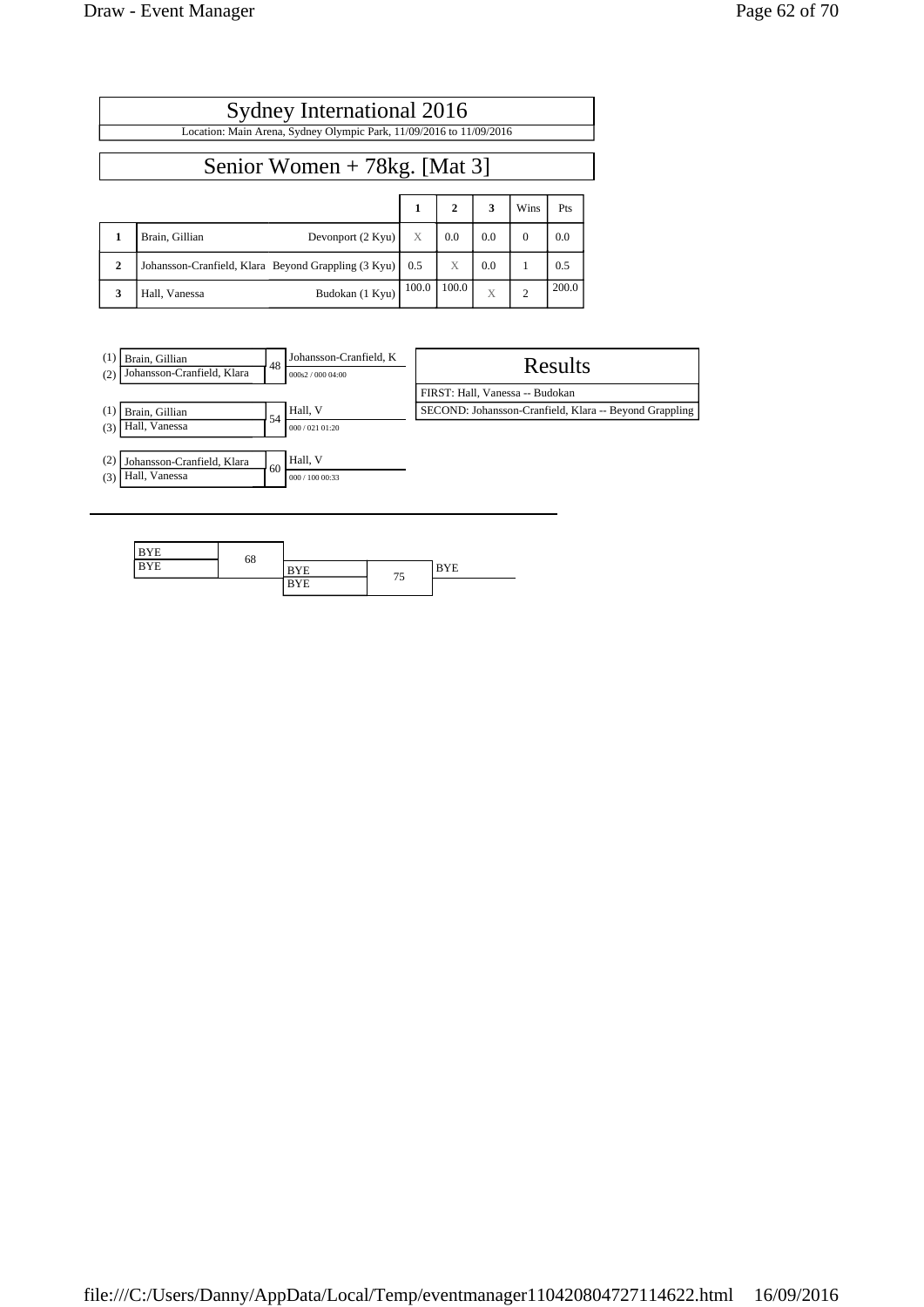

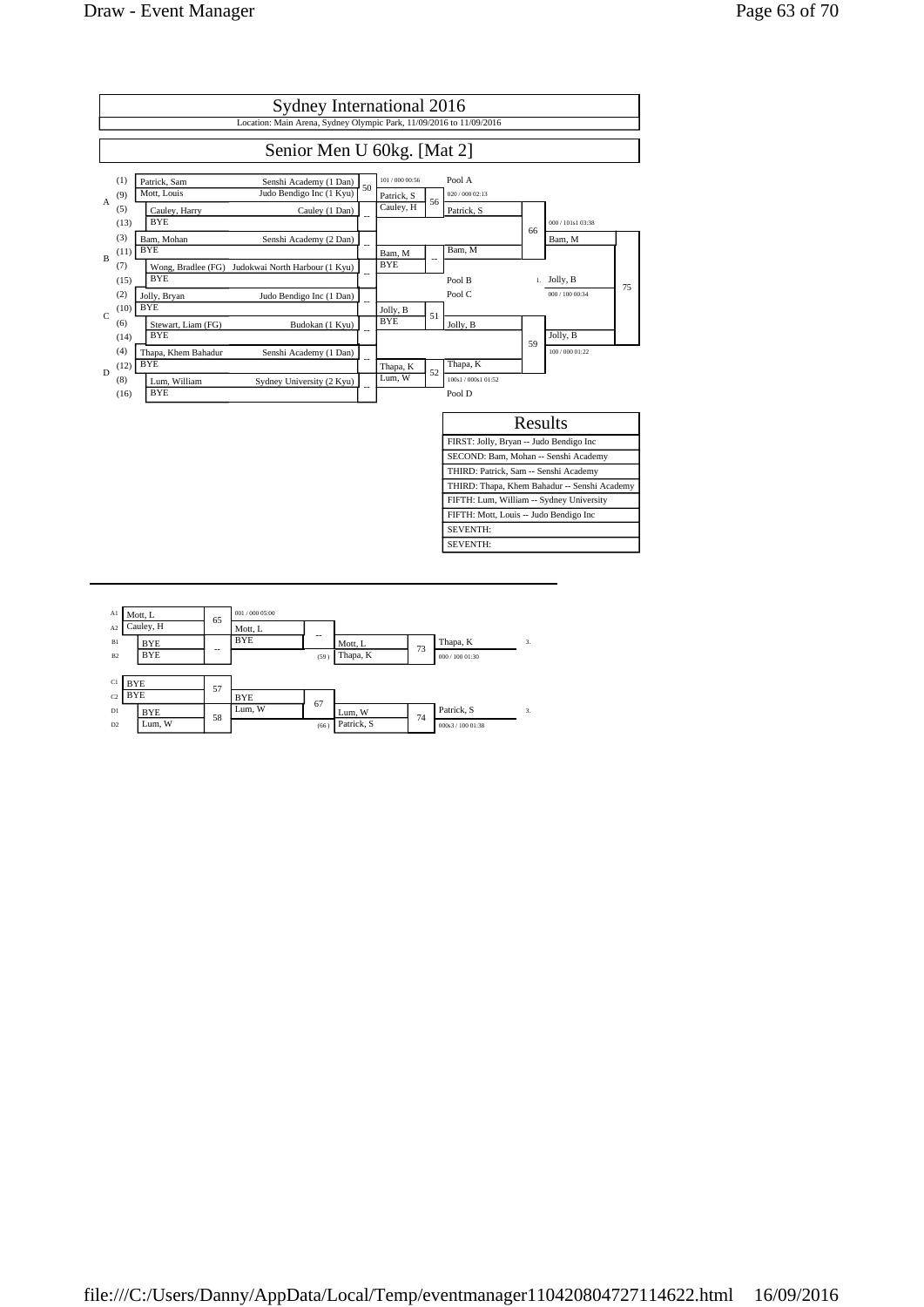

| A1             | Brothers, L | 61 | 000 / 100 00:00 |      |                 |    |                 |                         |
|----------------|-------------|----|-----------------|------|-----------------|----|-----------------|-------------------------|
| A <sub>2</sub> | spinks, B   |    | spinks, B       | 69   | 000 / 110 02:05 |    |                 |                         |
| B1             | <b>BYE</b>  | 58 | Valent, M       |      | Valent, M       |    | Valent, M       | 3.                      |
| B2             | Valent, M   |    |                 | (67) | Hill, P         | 76 | 100 / 000 00:28 |                         |
|                |             |    |                 |      |                 |    |                 |                         |
| C1             | Kim. J      | 62 | 000 / 100 00:48 |      |                 |    |                 |                         |
| C <sub>2</sub> | Revell, L   |    | Revell, L       |      | 020 / 000 03:03 |    |                 |                         |
| D1             | <b>BYE</b>  |    | Han, H          | 70   | Revell, L       |    | Appavou, J      | $\overline{\mathbf{3}}$ |
| D2             | Han. H      | 63 |                 | (64) | Appavou, J      | 77 | 012/100s1 03:23 |                         |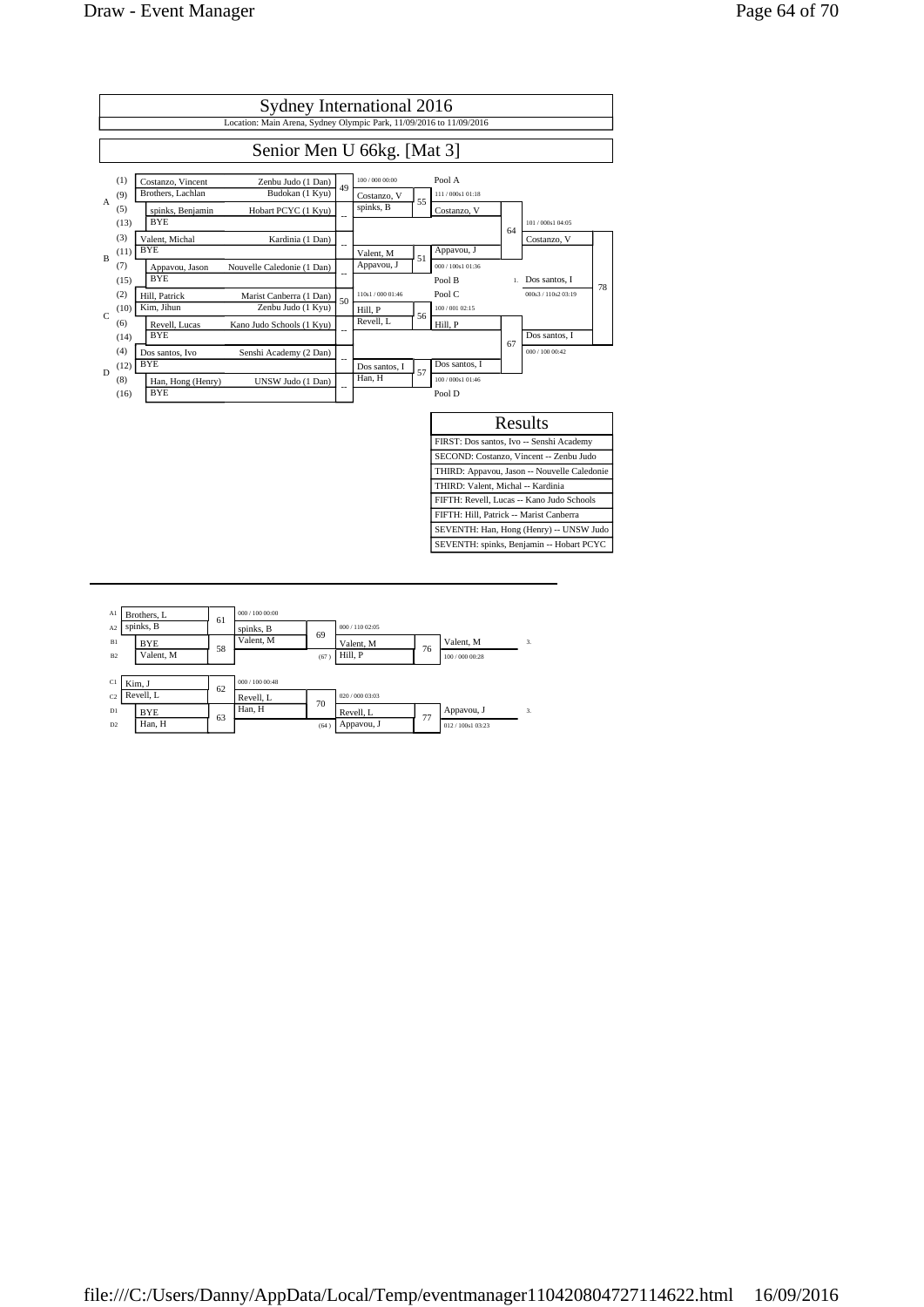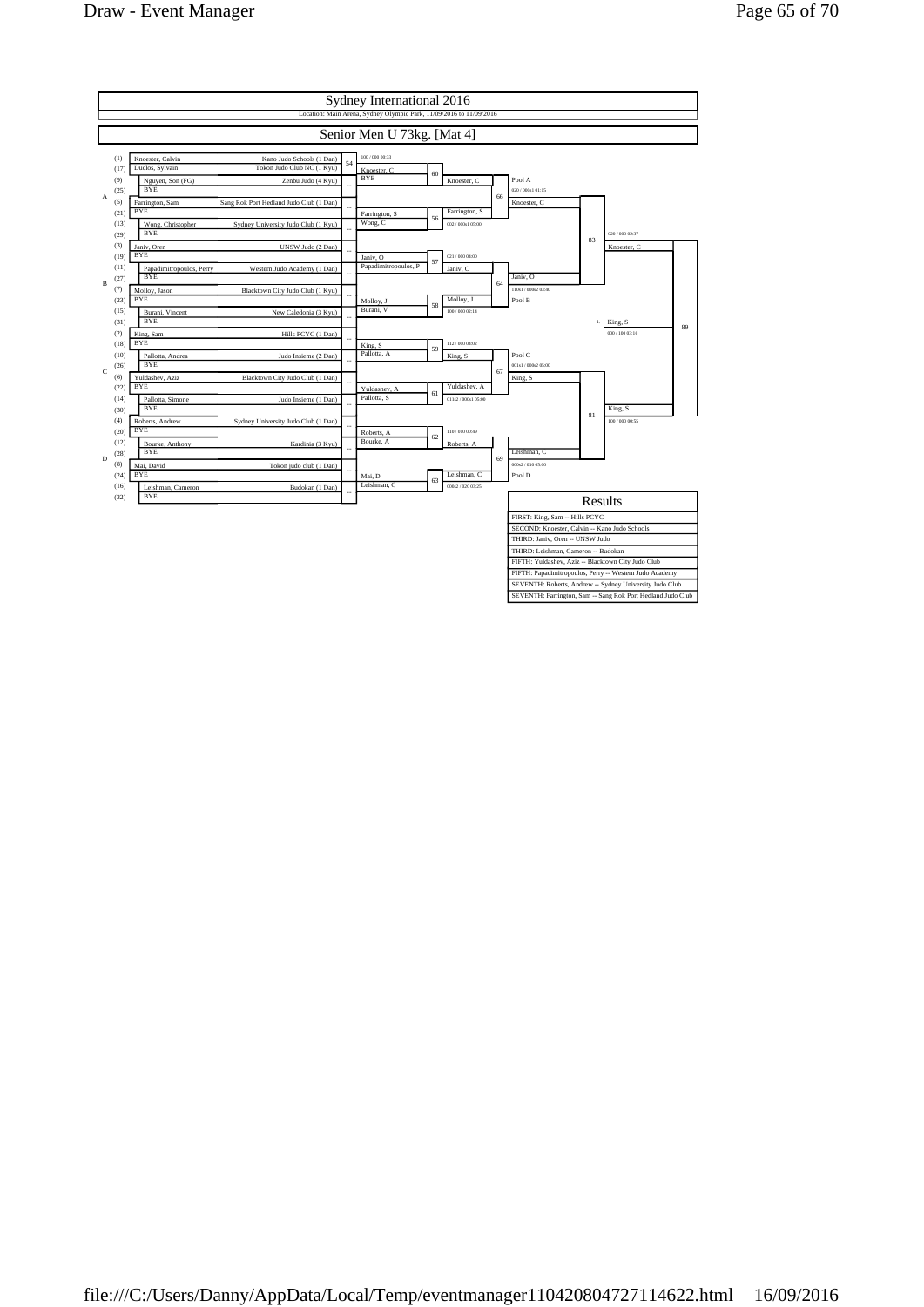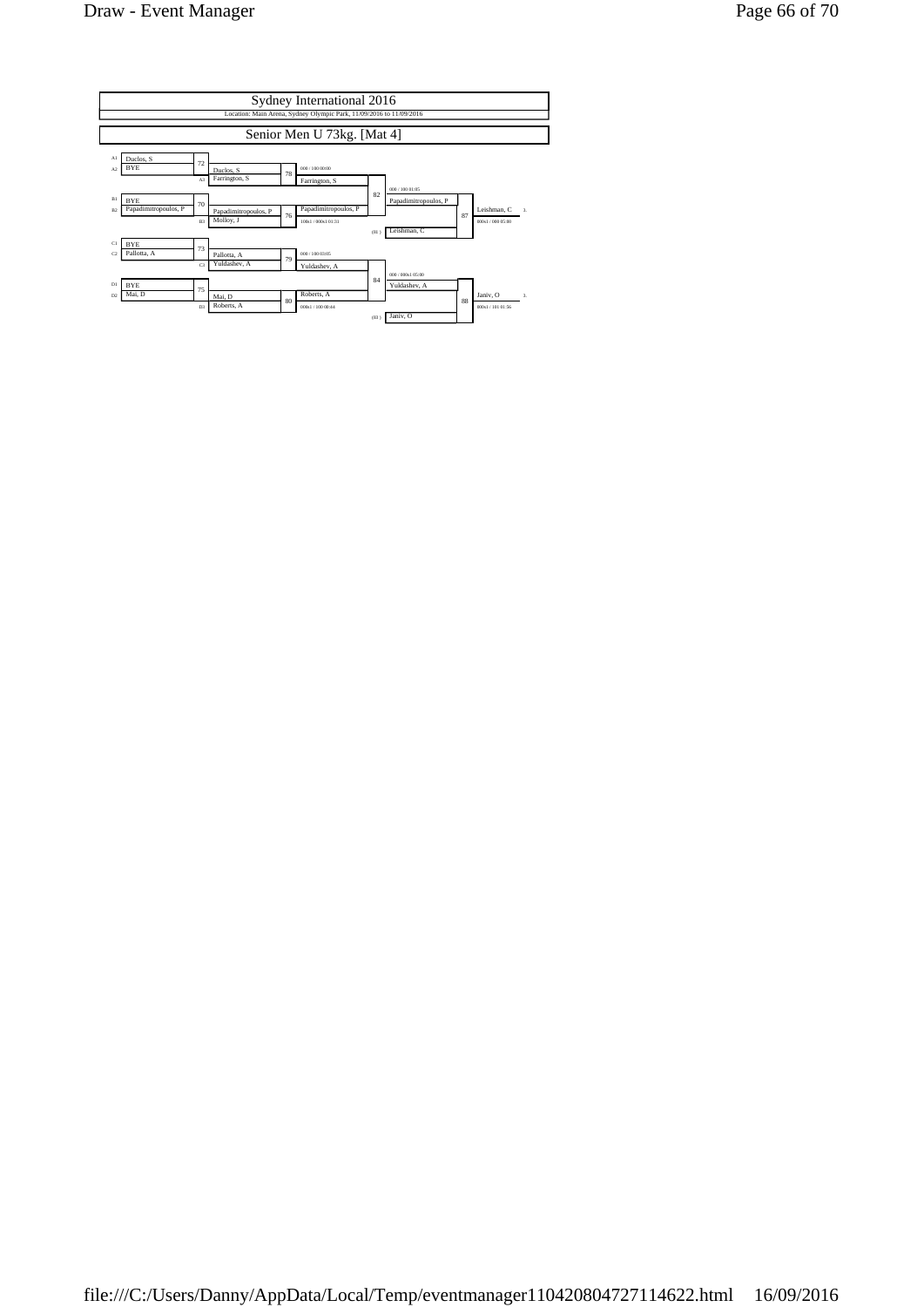

| A1             | Simmonds, C | 64 | 000s3 / 101 01:47 |      |                 |    |                 |              |
|----------------|-------------|----|-------------------|------|-----------------|----|-----------------|--------------|
| A <sub>2</sub> | Costanzo, A |    | Costanzo, A       | 71   | 000 / 101 02:04 |    |                 |              |
| B1             | <b>BYE</b>  | 65 | Lipman, M         |      | Lipman, M       | 77 | Lipman, M       | 3.           |
| B2             | Lipman, M   |    |                   | (63) | Panagopoulos, J |    | 020 / 000 00:35 |              |
|                |             |    |                   |      |                 |    |                 |              |
| C1             | <b>BYE</b>  | 61 |                   |      |                 |    |                 |              |
| C <sub>2</sub> | O'Brien, L  |    | O'Brien, L        | 70   | 100 / 000 00:25 |    |                 |              |
| D1             | <b>BYE</b>  | 62 | Tooley, S         |      | O'Brien, L      | 78 | Neris, V        | $\mathbf{3}$ |
| D <sub>2</sub> | Tooley, S   |    |                   | (69) | Neris, V        |    | 000 / 10001:18  |              |
|                |             |    |                   |      |                 |    |                 |              |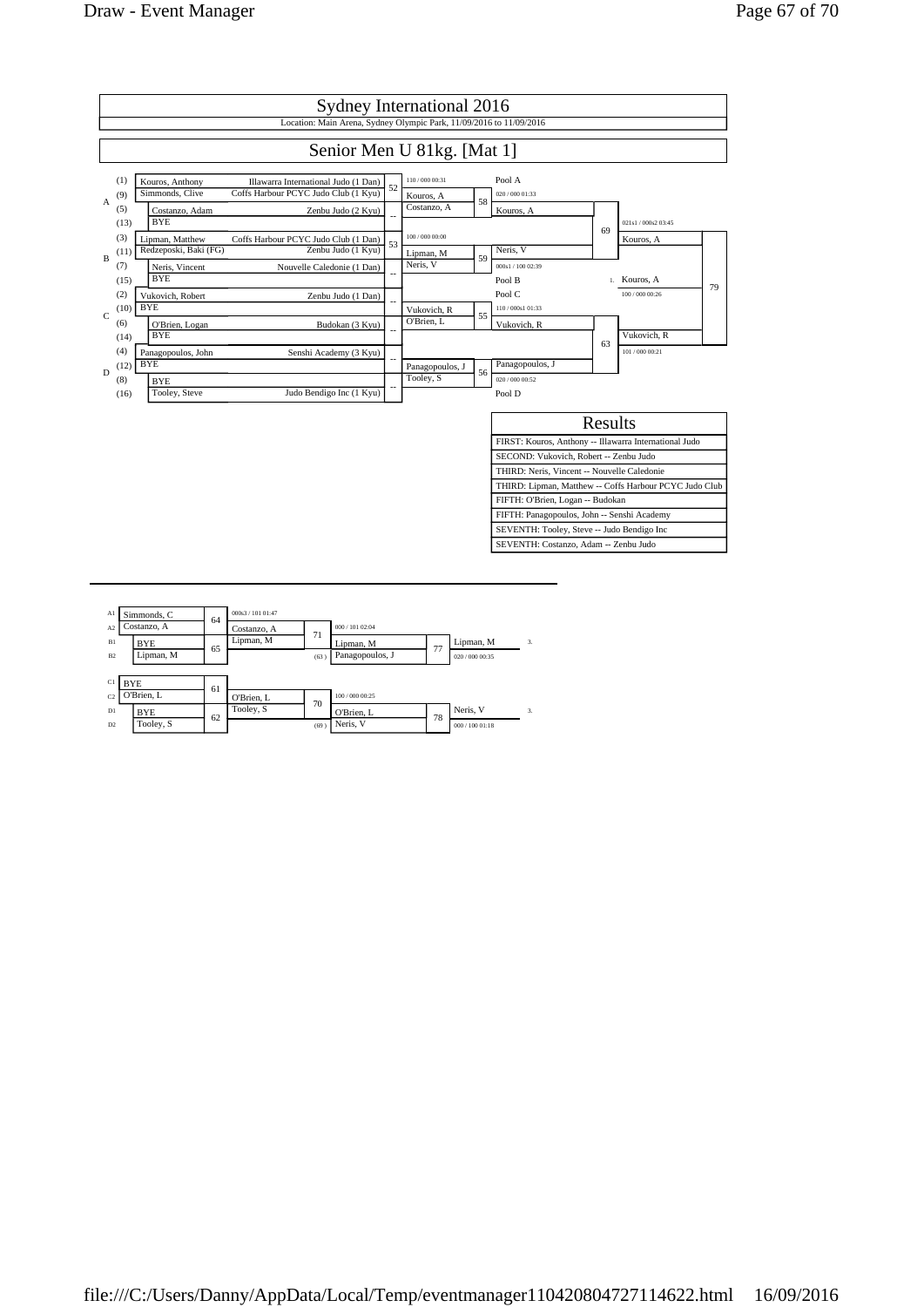

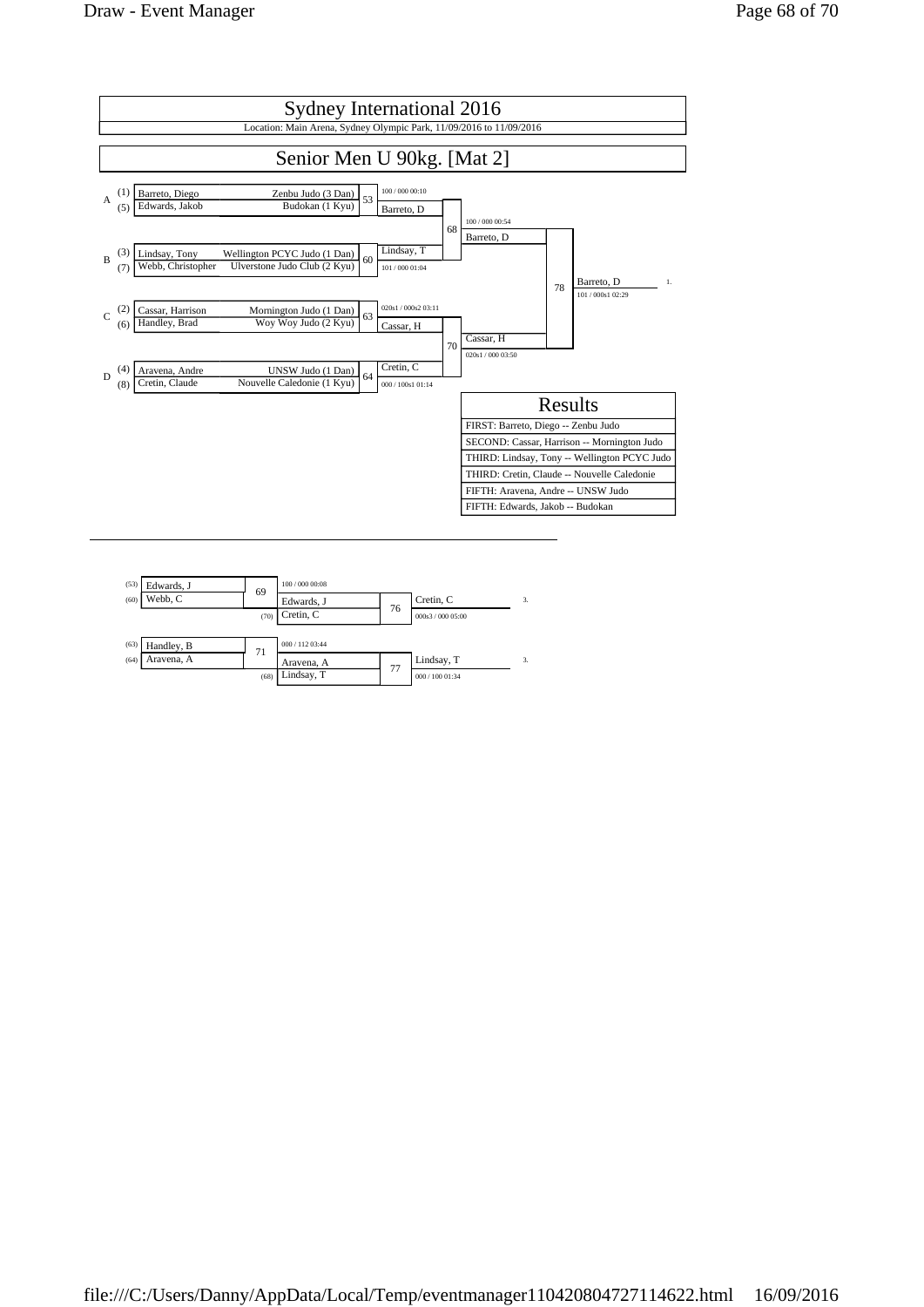